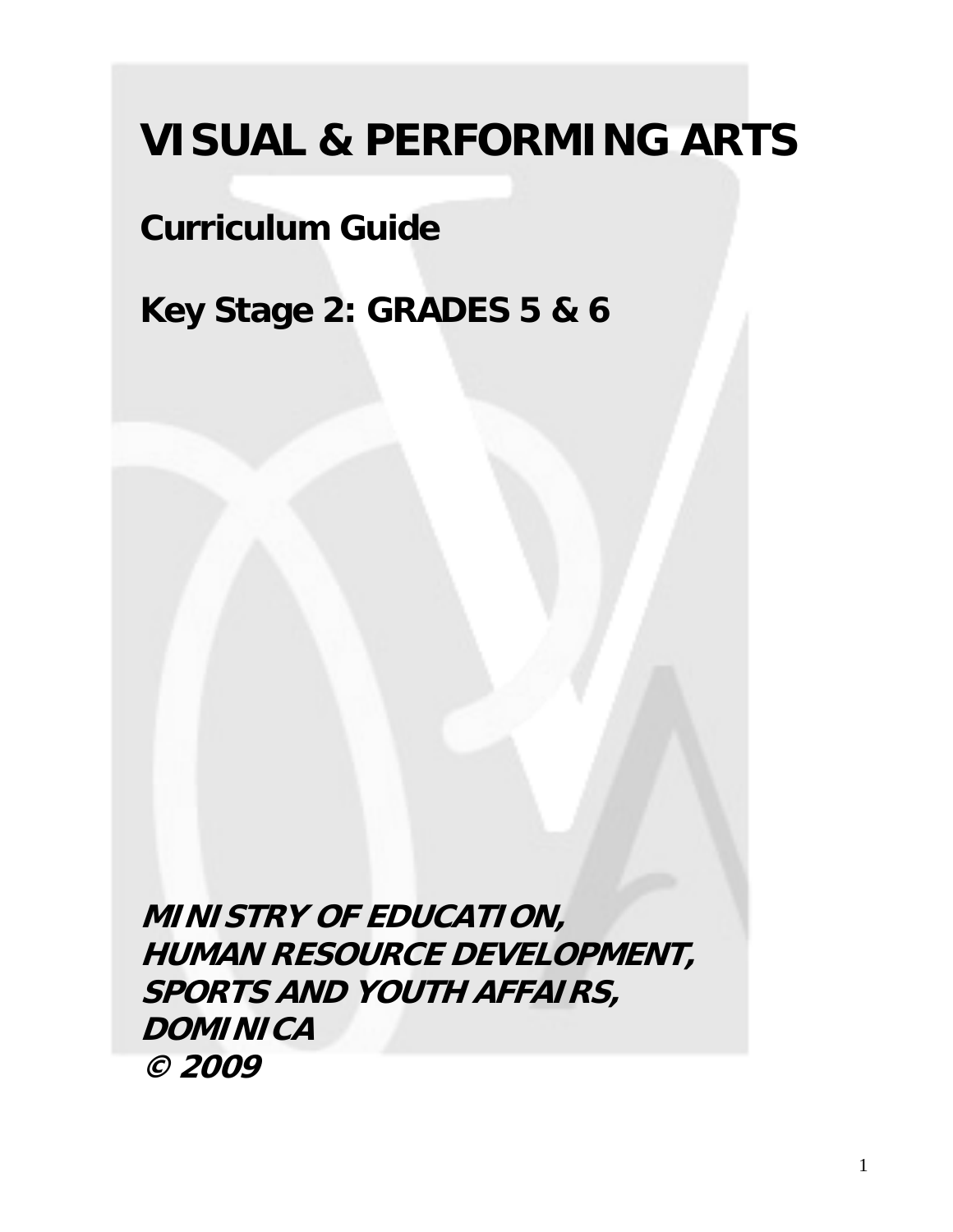#### **Acknowledgements**

The Ministry of Education, Human Resource Development, Sports and Youth Affairs acknowledges contributions made in one form or the other toward the production of the Dominica National Curriculum in Visual & Performing Arts (VPA). Special thanks to the following people in the development of the Key Stage 2 Curriculum:

VPA writing team Members;

Steve Hyacinth – Chief Education Officer Petros Meazea – Goodwill Secondary

Tiffany Burnett-Biscombe – Pioneer School

Nadia Pinard – Massacre Primary

Jacqueline Barry – Convent Preparatory

Irvin Durand – Visual Arts Society

Luncina Thole – St. Martin's Primary

Royston Deschamps – Morne Prosper

Principals of schools of subject Team Members who regularly release team members from their classroom duties to participate in the curriculum development workshops and writing sessions Principals, staff, Students, Parents of the Pilot Schools

The Pilot schools;

Roosevelt Douglas Primary, Colihaut Primary, Mahaut Primary, Marigot Junior, St. Joseph Junior, Grand Bay Primary, St. Luke's Primary, Belles Primary, Sineku Primary, Goodwill Primary and Jones Beaupierre Primary.

The General Editor and all the staff of the Curriculum Unit who assisted in the final preparation of this guide.

The publishers have made every effort to honour copyright laws and copyright holders, but if they have inadvertently overlooked any, they will be pleased to make the necessary arrangements at the first opportunity.

Shani Charles

Learning Support Advisor, VPA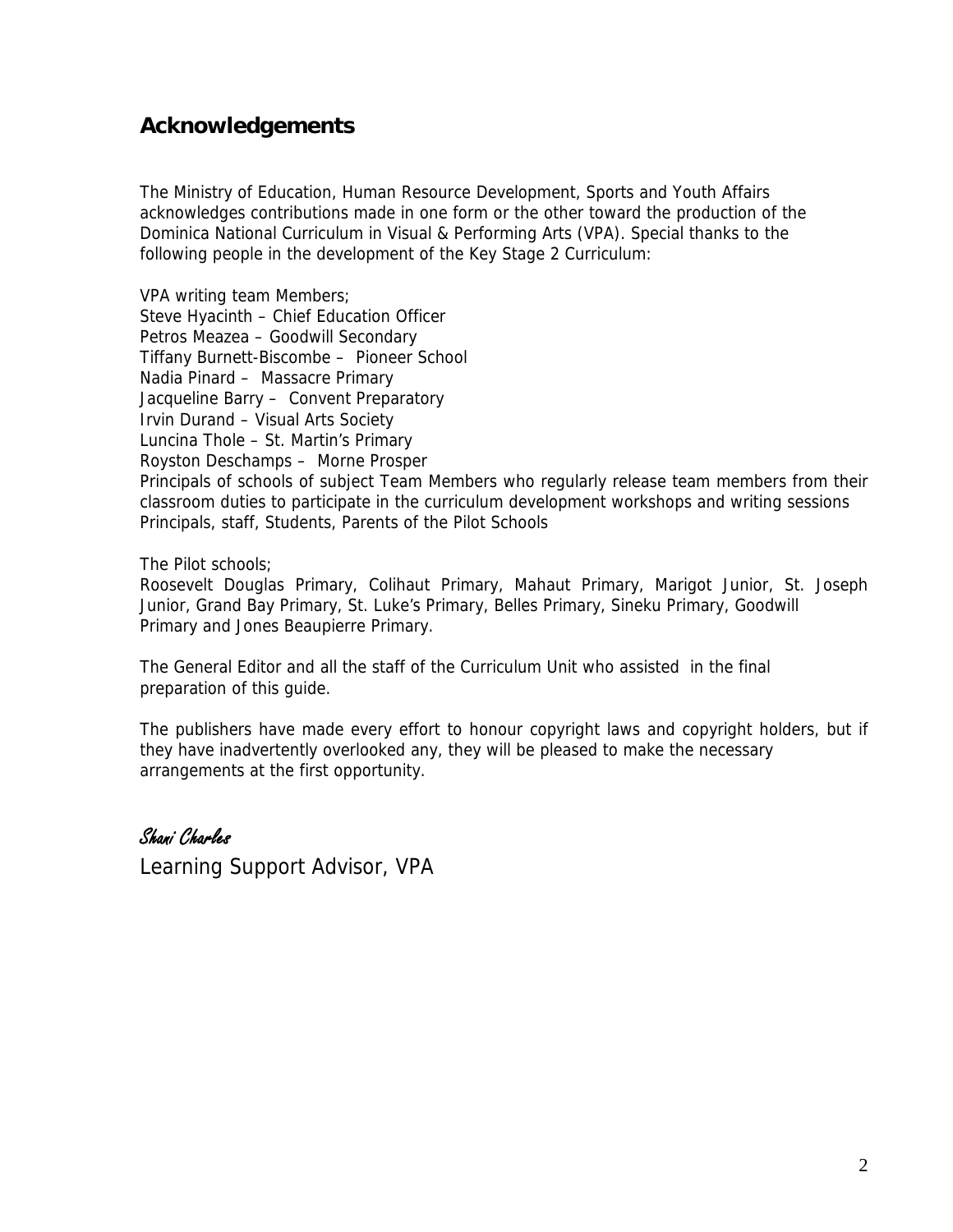## **Contents Page**

| <b>Acknowledgements</b> | $\overline{2}$ |
|-------------------------|----------------|
| <b>Definitions</b>      | 4              |
| <b>Introductions</b>    | 6              |
| Grade 5                 | $8 - 36$       |
| Term 1                  | 8              |
| Term 2                  | 17             |
| Term 3                  | 28             |
| Grade 6                 | $37 - 68$      |
| Term 1                  | 37             |
| Term 2                  | 49             |
| Term 3                  | 59             |
|                         |                |
|                         |                |

| 69 |
|----|
|    |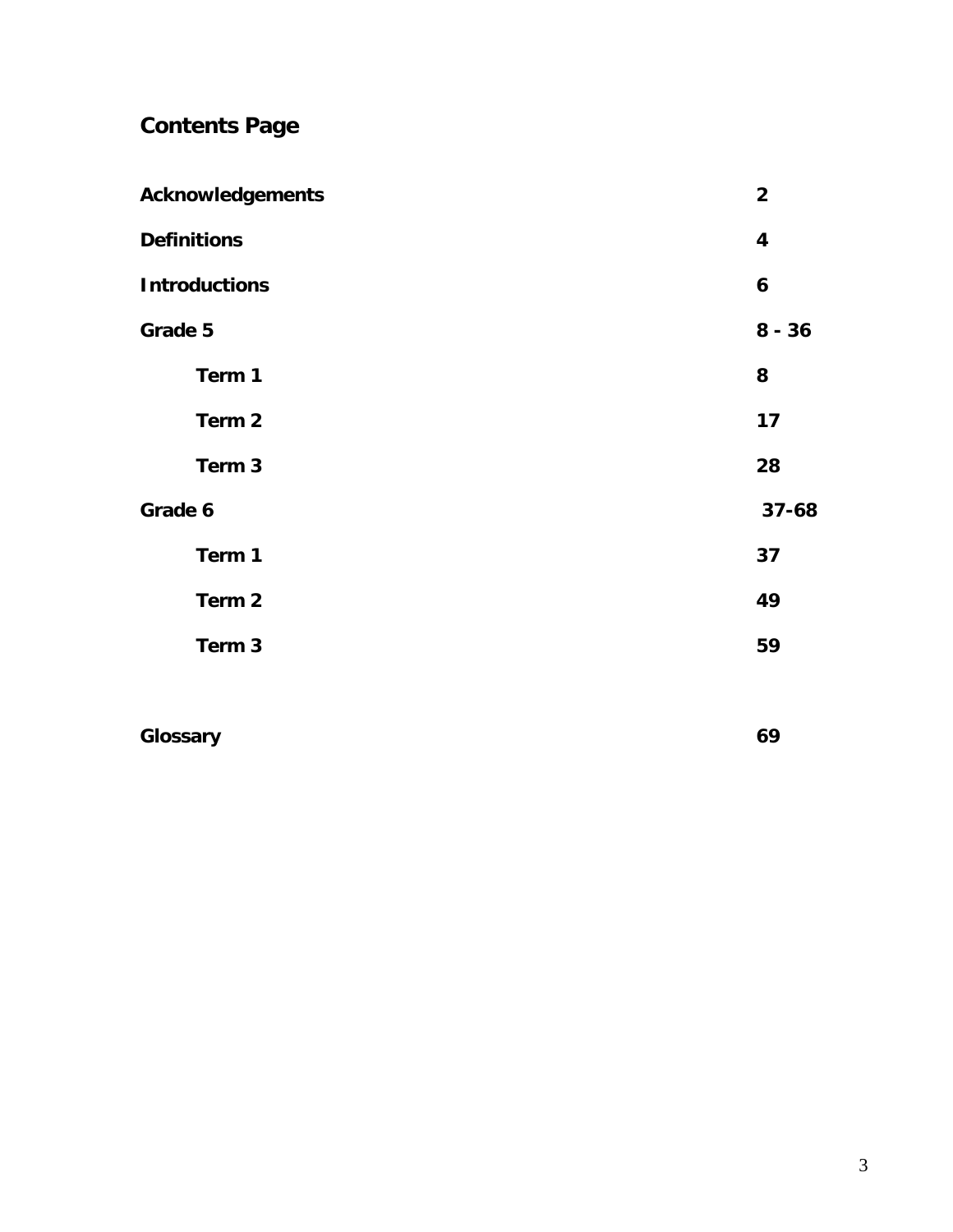#### **DEFINITION**

Visual and Performing Arts is an educational programme that provides a safe, exciting, fun-filled and supportive environment where learners explore feelings, ideas and concepts in varied modes of expression through drama, dance, music and art & craft.

#### **PURPOSE OF VISUAL AND PERFORMING ARTS**

To enable pupils, including those with special needs, to develop skills, values, attitudes and knowledge, in an integrated way, through Visual & Performing Arts

Dominica's cultural heritage needs an intravenous boost to enable the young to explore and create; design and appreciate; respond and communicate. This programme emphasises the educational relevance of learning experiences through the integration of different artistic activities.

Students learn by repetition, exploration, through creation, through contact with each other as well as the environment. Teachers and adults therefore must be prepared to set the stage whereby planning, organization and knowledge cater for every individual student to ensure that the Arts in schools is an integral component of a balanced programme for the students' physical, emotional and cognitive development.

Visual and Performing Arts is a core subject because it promotes every student's holistic development and thereby lays the foundation for so many life opportunities, including:

| ۰                                  | 臺                                              | <b>Producer</b>                                        |
|------------------------------------|------------------------------------------------|--------------------------------------------------------|
| Actor                              | <b>Interior designer</b>                       | ٠                                                      |
| Advertising/marketing              | 毒                                              | Art/Historian                                          |
| 毒                                  | <b>Entrepreneur</b>                            | 銮                                                      |
| agent                              |                                                |                                                        |
| 礒                                  | 毒                                              | 姜                                                      |
| <b>Artist</b>                      | <b>Hotel Manager</b>                           | <b>Product designer</b>                                |
| 稁<br>Choreographer                 | <b>Inventor</b><br>毒                           | <b>Relations</b><br><b>Public</b><br>稁<br>practitioner |
| 睾                                  | <b>Journalist</b>                              | Song writer                                            |
| <b>Composer</b>                    | 毫                                              | 毒                                                      |
| <b>Costume Maker/Designer</b><br>毒 | production<br>稁<br>Media<br>arts<br>specialist | Sound engineer<br>稁                                    |
| 妻                                  | 毒                                              | 毒                                                      |
| <b>Cultural officer</b>            | <b>Playwright</b>                              | Stage manager                                          |
| 銮                                  | <b>Model</b>                                   | 毒                                                      |
| <b>Director</b>                    | 臺                                              | <b>Speech Therapist</b>                                |
| ♣                                  | ♣                                              | 柰                                                      |
| <b>Graphic designer</b>            | <b>Theatre manager</b>                         | <b>Teacher/ education</b>                              |
| 毒                                  | ♣                                              | ۰                                                      |
| <b>Dancer</b>                      | <b>Curator</b>                                 | <b>Architect</b>                                       |
| 毒                                  | 楽                                              | 柰                                                      |
| <b>Art Therapist</b>               | <b>Illustrator</b>                             | <b>Education Officer</b>                               |
| <b>Cultural/art writer/critic</b>  | <b>Media cartoonist</b>                        | 毒                                                      |
| 美                                  | 美                                              | Web designer                                           |
| 妻                                  | 姜                                              | 熹                                                      |
| <b>Set Designer</b>                | <b>Lighting Specialist</b>                     | <b>Fashion Designer</b>                                |
| $\clubsuit$                        | ☀                                              | $\clubsuit$                                            |
| <b>Story Board Illustrator</b>     | <b>Make-Up artist</b>                          | <b>Prop Specialist</b>                                 |
| ۰                                  | ۰                                              | <b>Animator</b>                                        |
| <b>Textile Designer</b>            | <b>Sculptor</b>                                | 磯                                                      |
| 毒                                  | 柰                                              | 毒                                                      |
| <b>Cartoonist</b>                  | Photographer                                   | <b>Puppeteer</b>                                       |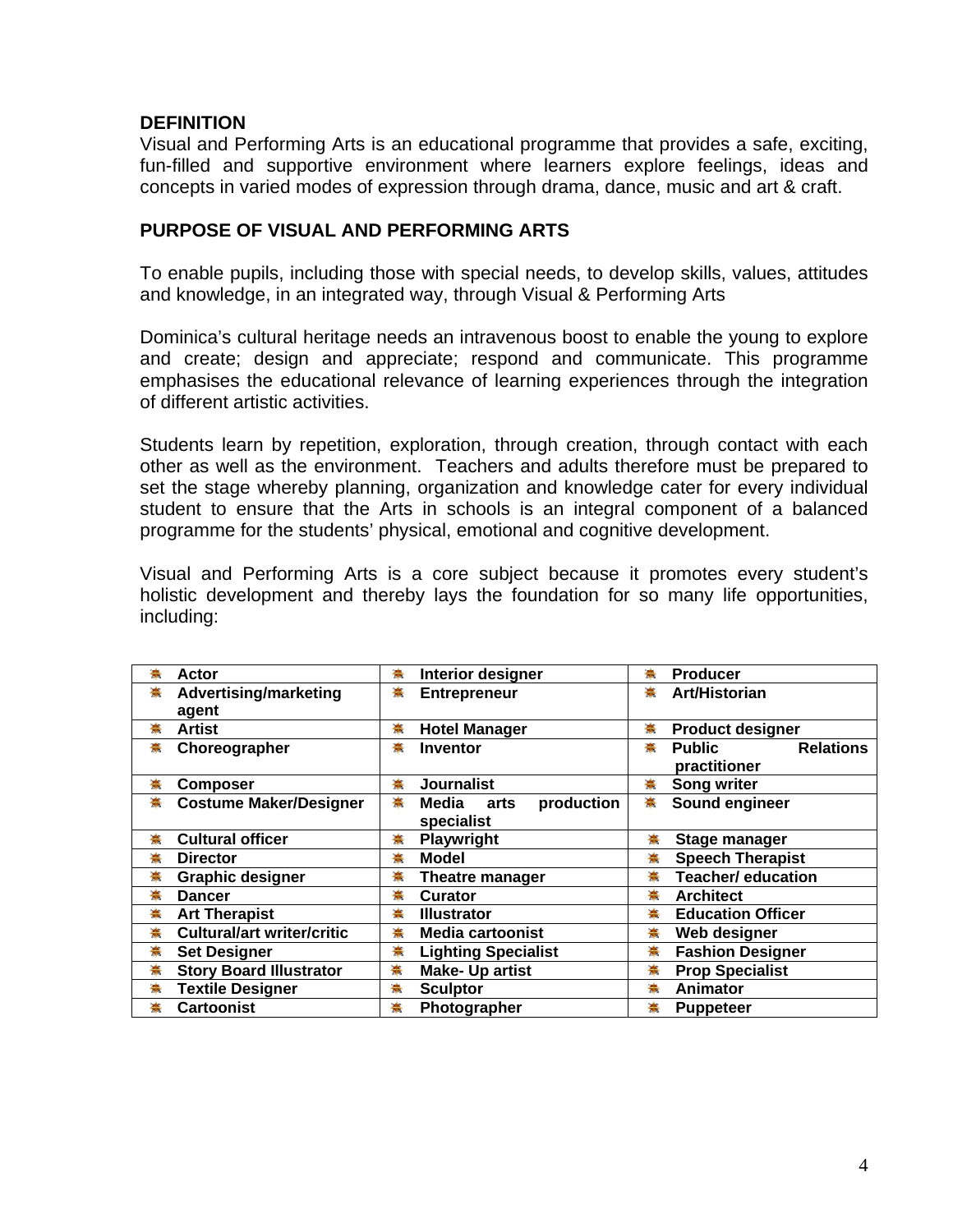Visual & Performing Arts is divided into 3 equal strands: Art & Craft; Music; Drama & Dance

An attainment target (AT) outlines the skills, values, attitudes and knowledge that the student is expected to achieve through each strand by the end of schooling.

#### The **ATTAINMENT TARGETS** are as follows:

#### **Art and Craft**

The learner will be able to work individually and collaboratively using the environment to develop interest in and appreciation for art and craft through designing, drawing, painting and creating patterns, pictures and craft.

#### **Music**

The learner will be able to create and develop an appreciation for music by participating, performing and responding to sounds in the environment.

#### **Drama and Dance**

The learner will be able to develop knowledge, skills, value and appreciate drama and dance through the creative use of the body and imaginative potential.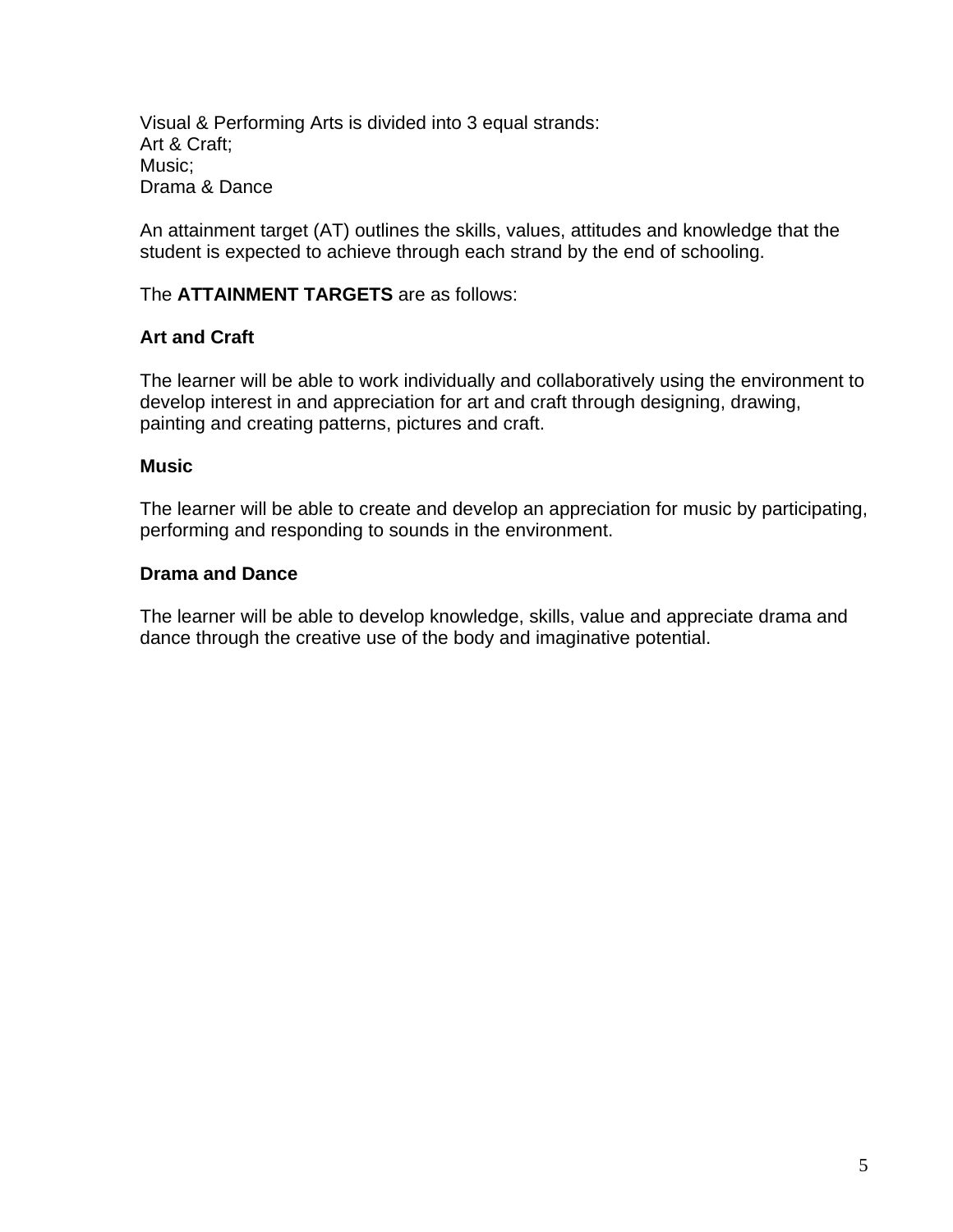#### **INTRODUCTION TO VISUAL & PERFORMING ARTS**

Visual Arts provides pupils with the opportunity to acquire a range of skills & some specific knowledge. The expectations identified for each grade describe the specific knowledge & skills that pupils are expected to develop and demonstrate in their work. These skills are sequential & cumulative.

In Grades K, 1 and 2, pupils will begin to develop the ability to communicate about their immediate environment and interests through visual images. They will learn to use a variety of art tools, materials & techniques and will identify elements of design to begin to describe how the elements are used by artists.

In Grade 3, pupils will describe and demonstrate how the elements can be used to create works of art to communicate thoughts and feelings.

In Grade 4, pupils will use the elements of design to communicate for a variety of purposes and in Grade 5 they will be expected to use the elements of design to produce works of art on a variety of themes.

In Grade 6, they will begin to study principles of design, and will produce works of art that demonstrate their proficiency in using a variety of tools, materials and techniques. They will use their knowledge of the elements and principles of design in solving artistic problems and in analysing works of Art.

It is expected that pupils will be engaged in meaningful art-making activities that enable them to develop the skills to use art tools, materials and techniques appropriate for the grade. When pupils become familiar with the advantages and limitations of a variety of tools and can demonstrate control and safe use of these resources, they will be expected to apply their knowledge and skills in making artistic choices in their own work.

The works of art to which students are exposed should represent various styles (e.g. representational or realistic, stylised, impressionistic, abstract) and different historical periods including the twentieth century and should include the techniques of both fine art and traditional crafts. Through such exposure they will move towards gaining control over these resources.

Throughout all stages, as pupils learn to use tools and materials and create their own artworks, there will be an emphasis on safety.

MUSIC EDUCATION can be best justified in the school curriculum, if through it , students can develop both mentally and physically as individuals, understand better their relationships with other people and the environment, and gain increasing independence of thought and action. When music education fulfils these conditions every student will testify to the great contribution of music. While "K" to G 2 explore and make music using their immediate environment,  $G_3 - 6$  will begin to analyse their work and that of others and form 1- 3 will do so in a more detailed manner.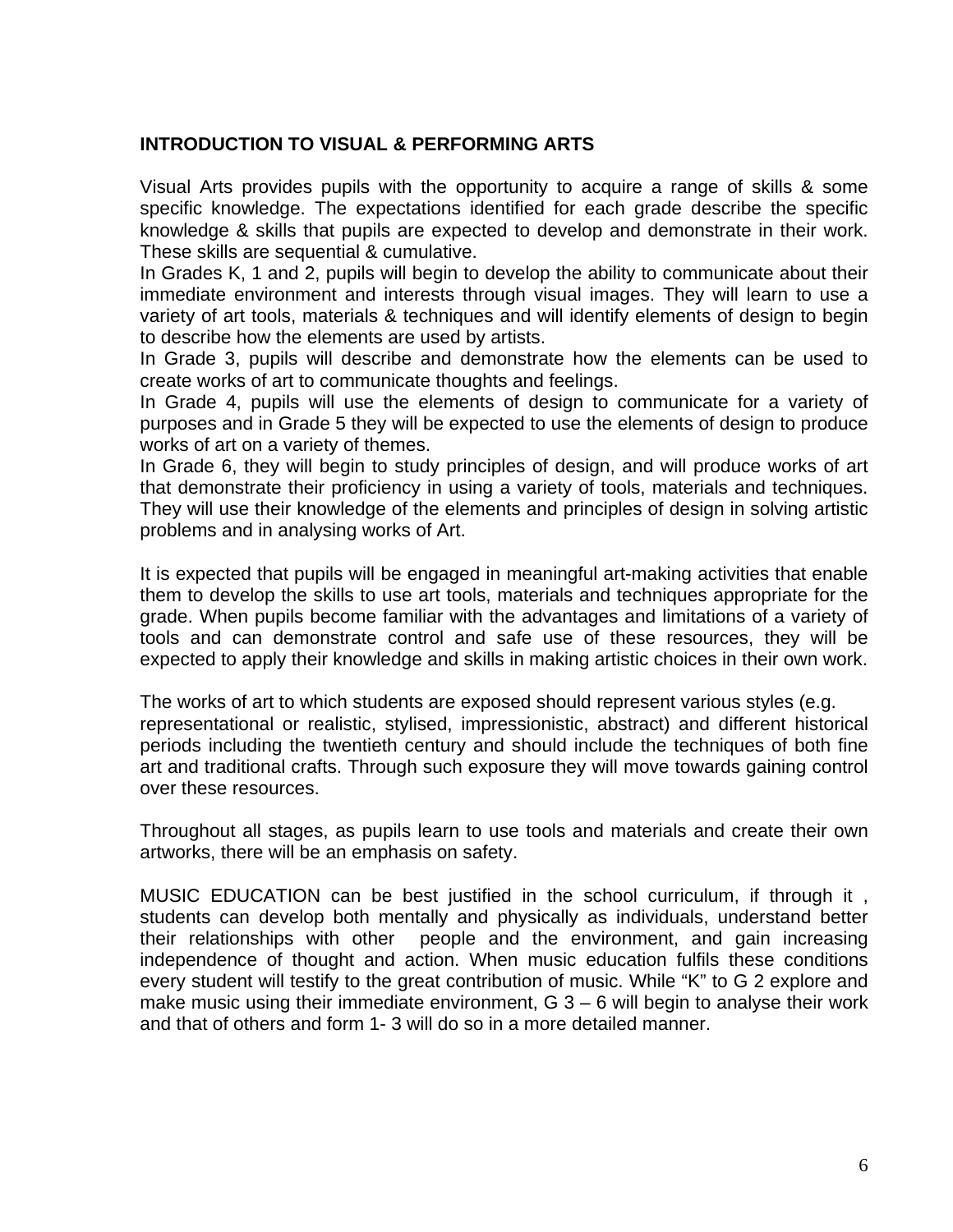The musical elements explored in this programme are timbre, rhythm, pitch, duration, dynamics, tempo, creative writing, attentive listening, melody, harmony texture, and structure and music literacy; students must therefore, be provided the opportunity to develop good listening skills, carry our research on how music is put together, appreciate their music and that of others, compose and perform to an audience.

#### DRAMA & DANCE

Drama and dance like any other Art form are created, shaped and performed. These creative activities are filled with intention and design. Dance like drama relies upon the interpretative power of skilled performers in order to create the fully realized work.

Drama and dance develop in individuals a sense of pride, self awareness, talent, creativity, and a healthy life style. The variety of thoughts, feeling and ideas that an individual bears can be portrayed through this medium. They help build a sound mind which includes concentration, intellect and a positive attitude. These in turn can be integrated into other subject areas.

Drama and dance also lends itself to producing a classroom that is exciting, activity oriented and student centred. Thus builds a community of positive, disciplined and productive citizens.

#### **INTEGRATION**

Visual and Performing Arts is an integral part of everyday living.

VPA is integrated across the curriculum through other subjects: Language Literacy & Communication; Social Sciences; Mathematics and Health & Family Life Education. It provides a forum where students develop skills, knowledge, values and attitudes in aesthetic qualities, problem solving, co-operation, moral judgment and spatial disciplines.

The incorporation of VPA as a core subject will provide students with the avenue to express themselves and reveal their inner emotions.

The VPA Programmes of Study provide an avenue for an integrated teaching approach which can be used effectively when the elements overlap. However, each VPA strand is also given separate attention. The teaching approaches and learning experiences advocate independent programmes in each of the specific areas: Dance and drama, Music, Art and craft. Through integration of the specific areas of VPA, the vibrant interaction of the arts discipline will be realised and strengthened. When two specific areas are integrated (e.g. drama and dance; art & craft and dance; music and dance; drama and music and dance etc), one usually has the main focus but every linkage will be explored as it arises to enhance the pupils' understanding and the acquisition of skills, values and attitudes.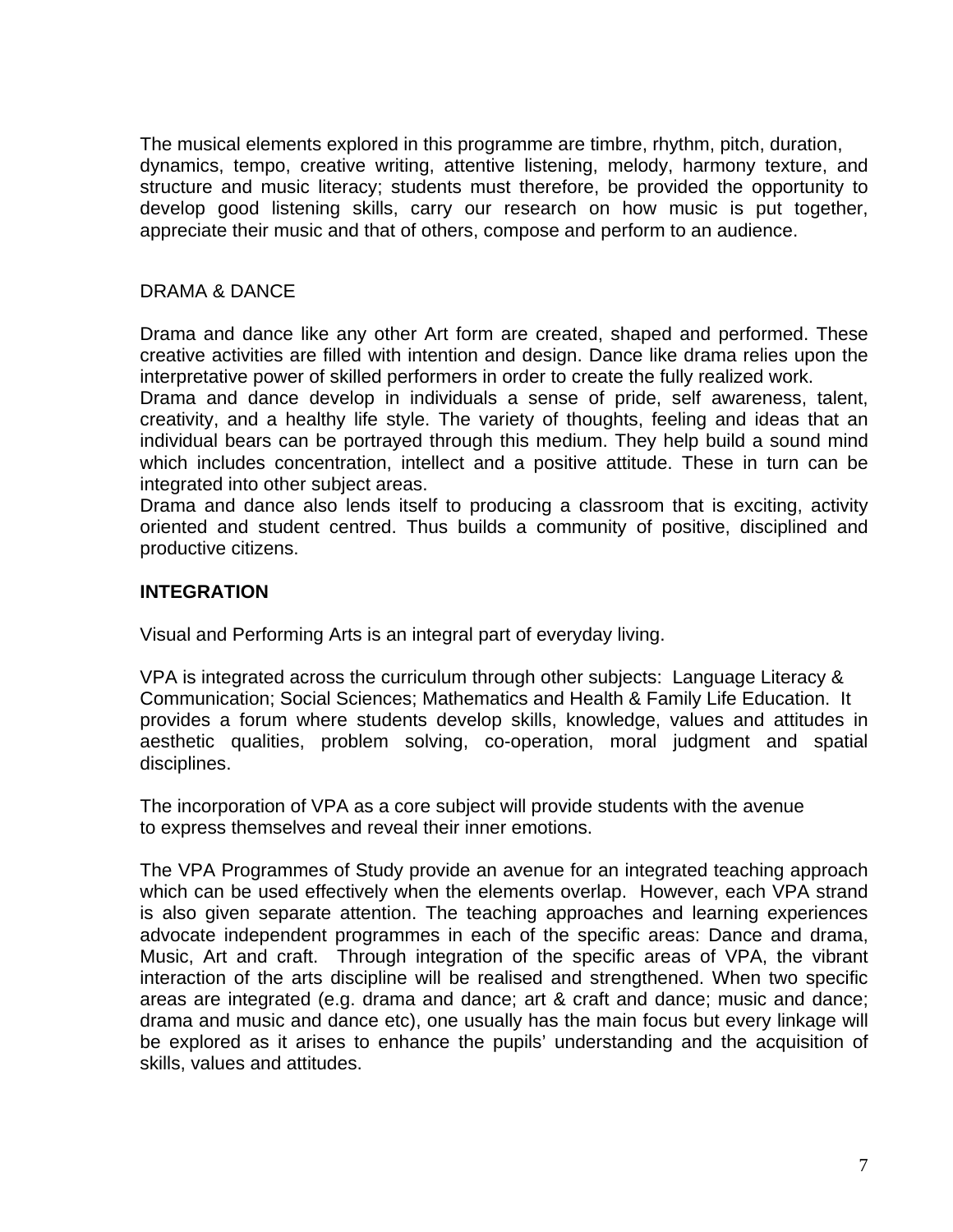| <b>GRADE 5</b>  |                                                                                                | <b>Strand</b>    | <b>Sessions</b> |
|-----------------|------------------------------------------------------------------------------------------------|------------------|-----------------|
| <b>TERM ONE</b> |                                                                                                |                  |                 |
| THEME:          | <b>HOME AND CELEBRATION</b><br>(EXPRESSION)                                                    |                  |                 |
| AT1: LO 1       | Express themselves by drawing and<br>painting familiar 2, 3 dimensional<br>objects.            | ART <sub>1</sub> | 4 (35 min)      |
| AT:2 LO 1       | Listen and sing/play the notes of<br>C Major scale on an instrument.                           | <b>MUSIC 2</b>   | 4 (35 min)      |
| AT:3LO 1        | Demonstrate knowledge of basic<br>theatre terms.                                               | DRAMA 3          | 4 (35 min)      |
| AT:4 LO 1       | Create and perform a simple dance<br>which is built on movements of various<br>chores at home. | DANCE 4          | 4 (35 min)      |

**KEYS**

**G- Group I- Individual SC- Success Criteria LO- Learning Outcome W- Warm up exercise/ activity TA- Technological Alternative**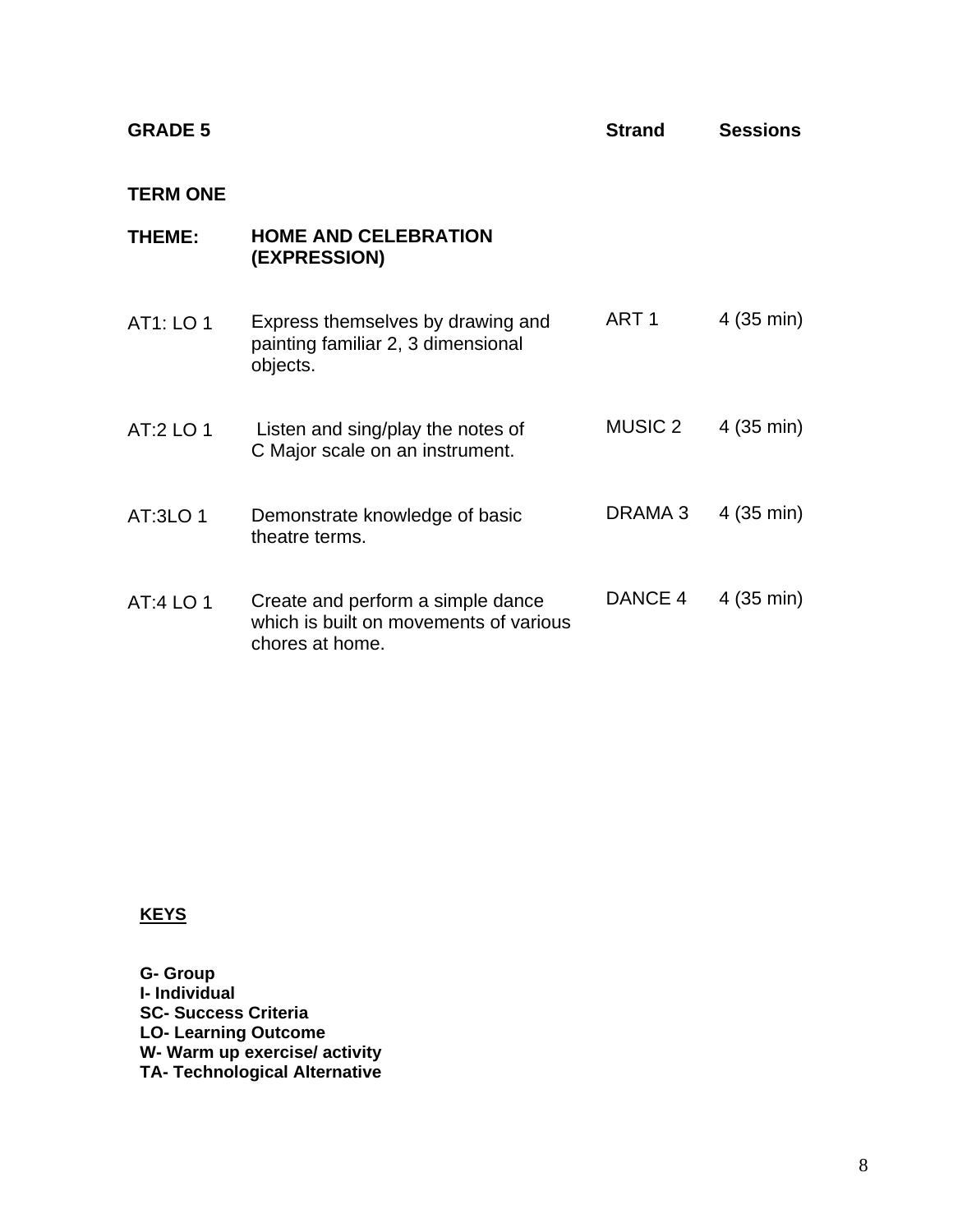**TERM 1** 

| <b>ART AND CRAFT</b>                 |             | <b>GRADE 5</b>                                                                                            |
|--------------------------------------|-------------|-----------------------------------------------------------------------------------------------------------|
| <b>THEME</b>                         |             | <b>HOME AND CELEBRATION (EXPRESSION)</b>                                                                  |
| LO <sub>1</sub>                      |             | <b>EXPRESS THEMSELVES BY DRAWING AND PAINTING</b><br><b>FAMILIAR 2/3 DIMENSIONAL OBJECTS</b>              |
| SC <sub>1</sub>                      |             | Make, discuss and display free-hand drawings                                                              |
| <b>ACTIVITIES</b>                    |             |                                                                                                           |
|                                      | ₩           | Allow students to draw using carbon or<br>coloured pencil, aspects of various<br>celebrations             |
|                                      | ♣.          | Present: discuss and identify similarities<br>and differences                                             |
|                                      | $\clubsuit$ | Display students work by having class<br>exhibitions                                                      |
|                                      | 豪           | Go on a field trip. Produce free hand drawings<br>of aspects of nature e.g. leaves, trees, twigs, flowers |
| SC <sub>2</sub><br><b>ACTIVITIES</b> |             | Use various materials to express thoughts and feelings                                                    |
|                                      | ₩           | Collect various materials throughout the year to<br>use in displays                                       |
|                                      | ₩.          | Use materials to create design of choice that<br>portrays paint or colour design                          |
|                                      | 帯           | Paint<br>chosen<br>old<br>newspaper/<br>images<br>on<br>unused printed computer paper                     |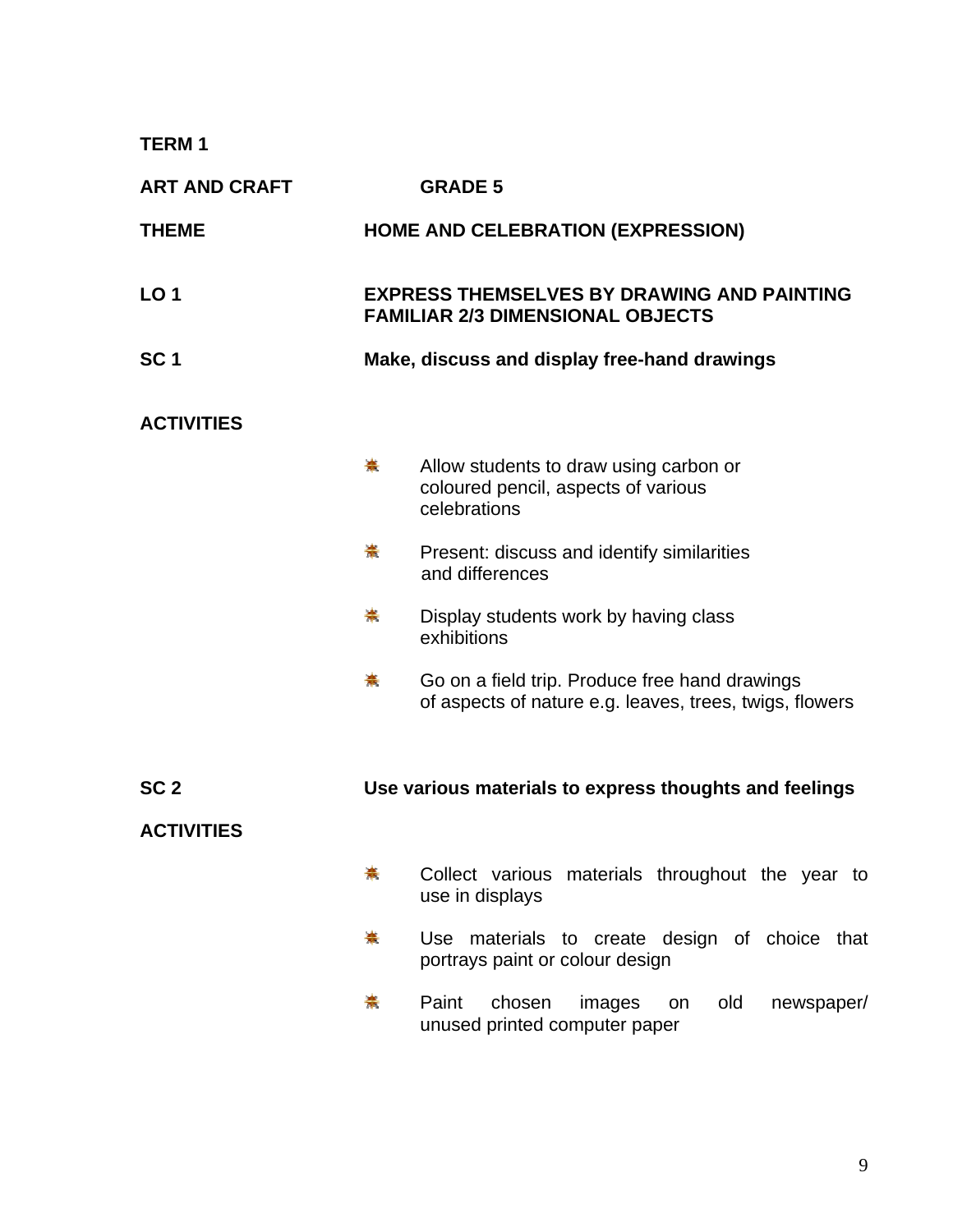#### **SC 3 Demonstrate awareness of the overlapping of shapes to create an illusion of depth**

- Draw and cut out dimensional shapes ₩.
- 斋 Use shapes to form new designs that show depth
- ₩. Use perspective to design a room in a home
- ₩. Use templates to create an image of choice

#### **VOCABULARY**

- ₩. **Templates**
- 兼 **Perspective**
- \* **Dimensional**
- ♣. 3dimensional
- ₩. Illusion
- $\frac{1}{2}$ Depth
- ₩. Expression (art)

#### **MATERIALS**

- <del>\*</del> Pencils (carbon/coloured)
- 蒂. Acrylic/ powdered paint
- ₩. Eraser
- ₩. Ruler
- ₩. Old newspaper
- 兼 Printed computer paper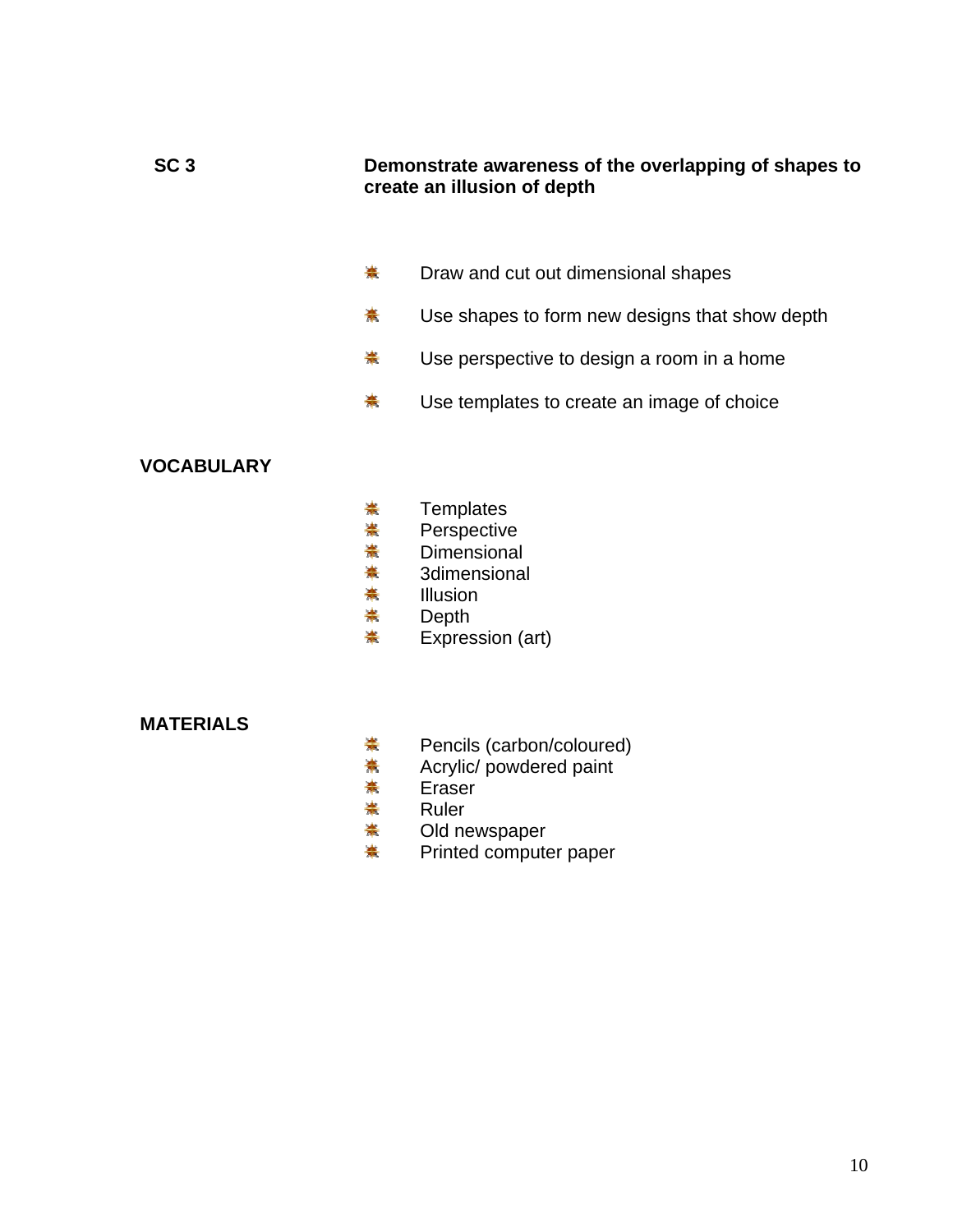| <b>TERM1</b>             |                                                                      |                                                                                                                                                                                               |
|--------------------------|----------------------------------------------------------------------|-----------------------------------------------------------------------------------------------------------------------------------------------------------------------------------------------|
| <b>MUSIC</b>             |                                                                      | <b>GRADE 5</b>                                                                                                                                                                                |
| LO <sub>1</sub>          |                                                                      | <b>COMPOSE MUSIC USING THE C AND G MAJOR SCALES</b>                                                                                                                                           |
| SC <sub>1</sub>          | Recognize "C" Major & pentatonic scale when it is<br>played/ written |                                                                                                                                                                                               |
| <b>ACTIVITIES</b>        |                                                                      |                                                                                                                                                                                               |
|                          | ♣                                                                    | Provide exercises for students to identify the notes<br>of the "C" Major scale and the notes of the<br>Pentatonic scale                                                                       |
|                          | ♣                                                                    | Use different instruments to play the scales in<br>ascending and descending order                                                                                                             |
|                          | ♣                                                                    | Have activities for students to identify the missing<br>notes/ pitches. e.g. teacher/ students play the<br>notes - doh, ray, me soh la students - (Listen and<br>note that fah was left out). |
|                          | 兼                                                                    | Compose a melody using the music staff                                                                                                                                                        |
| <b>ASSESSMENT</b>        |                                                                      |                                                                                                                                                                                               |
|                          | ☀                                                                    | Accompany poems/ stories with a few notes/<br>pitches.                                                                                                                                        |
|                          | 픟                                                                    | Compose a tune (using a few pitches for a jingle.                                                                                                                                             |
|                          |                                                                      | Compose the melody and lyrics for a short poem.                                                                                                                                               |
| <b>RESOURCE MATERIAL</b> |                                                                      |                                                                                                                                                                                               |
|                          | ♣                                                                    | copies of poems/ stories, a tuned instrument,<br>copies of the music staff, Cassette / CD player<br>recorder                                                                                  |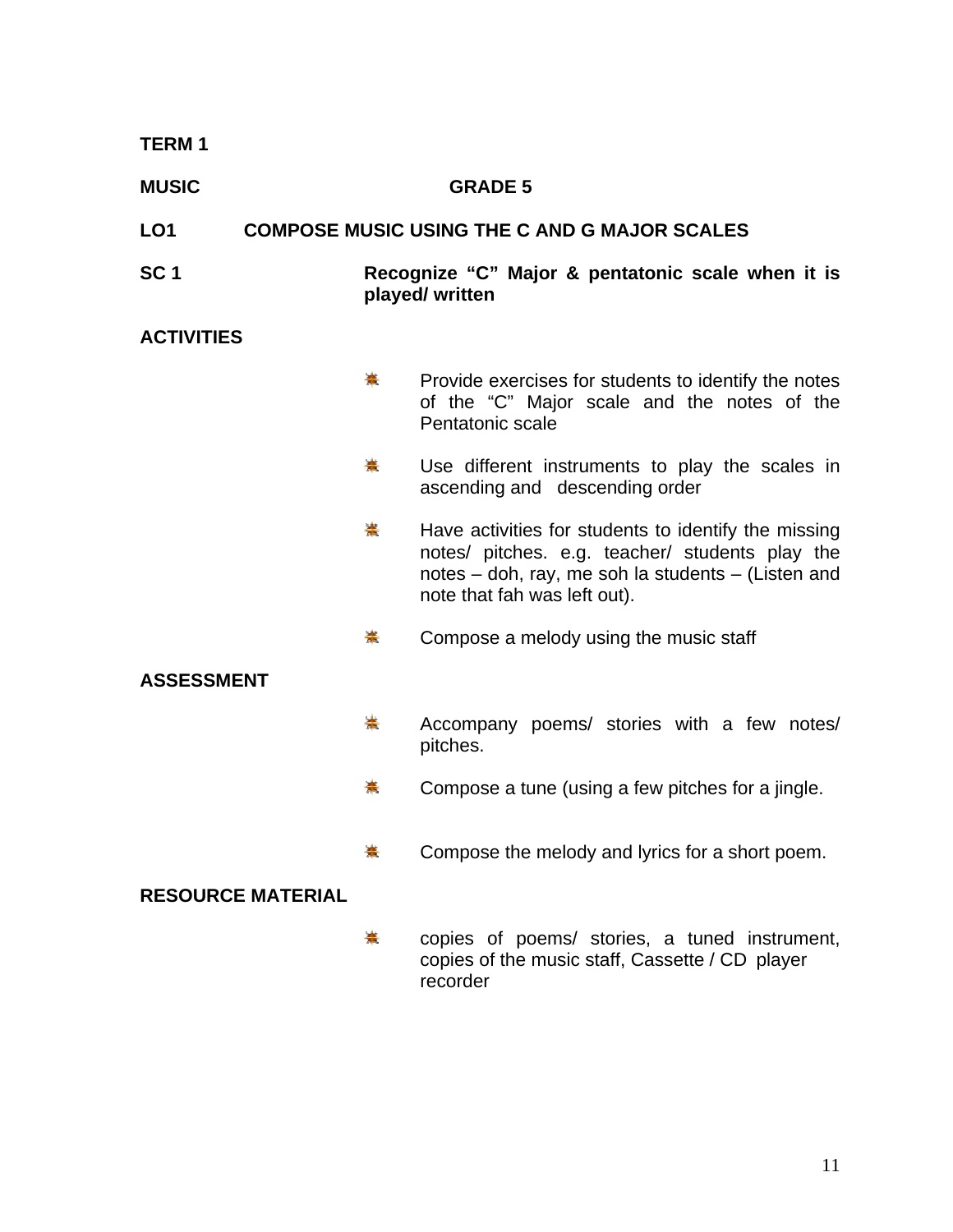#### **SC 2 & 3 Listen to and complete rhythm patterns/phrases using quavers, crotchets and minims.**

#### **ACTIVITIES**

- ₩. Continue with activities to complete music phrases by adding minims. crotchets/ quavers & rests (written)
- $\bigstar$ Compose endings to given rhythm patterns (oral)
- 秦. Play rhythm memory games.
- $\frac{1}{2}$ Practice exercises in rhythmic notation /melodic dictation

#### **ASSESSMENT**

- ☀. Play a rhythm game which entails completing a chain of rhythm actions.
- <del>☀</del> Write rhythm patterns using notes correctly on the music staff
- ₩. Listen to and complete a rhythmic phrase by adding the missing note

#### **RESOURCE MATERIAL**

- ₩. A chart of notes – quaver, crotchet, minim and their relationship to each other.
- ₩. Samples of writing notes on the music staff (chart)
- ₩. Cassette/ CD /DVD player/ recorder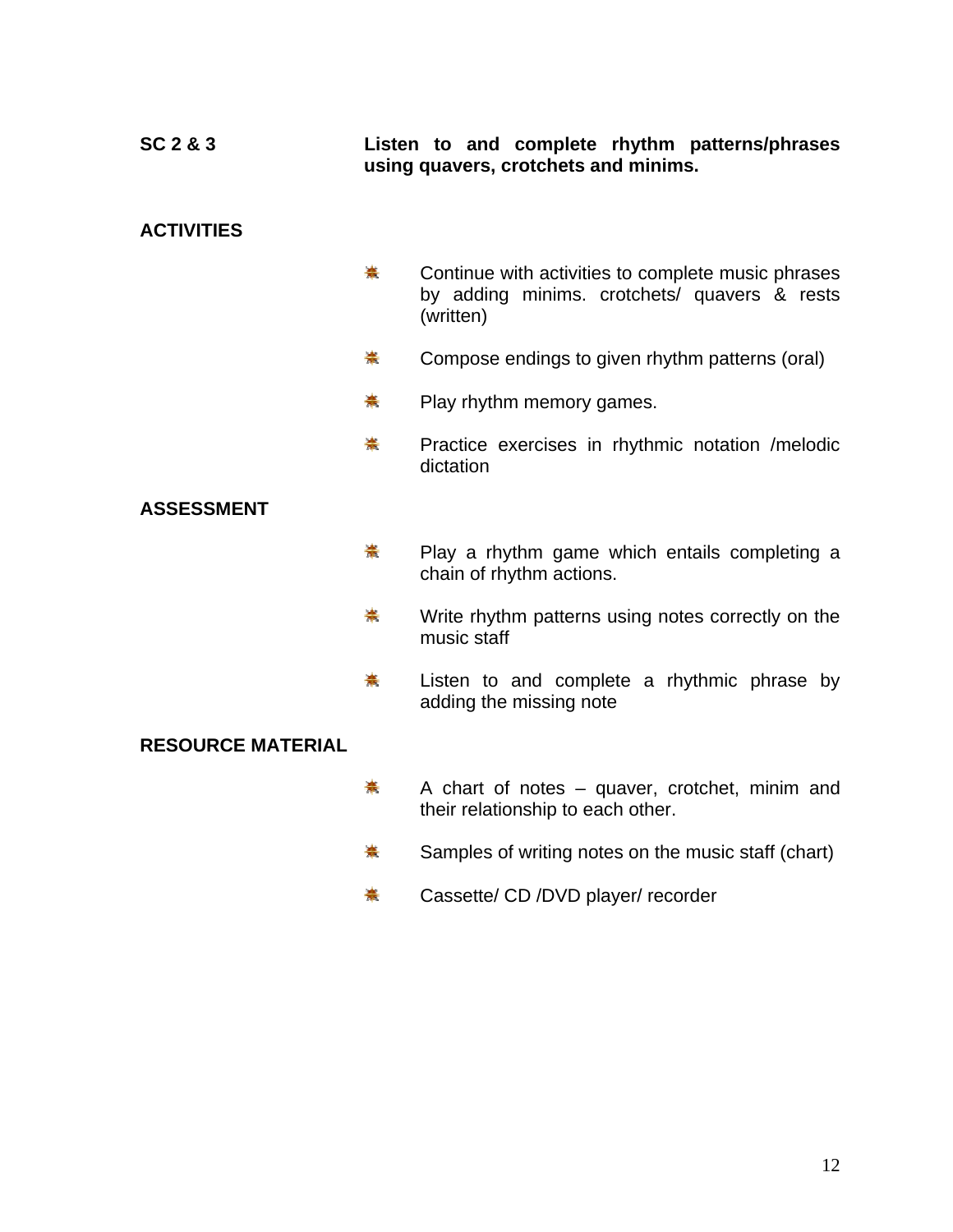| SC <sub>4</sub>          | Identify intervals as played |                                                                                                           |
|--------------------------|------------------------------|-----------------------------------------------------------------------------------------------------------|
| <b>ACTIVITIES</b>        |                              |                                                                                                           |
|                          | *                            | Have oral exercises in completing and singing<br>given intervals.                                         |
|                          | 秦                            | Identify specific intervals (seconds – doh ray; me<br>soh; thirds doh me, $fah - lah$ , ray $- fah$ etc.) |
|                          | ♣                            | Sing songs that begin with intervals of $3^{\text{rd}}$ $2^{\text{nd}}$ .                                 |
| SC <sub>5</sub>          |                              | Compare the phrases/lines of familiar songs                                                               |
| <b>ACTIVITIES</b>        |                              |                                                                                                           |
|                          | 贵                            | Exercises in grouping phrases (length, similarity,<br>differences, repetition)                            |
| <b>ASSESSMENT</b>        |                              |                                                                                                           |
|                          | ♣.                           | Identify similar intervals; Sing an interval of $2^{nd}$ /<br>$3rd$ .                                     |
|                          | ♣                            | Write the form of short phrases                                                                           |
| <b>RESOURCE MATERIAL</b> |                              |                                                                                                           |
|                          | ₩                            | copies /recordings of songs; simple music scores<br>of intervals of $2^{nd}$ and $3^{rd}$ .               |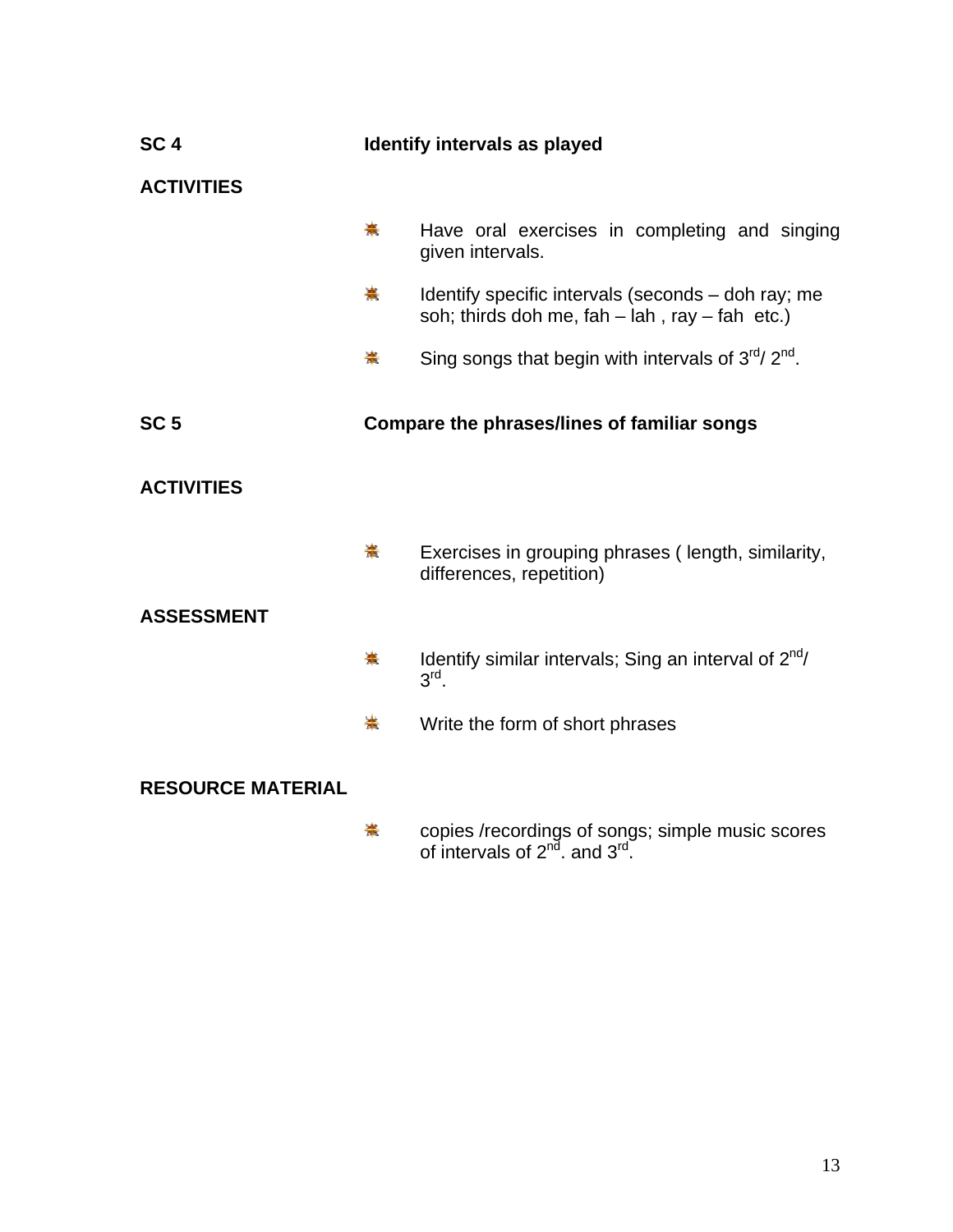| <b>TERM1</b>      |                                                                                                                                                                                          |                                                                                                                                                                               |  |
|-------------------|------------------------------------------------------------------------------------------------------------------------------------------------------------------------------------------|-------------------------------------------------------------------------------------------------------------------------------------------------------------------------------|--|
| <b>DRAMA</b>      | <b>GRADE 5</b>                                                                                                                                                                           |                                                                                                                                                                               |  |
| LO <sub>1</sub>   | <b>TERMS</b>                                                                                                                                                                             | DEMONSTRATE KNOWLEDGE OF BASIC THEATRE                                                                                                                                        |  |
| SC <sub>1</sub>   | Demonstrate through movement and/ or identify the<br>various parts of a stage (Back stage, wings, off<br>stage, on stage) and respond to the calls of strike,<br>freeze, action and cut. |                                                                                                                                                                               |  |
| <b>ACTIVITIES</b> |                                                                                                                                                                                          |                                                                                                                                                                               |  |
|                   | ♣                                                                                                                                                                                        | Direct students to move to various parts of the<br>stage.                                                                                                                     |  |
|                   | 兼                                                                                                                                                                                        | Play the game Old Grady. E.g. Old Grady says to<br>move back stage etc.                                                                                                       |  |
|                   | ♣                                                                                                                                                                                        | Give students instruction to perform action and<br>then ask them to freeze. E.g.: walking on hot sand,<br>jogging on a beach, having a conversation on a<br>cell phone. (etc) |  |
|                   | ₩.                                                                                                                                                                                       | Use terms (action, cut) in given situation. E.g.<br>Children are laughing. Teacher says "Cut".<br>Students should respond by stopping.                                        |  |
| SC <sub>2</sub>   |                                                                                                                                                                                          | Demonstrate through movement the ideas and                                                                                                                                    |  |
| (e.g.             |                                                                                                                                                                                          | experiences gain from various local cultural form.<br>carnival, bucket brigade, carol singing. etc)                                                                           |  |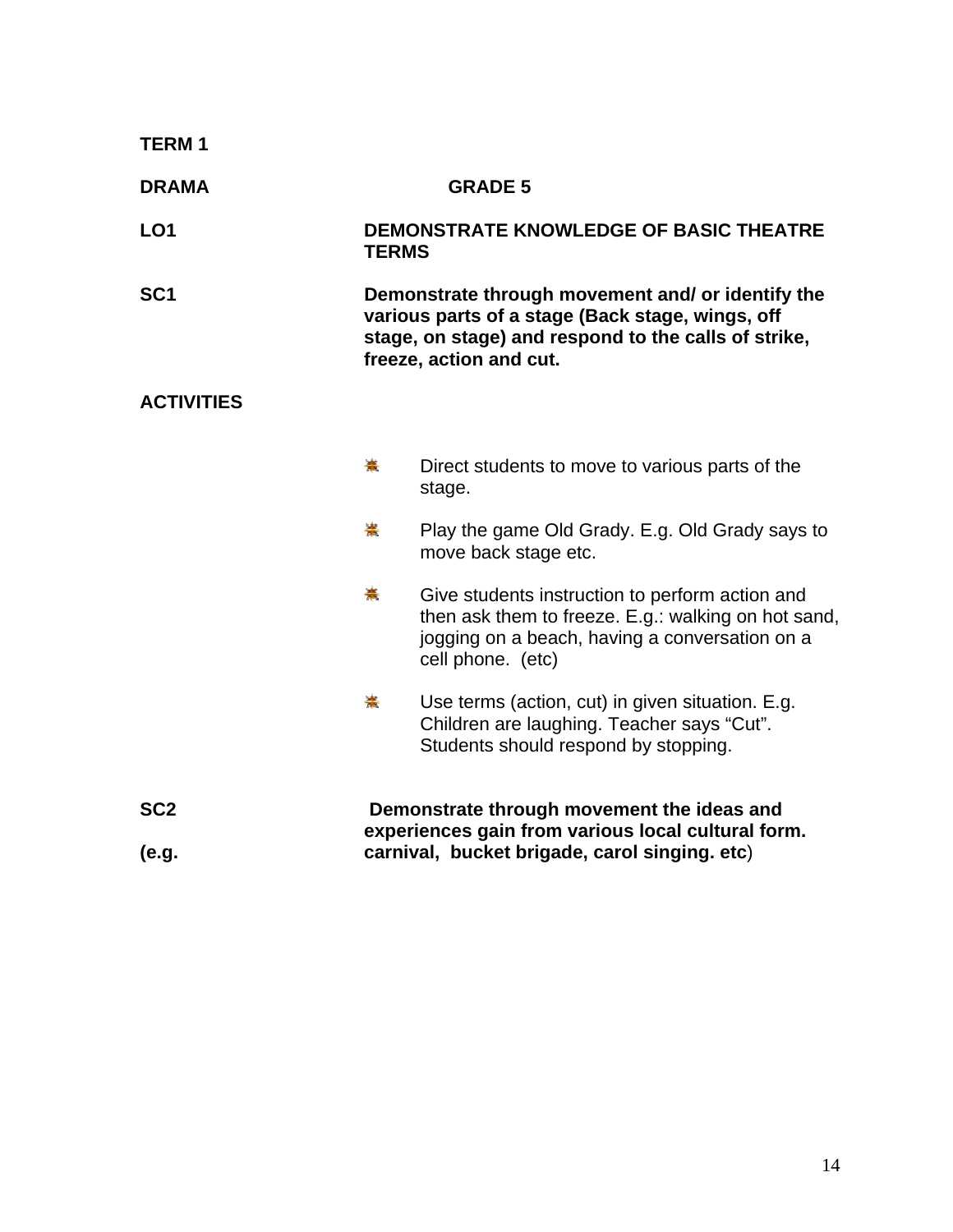| <b>ACTIVITIES</b> |   |                                                                                                                                           |
|-------------------|---|-------------------------------------------------------------------------------------------------------------------------------------------|
|                   | ♣ | Role play activities of various aspects of cultural<br>forms                                                                              |
|                   | ☀ | Demonstrate through movement the elements of a<br>few local cultural forms                                                                |
| SC <sub>3</sub>   |   | Express about thoughts, emotion, ideas and feelings,<br>theatre terms and/or comments about the activity in<br>their portfolio or journal |

#### **ACTIVITIES**

- Create and develop a portfolio or journal. ₩.
- Record in your drama portfolio things you observe. <del>‡</del>
- Record your feelings of your drama sessions in \* your portfolio.

- \* "Action"
- "Freeze"
- "Cut"
- Backstage
- 米米米米 Wings
- \* **Offstage**
- Strike<sup>'</sup> \*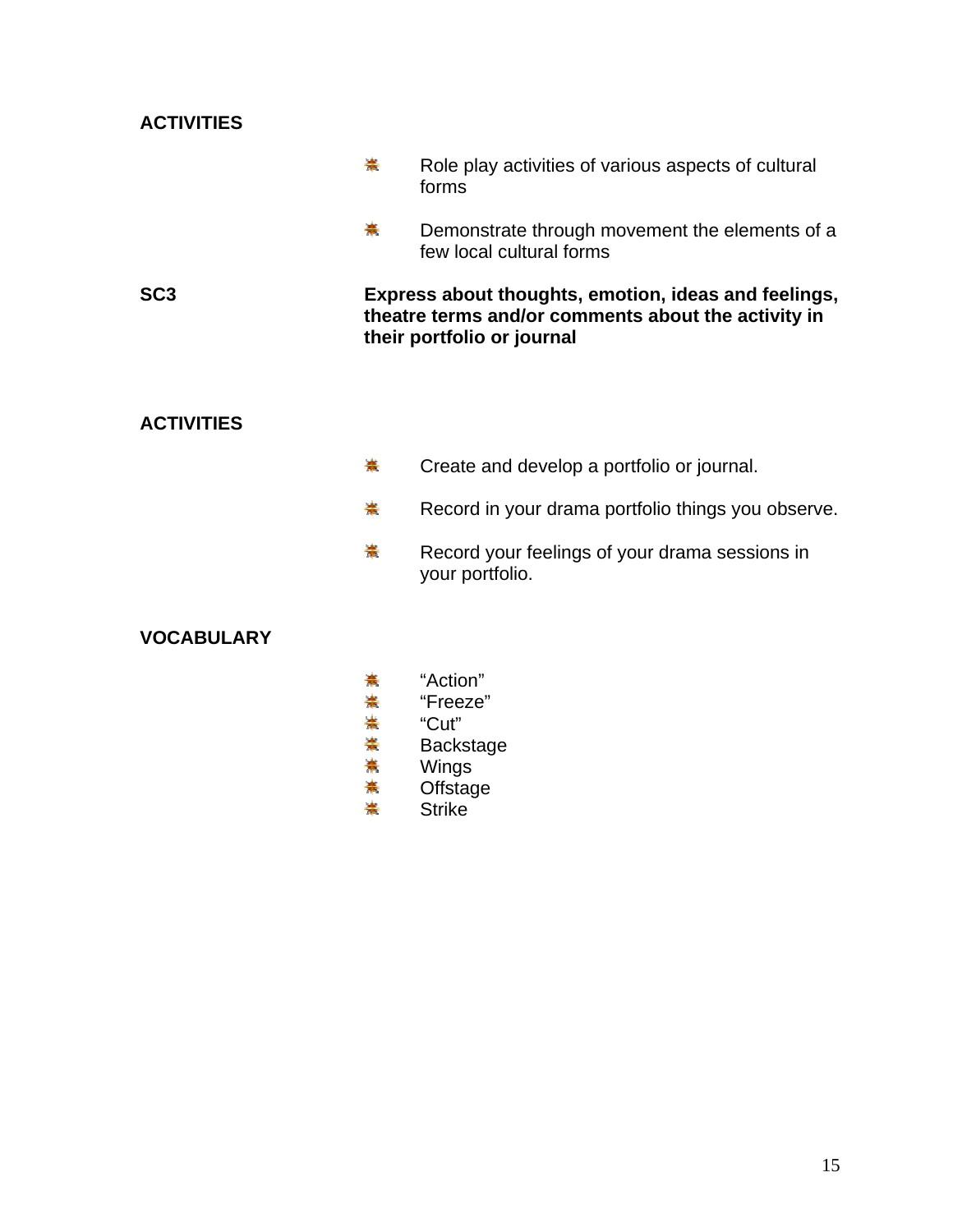| <b>TERM1</b>       |                                                                                                                                                                                                                                |
|--------------------|--------------------------------------------------------------------------------------------------------------------------------------------------------------------------------------------------------------------------------|
| <b>DANCE</b>       | <b>GRADE 5</b>                                                                                                                                                                                                                 |
| <b>THEME</b>       |                                                                                                                                                                                                                                |
| LO <sub>1</sub>    | Create and perform a simple dance which is<br>built on movements of various chores done<br>in the home                                                                                                                         |
| SC <sub>1</sub>    | Student able to link (smoothly) various<br>movements inspired by the home                                                                                                                                                      |
| 崙                  | Dance greeting- curtsy for girls or bow for boys                                                                                                                                                                               |
| 事                  | Stretch to sky- as if reaching for a helium balloon<br>near the ceiling, count to five and repeat. Stretch<br>to the sides with a wide stance (W.)                                                                             |
|                    | Improvise movements imitating sweeping the floor<br>or mopping; mixing juice; mowing the lawn;<br>walking the dog, fruit picking; climbing the tree etc.                                                                       |
| 兼                  | Do ankle/ foot rolls while seated on the floor, point<br>and flex feet. While standing relevé and plié-<br>repeat $(x3)$ (W)<br>Improvise movements imitating sweeping the floor<br>or mopping; mixing juice; mowing the lawn; |
|                    | walking the dog, fruit picking; climbing the tree etc.                                                                                                                                                                         |
| 稁                  | Create sequence of movements to imitate<br>cleaning high and low windows                                                                                                                                                       |
| ♣                  | Improvise movements imitating sweeping the floor<br>or mopping; mixing juice; mowing the lawn;<br>walking the dog, fruit picking; climbing the tree etc.                                                                       |
| <b>ASSESSMENTS</b> | Combine various movements and perform a dance                                                                                                                                                                                  |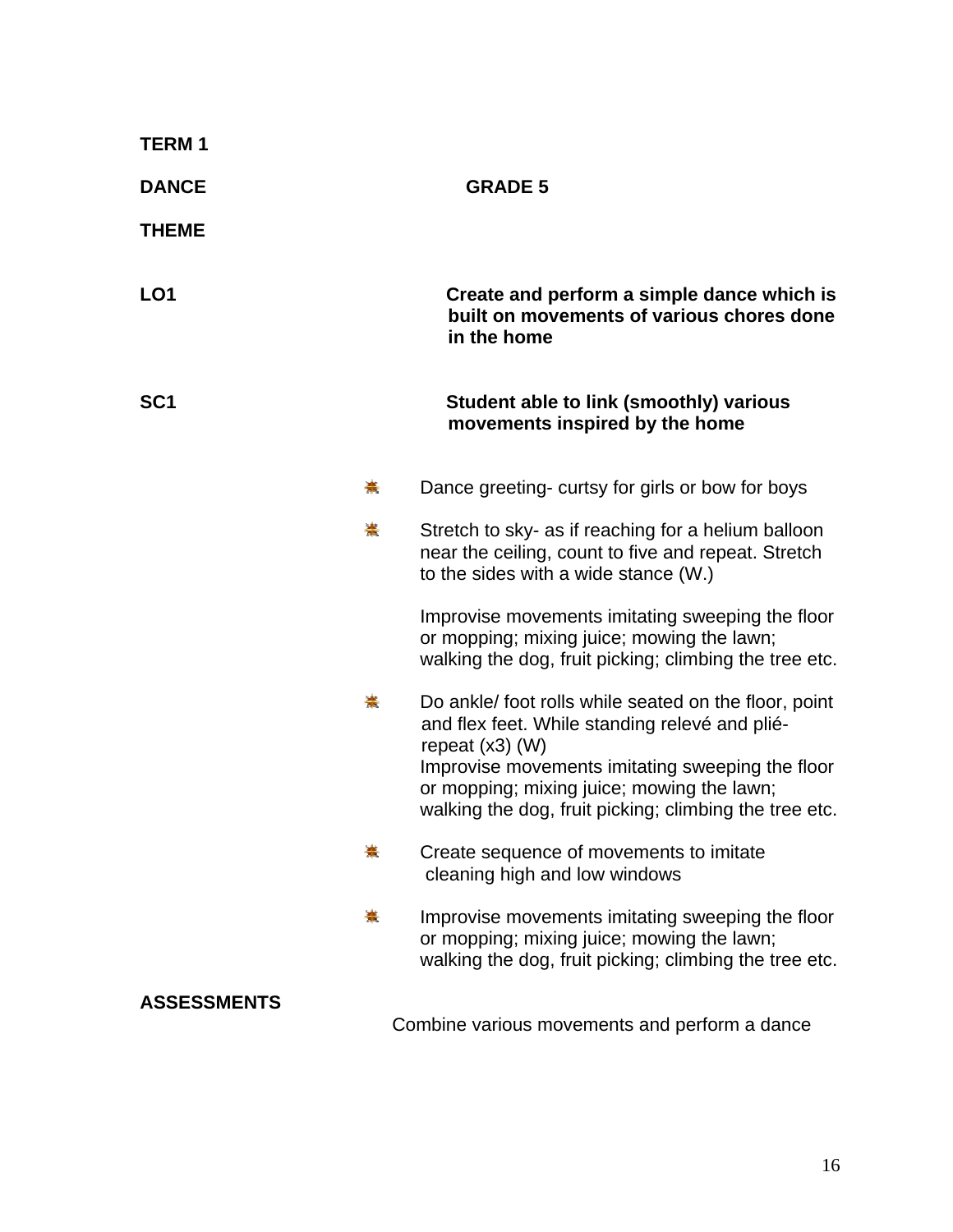| <b>GRADE 5</b>  |                                                                                                           | <b>Strand</b>      | <b>Sessions</b> |
|-----------------|-----------------------------------------------------------------------------------------------------------|--------------------|-----------------|
| <b>TERM TWO</b> |                                                                                                           |                    |                 |
| <b>THEME: 2</b> | <b>BODY AND ANIMALS</b>                                                                                   |                    |                 |
| AT1: LO2        | Identify the basic characteristics of<br>colour and display the knowledge in<br>different ways.           | ART <sub>1</sub>   | 4 (35 min)      |
| AT:2 LO 2       | Compose music using notes of C and<br>G Major scale.                                                      | <b>MUSIC 2</b>     | 4 (35 min)      |
| AT:3LO 2        | Demonstrate how the senses, feelings<br>and imagination contribute to the<br>creation of a character      | DRAMA <sub>3</sub> | 4 (35 min)      |
| AT:4 LO 2       | Create, memorize complex sequences<br>of movement and analyze problem<br>solving strategies and solutions | DANCE 4            | 4 (35 min)      |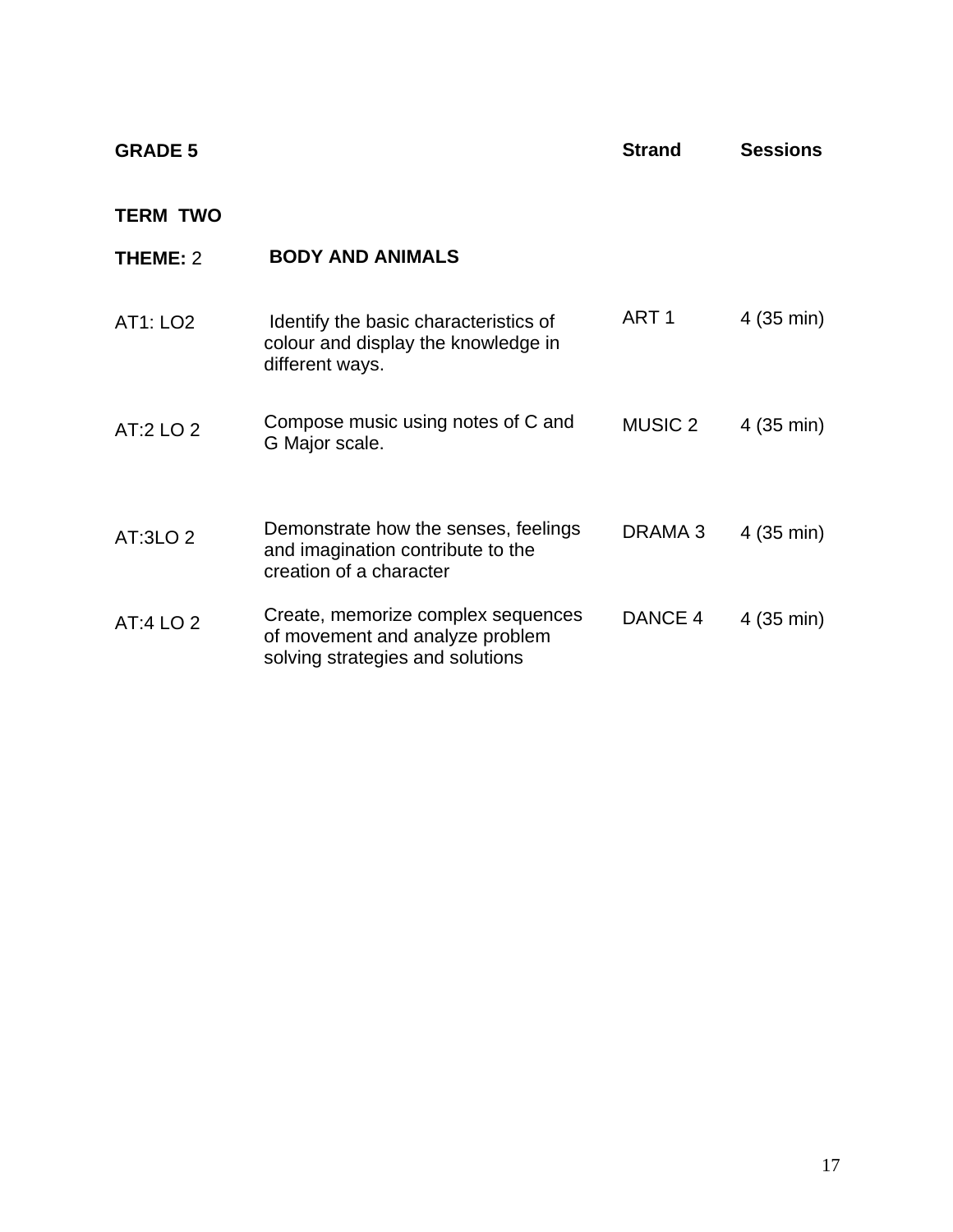**TERM 2** 

| <b>ART AND CRAFT</b> |                                       | <b>GRADE 5</b>                                                                                                     |
|----------------------|---------------------------------------|--------------------------------------------------------------------------------------------------------------------|
| <b>THEME</b>         |                                       | <b>BODY AND ANIMALS (COLOUR)</b>                                                                                   |
| LO <sub>2</sub>      |                                       | <b>IDENTIFY THE BASIC CHARACTERISTICS OF</b><br><b>COLOUR AND DISPLY THE KNOWLEDGE IN</b><br><b>DIFFERENT WAYS</b> |
| SC <sub>1</sub>      | State the colours on the colour wheel |                                                                                                                    |
| <b>ACTIVITIES</b>    |                                       |                                                                                                                    |
|                      | ♣                                     | Identify the colours on a colour wheel                                                                             |
|                      | 事                                     | Mix colours to create secondary and tertiary<br>colours                                                            |
|                      | $\frac{1}{2}$<br>$\overline{ }$       | Use colours to create markings in a variety of<br>ways blows, splatter, finger play                                |
|                      | 壳                                     | Paint fruit (still-life) of a red, blue or yellow colour.<br>Use its complementary colour to create shadow.        |
| SC <sub>2</sub>      |                                       | Make tie dye to show colour                                                                                        |
| <b>ACTIVITIES</b>    |                                       |                                                                                                                    |
|                      | 壳                                     | Tie materials using a variety of patterns and<br>immerse in dye bath                                               |
|                      | ₩                                     | Use two dye solutions to show a mix of colours                                                                     |
|                      |                                       |                                                                                                                    |
| <b>ASSESSMENTS</b>   |                                       |                                                                                                                    |

兼 Create individual tie/dye project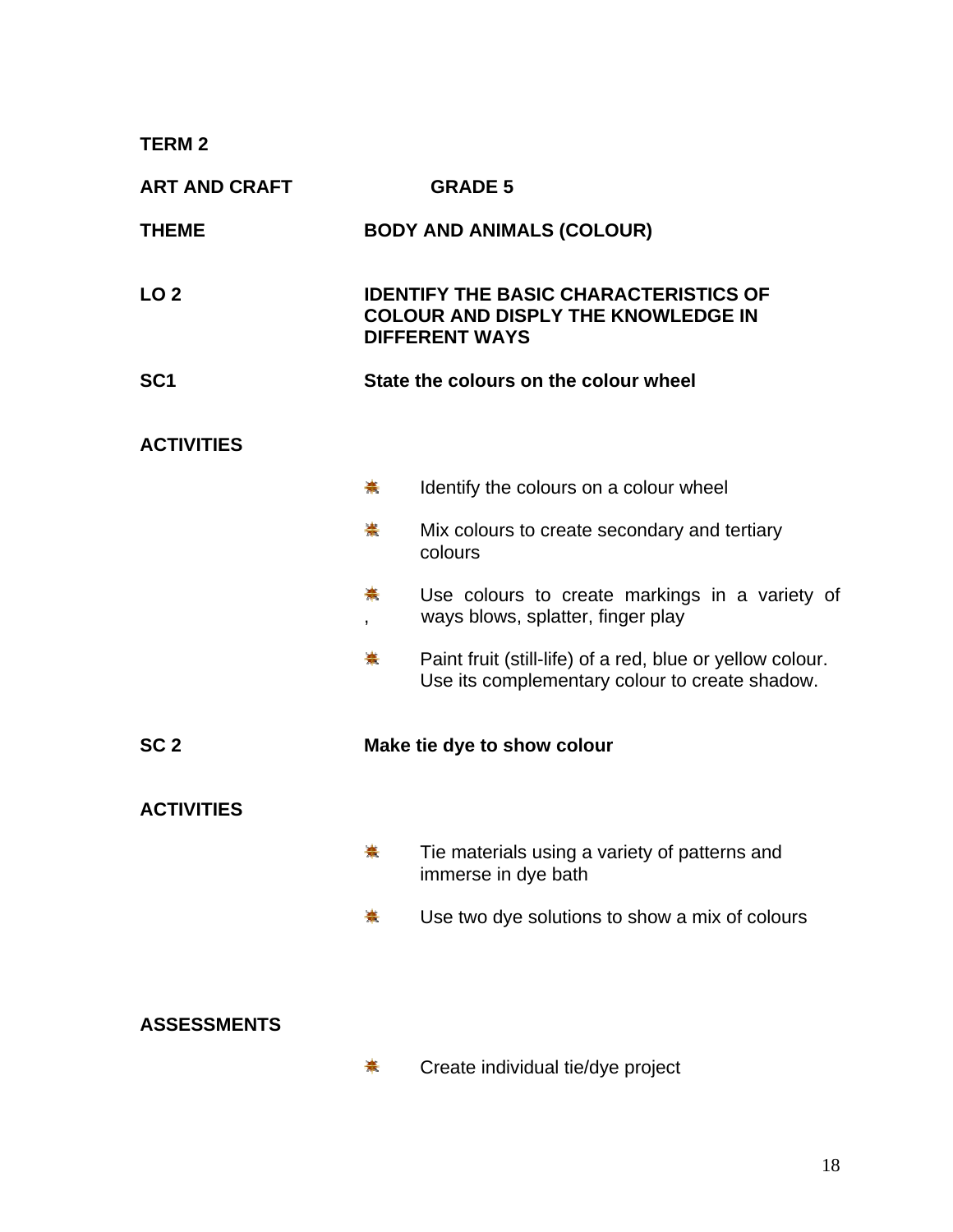|                   | ♣           | Complete project using two different dyes                                                                                                                                                   |
|-------------------|-------------|---------------------------------------------------------------------------------------------------------------------------------------------------------------------------------------------|
|                   | ♣           | Identify complementary colours e.g. red & green,<br>yellow & green                                                                                                                          |
| SC <sub>3</sub>   |             | <b>Construct a colour wheel</b>                                                                                                                                                             |
| <b>ACTIVITIES</b> |             |                                                                                                                                                                                             |
|                   | $\clubsuit$ | Paint colours on colour wheel starting with<br>primary, then secondary and tertiary colours                                                                                                 |
|                   | $\clubsuit$ | Make prints using collected Styrofoam containers,<br>paper or card. Use primary and secondary<br>colours.                                                                                   |
| <b>ASSESSMENT</b> |             |                                                                                                                                                                                             |
|                   | 崇           | Show progression of colours on a colour wheel                                                                                                                                               |
|                   | ♣           | Use paper to display colours                                                                                                                                                                |
| SC <sub>4</sub>   |             | Apply the characteristics of colours (hue, saturation,<br>brightest) to their paintings, photos etc                                                                                         |
| <b>ACTIVITIES</b> |             |                                                                                                                                                                                             |
|                   | 뽚           | Demonstrate on paintings the characteristic of<br>colours such as hue, saturation, tint, complement<br>etc                                                                                  |
|                   |             | Create textured backgrounds by:                                                                                                                                                             |
|                   | ♣           | <b>Streaking and dripping</b> - Dip a middle-sized<br>decorating brush into watered-down paint and hold<br>the brush at the top of the paper. Lift the paper<br>and let the paint drip down |
|                   | 耒           | <b>Washes</b> - Dip a large decorating brush into<br>watered-down paint and brush across the paper.<br>Now add different coloured washes, letting the<br>colours run into each other        |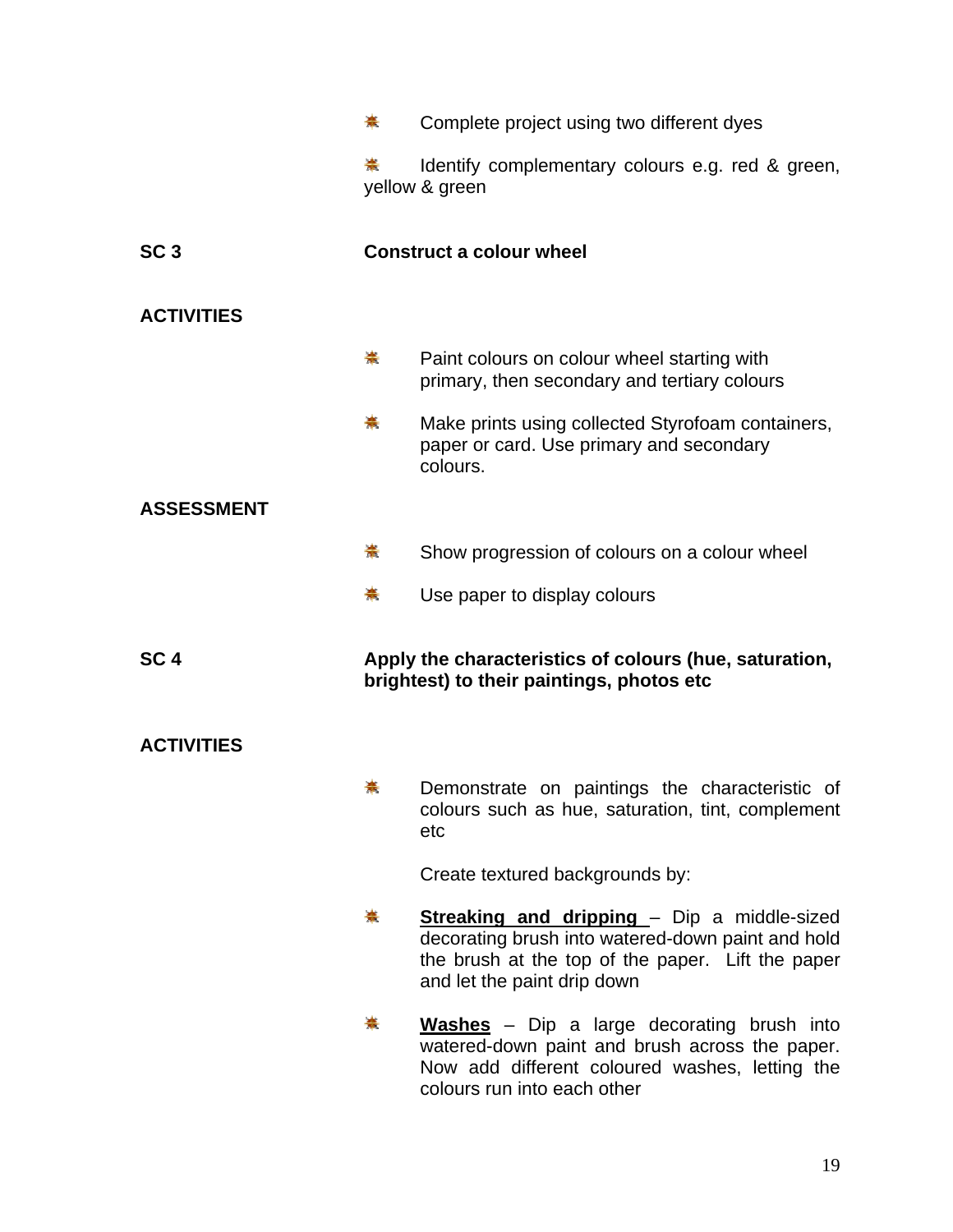| <b>ASSESSMENT</b> |   |                                                                           |
|-------------------|---|---------------------------------------------------------------------------|
|                   | ♣ | Use pictures to identify hue, tint, colours that<br>complement each other |
|                   | 来 | Make textured background by using any of the<br>methods learned           |
| SC <sub>5</sub>   |   | Make dark colours bright and bright colours dark                          |
| <b>ACTIVITIES</b> |   |                                                                           |
|                   | ♣ | Mix different colours to get various shades                               |
|                   | 柰 | Add a drop of any coloured paint to white paint                           |
|                   | 来 | Mix a drop of black to any colour                                         |
|                   | 兼 | Use new colours to paint pictures or print                                |
|                   |   |                                                                           |
| <b>ASSESSMENT</b> | ♣ | Use shades of various colours to paint, print                             |
|                   | 壳 | Display pastel colours after mixing with white                            |
|                   | 稁 | Use dark and light colours to show contrast                               |
|                   |   | Complete designs and display                                              |

#### **ARTISTS**

William Kentridge - painting/drawing over text Mondrian- Colour contrast of dark and light colours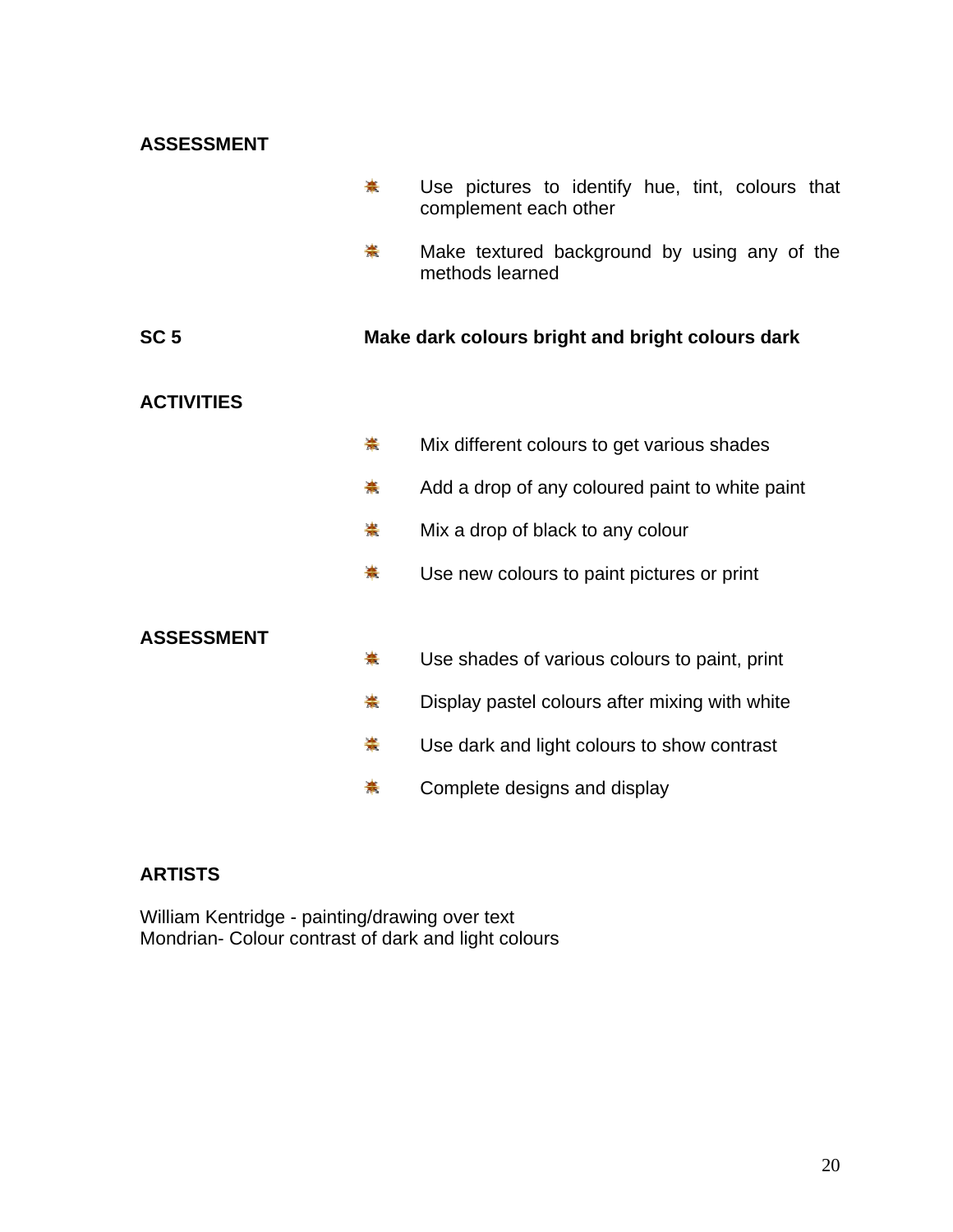| SC <sub>6</sub>   | Paint scenes using different shades of a given colour<br>Manipulate colours to express various situations<br>(formal, business and casual) |                                                                    |
|-------------------|--------------------------------------------------------------------------------------------------------------------------------------------|--------------------------------------------------------------------|
| <b>ACTIVITIES</b> |                                                                                                                                            |                                                                    |
|                   | $\clubsuit$                                                                                                                                | Use colours to experiment in painting, printing                    |
|                   | 斋                                                                                                                                          | Use fruits and vegetables to print to show a variety<br>of effects |
|                   | ♣                                                                                                                                          | Make stencils and paint to make pictures                           |
| <b>ASSESSMENT</b> |                                                                                                                                            |                                                                    |
|                   | ♣                                                                                                                                          | Describe their paintings                                           |
|                   | 兼                                                                                                                                          | Compare effects on individuals work                                |
|                   | 贵                                                                                                                                          | Use stencils to show variation                                     |
| <b>VOCABULARY</b> |                                                                                                                                            |                                                                    |
|                   | ♣                                                                                                                                          | Complementary                                                      |
|                   | $\ddot{\ast}$                                                                                                                              | Complement                                                         |
|                   | ☀                                                                                                                                          | <b>Shades</b>                                                      |
|                   | $\ddot{\ast}$                                                                                                                              | Contrast                                                           |
|                   | 兼                                                                                                                                          | Primary                                                            |
|                   | $\frac{1}{\sqrt{2}}$                                                                                                                       | Secondary colours                                                  |
|                   | ♣                                                                                                                                          | <b>Tertiary colours</b>                                            |
|                   | ☀                                                                                                                                          | Splatter                                                           |
|                   | 耒                                                                                                                                          | Still-life                                                         |
|                   | 崇<br>兼                                                                                                                                     | Tint<br>Hue                                                        |
|                   | ☀                                                                                                                                          | Saturation                                                         |
| <b>MATERIALS</b>  |                                                                                                                                            |                                                                    |
|                   | 壳                                                                                                                                          | Acrylic paint                                                      |
|                   | ☀                                                                                                                                          | Paper/card                                                         |
|                   | $\clubsuit$                                                                                                                                | Cloth                                                              |
|                   | ♣                                                                                                                                          | Dye                                                                |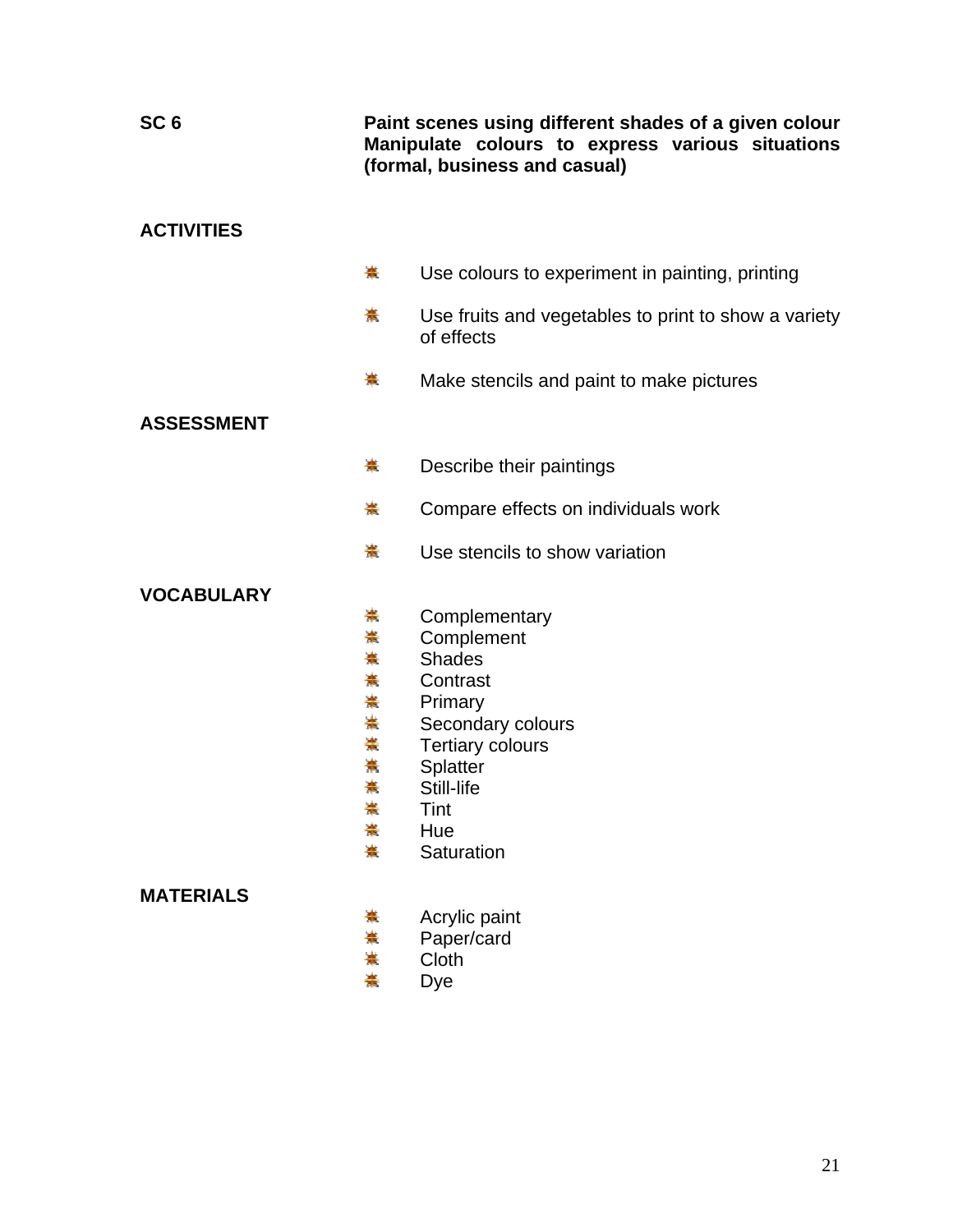| <b>TERM 2</b>             |   |                                                                                                                         |
|---------------------------|---|-------------------------------------------------------------------------------------------------------------------------|
| <b>MUSIC</b>              |   | <b>GRADE 5</b>                                                                                                          |
| LO <sub>2</sub>           |   | COMPOSE MUSIC USING NOTES OF THE C AND G<br><b>MAJOR SCALES</b>                                                         |
| SC <sub>1</sub>           |   | Compose rhythmic phrases and simple melodies in<br>various Styles (genres)<br>Compose jingles in different tempo/ style |
| <b>ACTIVITIES</b>         |   |                                                                                                                         |
|                           | ♣ | Listen to, discuss and rearrange their own<br>composition in the following genres calypso,<br>reggae, Folk, Hipupetc.   |
|                           | ☀ | Compose sound effects for poems, stories                                                                                |
| <b>ASSESSMENT</b>         |   |                                                                                                                         |
|                           | ♣ | Accompany poems & stories                                                                                               |
|                           | 耒 | Compose a phrase for a jingle                                                                                           |
|                           | 耒 | Compose and put a tune to a poem.                                                                                       |
| <b>RESOURCE MATERIALS</b> |   |                                                                                                                         |
|                           |   | <b>Percussion instruments</b><br>Charts of poems                                                                        |
| SC <sub>2</sub>           |   |                                                                                                                         |
| <b>ACTIVITIES</b>         |   |                                                                                                                         |
|                           | ♣ | Listen to and repeat /reproduce phrases heard or<br>played.                                                             |

- 崇 Have written oral exercises for adding one note.
- 崇。 Complete given intervals (written/ oral)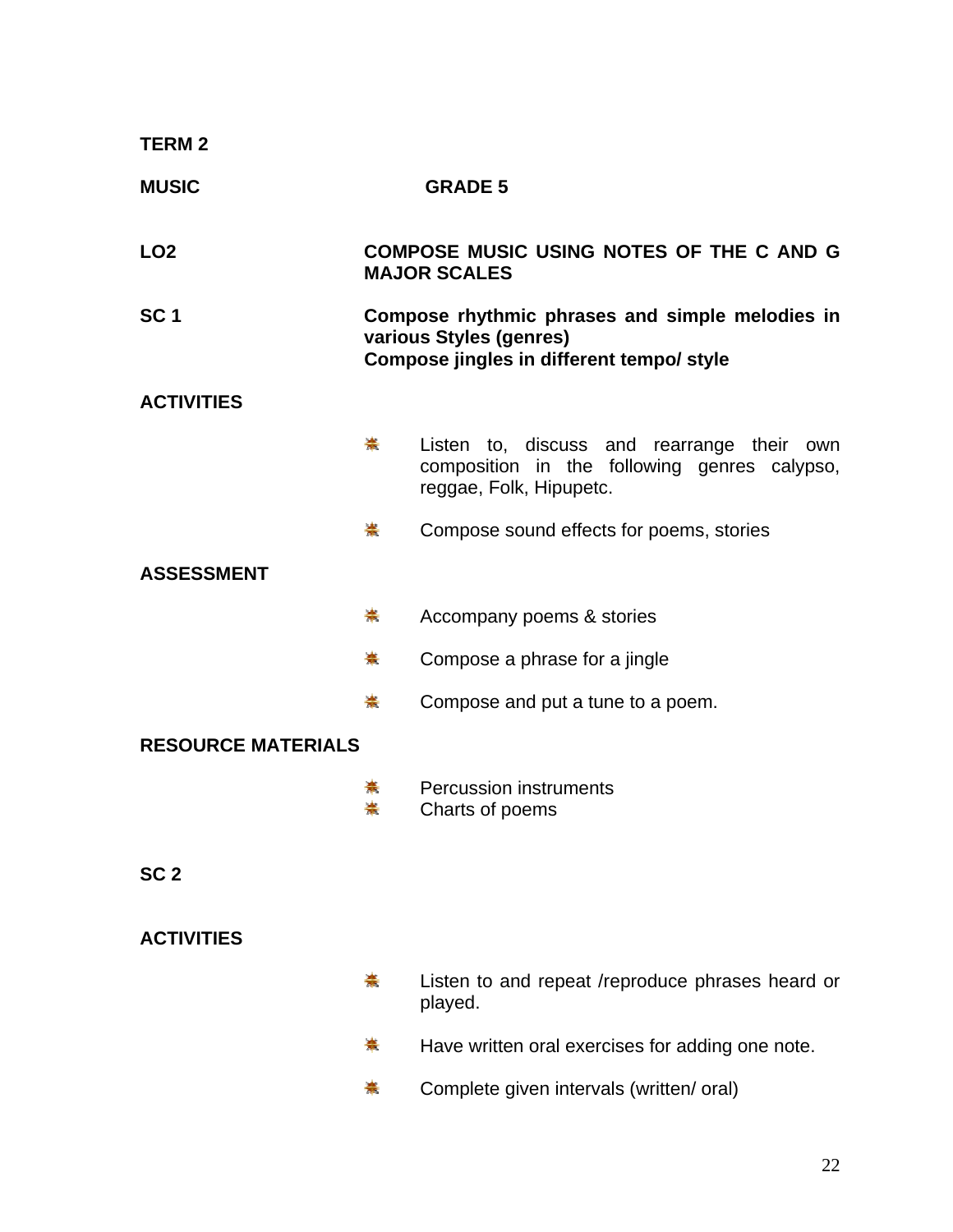| SC <sub>3</sub>          | Write down/ sing intervals of given scales. |                                                                             |
|--------------------------|---------------------------------------------|-----------------------------------------------------------------------------|
| <b>ACTIVITIES</b>        | $\clubsuit$                                 | Same as SC 2 (Practice exercises)                                           |
| <b>ASSESSMENT</b>        |                                             |                                                                             |
|                          | ☀                                           | Repeat phrases played / heard                                               |
|                          | 斋                                           | Notate phrases heard                                                        |
|                          | 兼                                           | Write intervals of $2^{nd}$ , $3^{rd}$ , $4^{th}$ and $5^{th}$ .            |
|                          | ♣                                           | Complete intervals by adding the root /last note.                           |
|                          | ♣                                           | Identify choruses that begin with the same interval.                        |
|                          | 壳                                           | Recording of short phrases choruses including<br>students' own compositions |
| <b>RESOURCE MATERIAL</b> |                                             |                                                                             |
|                          | 豪                                           | Cassette/CD recorder                                                        |
|                          | 壳                                           | Work sheets on intervals                                                    |

- **AB** form
- $★$  Canon effect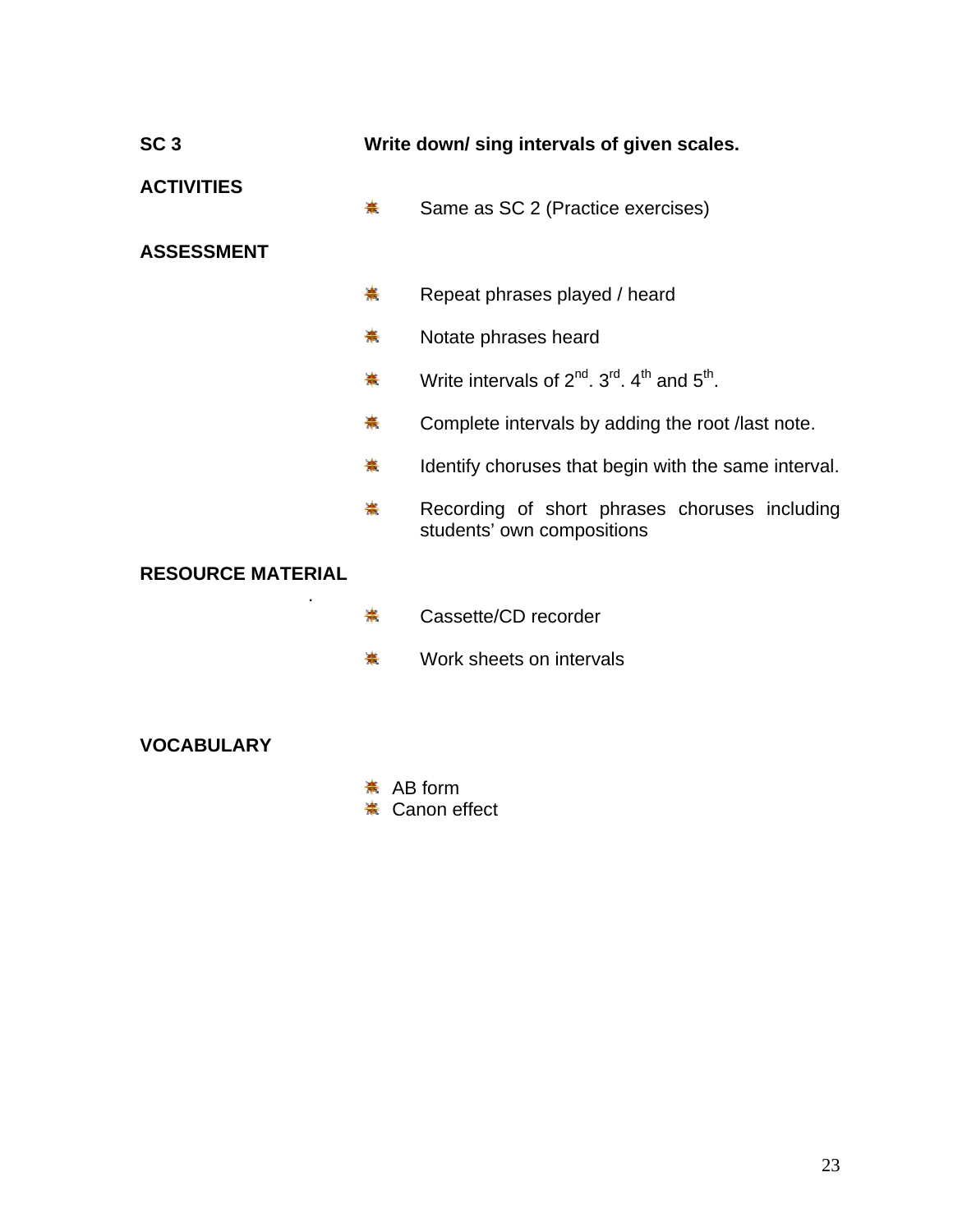| <b>TERM2</b>      |       |                                                                                                                                                                           |
|-------------------|-------|---------------------------------------------------------------------------------------------------------------------------------------------------------------------------|
| <b>DANCE</b>      |       | <b>GRADE 5</b>                                                                                                                                                            |
| L <sub>02</sub>   |       | <b>CREATE, MEMORIZE COMPLEX SEQUENCES OF</b><br>MOVEMENT AND ANALYZE PROBLEM SOLVING<br><b>STRATEGIES AND SOLUTIONS</b>                                                   |
| SC <sub>1</sub>   | dance | Apply choreography principles, process, and skills<br>to create and communicate meaning through<br>improvisation, composition and performance of                          |
| <b>ACTIVITIES</b> |       |                                                                                                                                                                           |
|                   | ₩     | Dance greeting-curtsy for girls or bow for boys                                                                                                                           |
|                   | ♣     | Stretch to sky- as if reaching for a helium balloon<br>near the ceiling, count to five and repeat. Stretch<br>to the sides with a wide stance (W.)                        |
|                   | 稁     | Do ankle/ foot rolls while seated on the floor, point<br>and flex feet. While standing relevé and plié-<br>repeat $(x3)$ (W)                                              |
|                   | 帯     | Create memorize and perform sequences of<br>movement with greater focus, force/ energy, and<br>intent (e.g. accentuate movement to show greater<br>or less force/ energy) |
|                   |       | Incorporate the use of simple dance forms in<br>dance phrases. (To create an A-B form, a canon<br>effect).                                                                |
|                   | ♣     | Play music and allow children to improvise<br>unhindered. Share sequences and compose a<br>dance                                                                          |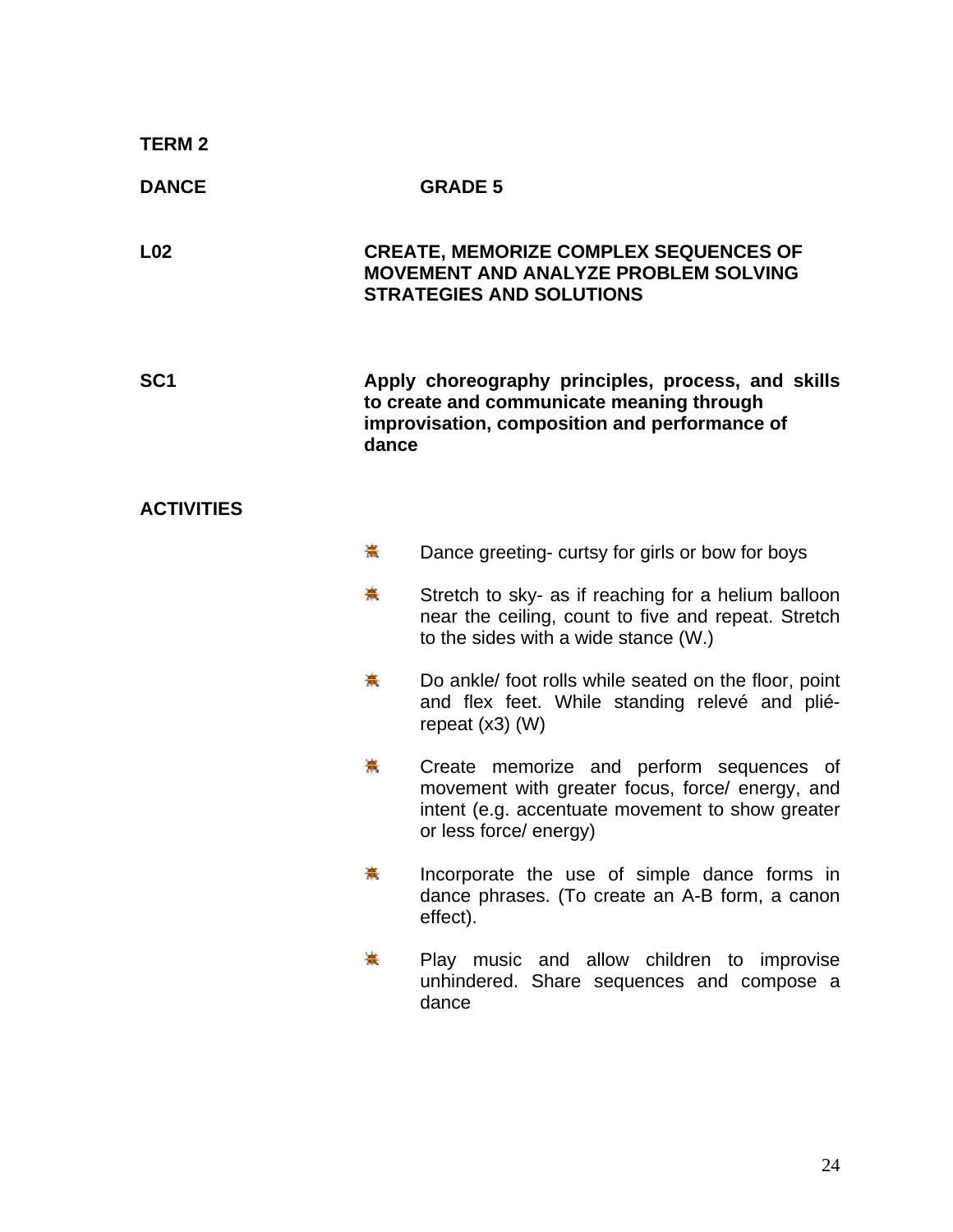#### **ASSESSMENT**

斋. Use the elements of dance to create short studies that demonstrate the development of ideas and thematic material

#### **SC2 Apply spatial elements to add dynamism to dance sequences**

- $\bigstar$ Discuss the idea of space and how dancers use it (space and height; space and width; space in depth
- 寨 Demonstrate spatial ideas using an illustration of a stage. Show depth width and height
- 兼 Develop sequences of movement that transition through or culminate using three different height levels. Use vibration or shakes( floor, mid and top levels)
- <del>☀</del> Watch a video from cultural archive/ [www.youtube.com](http://www.youtube.com/) video of dancers on a stage

#### **ASSESSMENT**

熹 Create a dance using all the space available. Use downstage, centre, front stage and various height levels (use leaps, sways and spins to transition).

- ☀. Space
- 兼 Downstage
- ₩. **Centre**
- ₩. Stage front
- 寨 Floor level
- 斋 Leap
- ☀. **Sequences**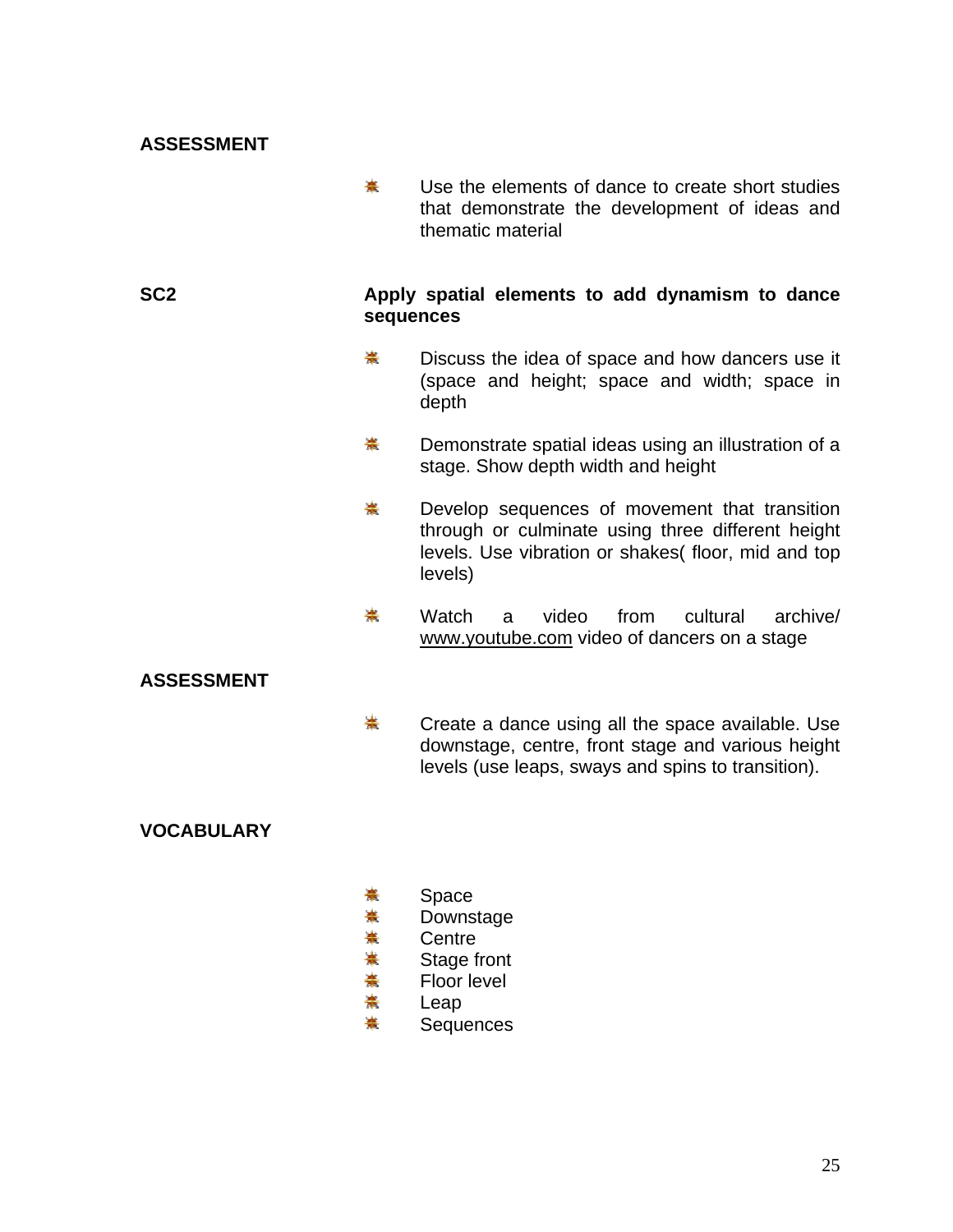| <b>TERM2</b>       |                               |                                                                                                                                                                                                               |
|--------------------|-------------------------------|---------------------------------------------------------------------------------------------------------------------------------------------------------------------------------------------------------------|
| <b>DRAMA</b>       |                               | <b>GRADE 5</b>                                                                                                                                                                                                |
| LO <sub>2</sub>    |                               | DEMONSTRATE HOW THE SENSES, FEELINGS AND<br><b>IMAGINATION CONTRIBUTE TO THE CREATION OF</b><br>A CHARACTER                                                                                                   |
| SC <sub>1</sub>    |                               | Use each of the senses (seeing, hearing, touching,<br>tasting and smelling) to communicate<br>ideas and feelings and to give direction.                                                                       |
| <b>ACTIVITIES</b>  |                               |                                                                                                                                                                                                               |
|                    | Pretend:<br>兼<br>兼.<br>◆<br>♣ | to be blind and led by another person<br>to be walking on sand<br>to be dipping your finger in hot water<br>to be walking in a garbage dump, to be drinking<br>hot tea, or something with a bitter taste etc. |
|                    | ♣.                            | Observe people and their behaviors, habits,<br>walking styles and speech patterns.                                                                                                                            |
| <b>ASSESSMENTS</b> | $\clubsuit$                   | Practice some of these habits, walking styles and<br>speech patterns                                                                                                                                          |
|                    |                               | Use dramatic narrative to explain to the class the<br>routine you went through between the time you<br>woke up and the time you left the house.                                                               |
| SC <sub>2</sub>    |                               | List and express thoughts, emotion, ideas and<br>feelings and/or comments about the activity in their<br>portfolio or journal                                                                                 |
| <b>ACTIVITIES</b>  |                               |                                                                                                                                                                                                               |
|                    | 夫                             | Create or develop a portfolio or journal.                                                                                                                                                                     |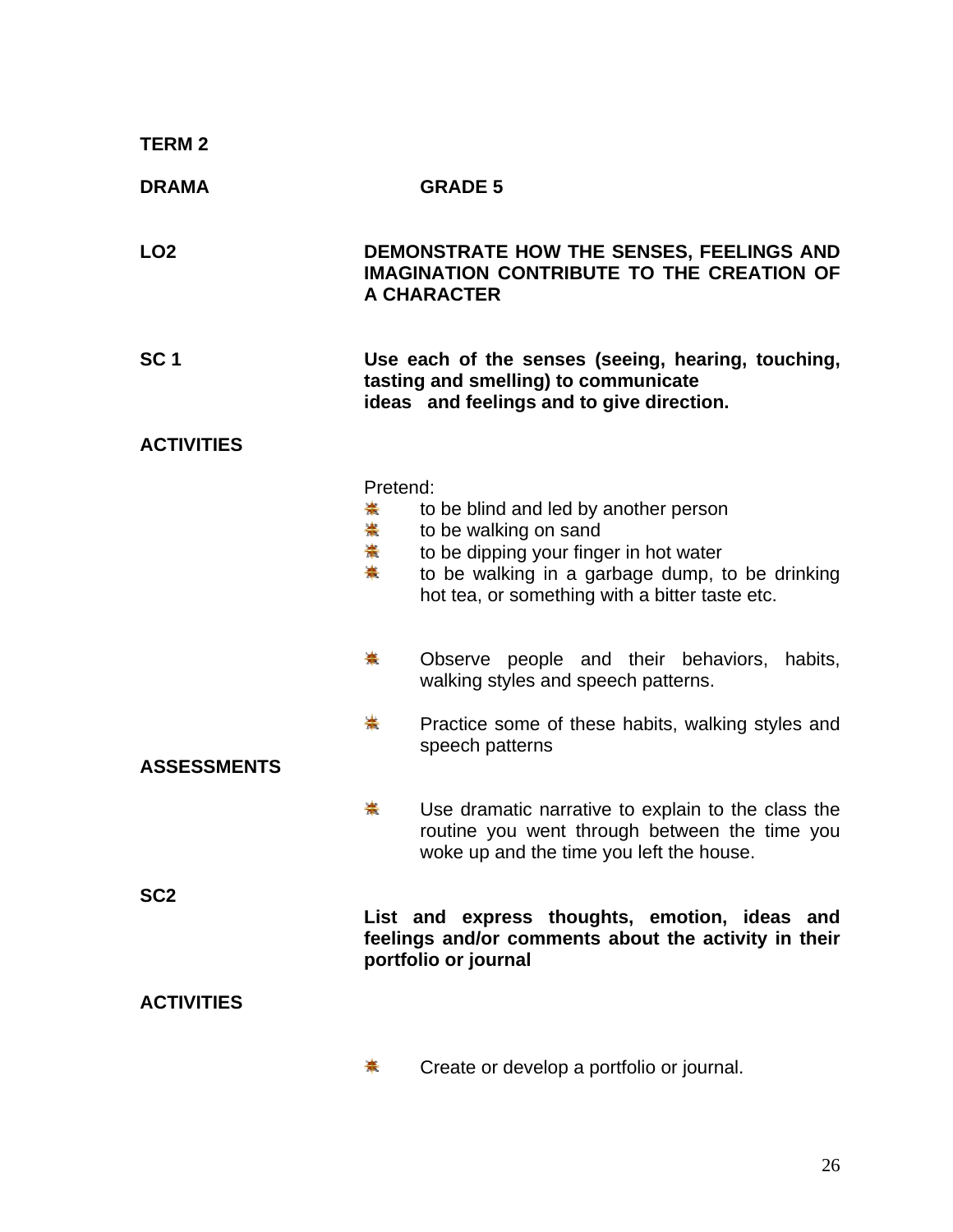|     | 4                                            | Record in your drama portfolio things you observe.                                                                                                                                                      |
|-----|----------------------------------------------|---------------------------------------------------------------------------------------------------------------------------------------------------------------------------------------------------------|
|     | ♣                                            | Record your feelings of your drama sessions in<br>your portfolio.                                                                                                                                       |
|     | ♣                                            | Watch recorded version of the play "Shingles" by<br>Steve Hyacinth and record feelings and findings in<br>journal                                                                                       |
| SC3 | Develop and Act out various character traits |                                                                                                                                                                                                         |
|     | ₩                                            | Create/ act out a character with good qualities                                                                                                                                                         |
|     | ♣                                            | Create/ act out a character with opposite traits to<br>the first one                                                                                                                                    |
|     | ♣                                            | Create/ act out a character that is humorous e.g. t<br>he character may have an exaggerated voice,<br>body shape; may do surprising things; may believe<br>in superstitions or be quarrelsome/loud etc. |

- $\text{\textsterling}$  Character
- **☀ Trait**
- **☀ Portfolio**
- <del>≢</del> Exaggerated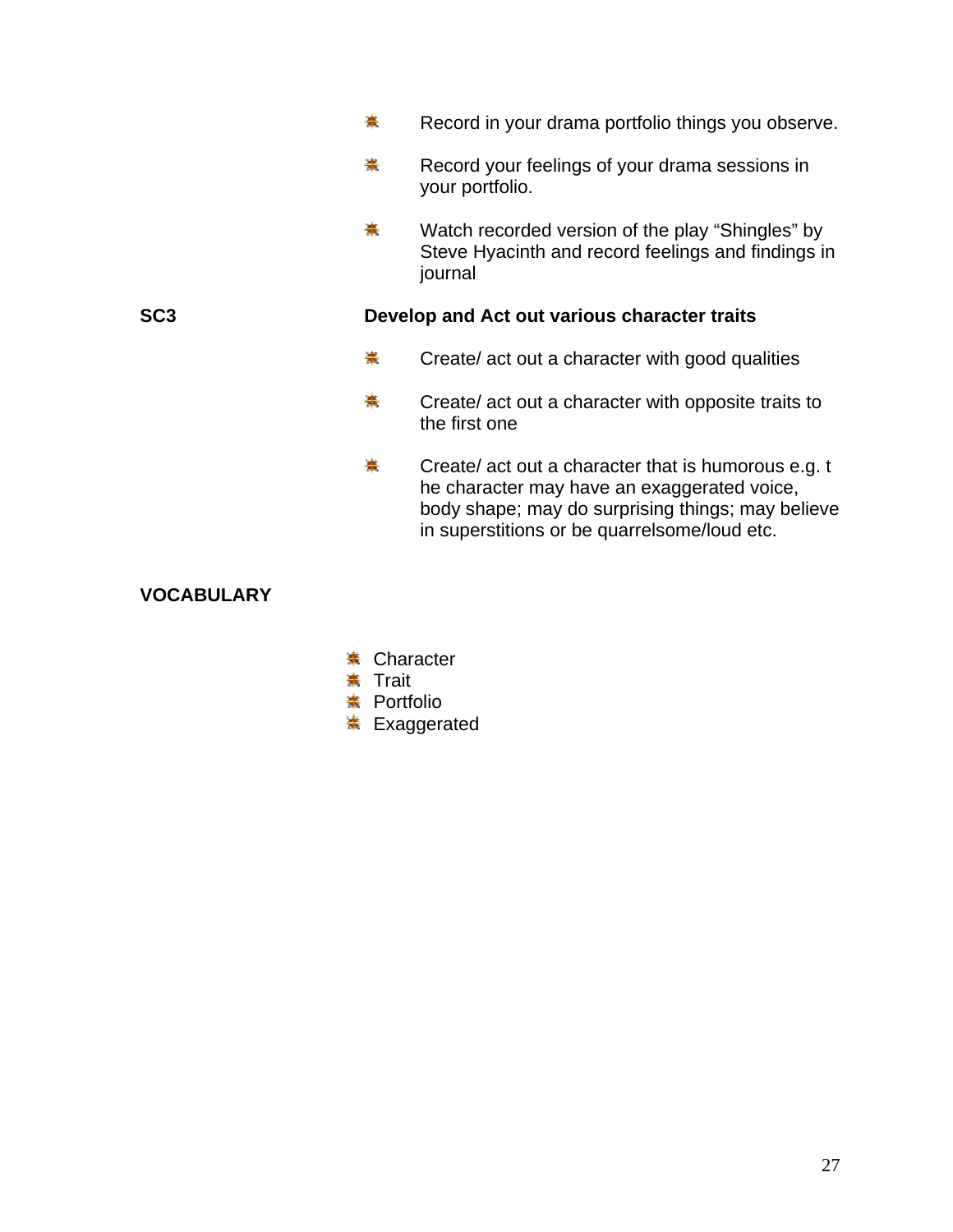| <b>GRADE 5</b>    |                                                                                                                                             | <b>Strand</b>      | <b>Sessions</b> |
|-------------------|---------------------------------------------------------------------------------------------------------------------------------------------|--------------------|-----------------|
| <b>TERM THREE</b> |                                                                                                                                             |                    |                 |
| <b>THEME: 5</b>   | <b>WATER AND TRAVEL</b>                                                                                                                     |                    |                 |
| AT1: LO 3         | Create models and artwork using<br>various items from the environment                                                                       | ART <sub>1</sub>   | 4 (35 min)      |
| AT2: LO 3         | Interpret, perform and critically<br>evaluate simple musical scores of<br>songs or instruments.                                             | <b>MUSIC 2</b>     | 4 (35 min)      |
| AT3:LO 3          | Demonstrate the ability to use verbal<br>and non-verbal communication to<br>convey feelings & simple messages<br>individually or in groups. | DRAMA <sub>3</sub> | 4 (35 min)      |
| AT4: LO 3         | Identify traditional & modern dances<br>in the Caribbean & International<br>regions.                                                        | DANCE 4            | 4 (35 min)      |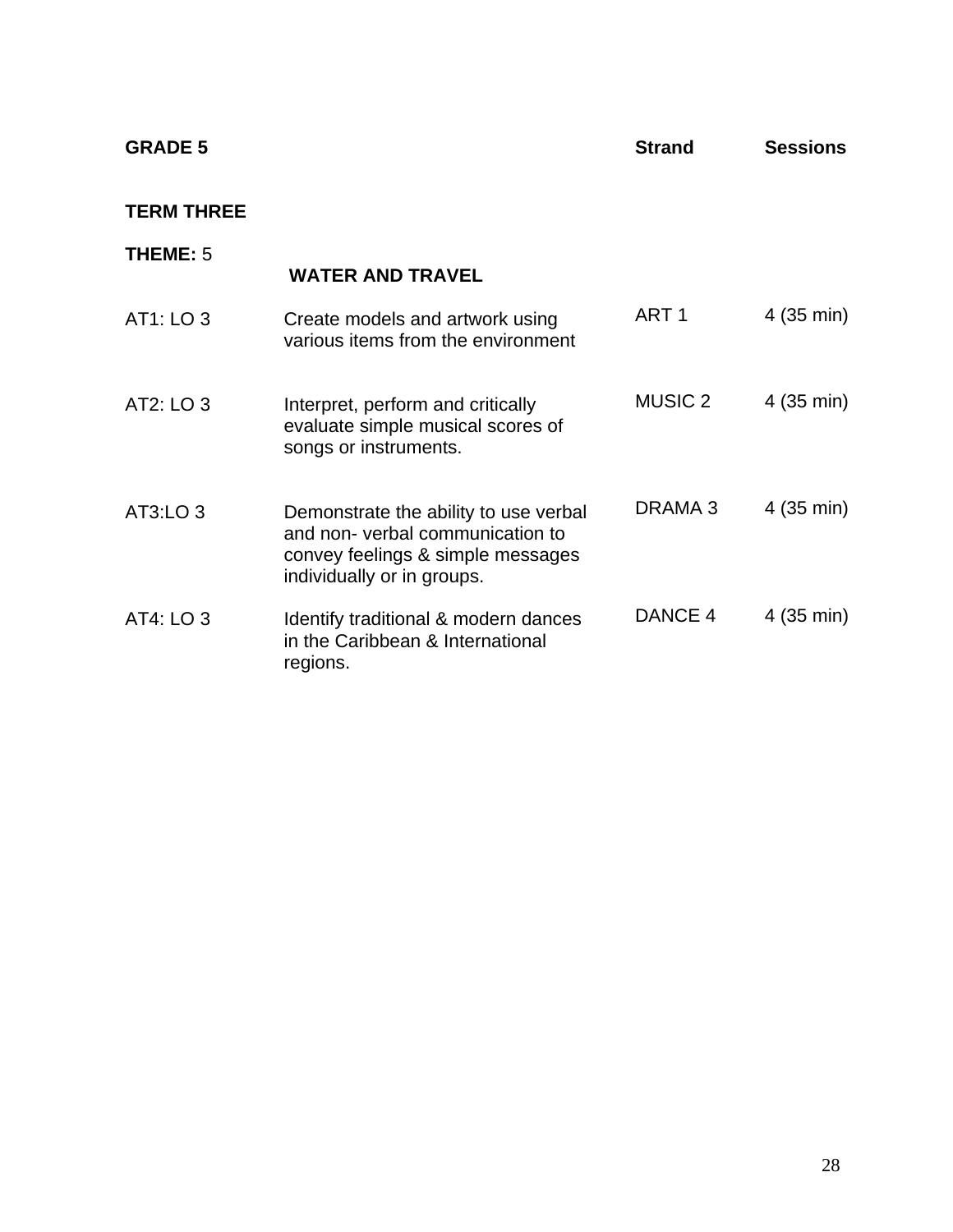#### **TERM 3**

| <b>ART AND CRAFT</b> |                                                                                        | <b>GRADE 5</b>                                                                            |
|----------------------|----------------------------------------------------------------------------------------|-------------------------------------------------------------------------------------------|
| <b>THEME</b>         |                                                                                        | <b>WATER AND TRAVEL (MATERIALS)</b>                                                       |
| LO <sub>3</sub>      |                                                                                        | <b>CREATE MODELS AND ARTWORK USING VARIOUS</b><br><b>ITEMS FROM THE ENVIRONMENT</b>       |
| SC <sub>1</sub>      | Follow and give instructions to make mats, doilies,<br>baskets, cushions, bags, towels |                                                                                           |
| <b>ACTIVITIES</b>    |                                                                                        |                                                                                           |
|                      | 豪                                                                                      | Make mats, doilies, baskets, cushions, bags,<br>towels                                    |
|                      | ♣                                                                                      | Make kites, trucks, tops, yo-yo, tents using local<br>materials                           |
|                      | $\clubsuit$                                                                            | Go for a nature walk to collect items in the<br>environment to create designs             |
|                      | 壳                                                                                      | Demonstrate weaving using paper and/or twigs                                              |
|                      | $\clubsuit$                                                                            | Demonstrate steps in needle craft (stickles) to<br>create designs on towels, cushions etc |
| <b>ASSESSMENT</b>    |                                                                                        |                                                                                           |
|                      | 稁                                                                                      | Answer questions on materials used to make<br>mats, baskets etc                           |
|                      | ₩                                                                                      | Write a paragraph entitled "How to make a (kite,<br>basket etc)                           |
|                      |                                                                                        |                                                                                           |

## **SC 2 Use Charcoal/pencil to show contrast**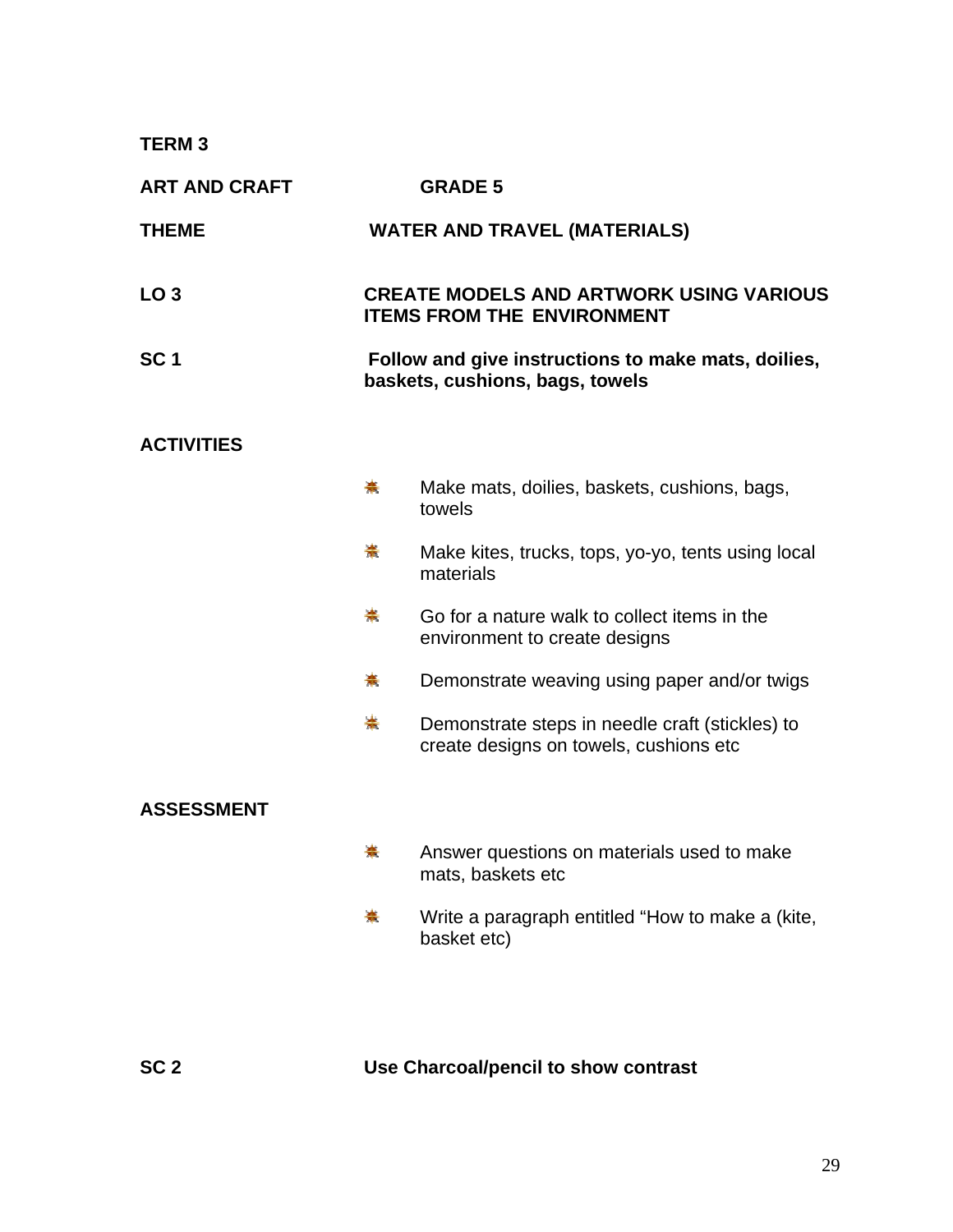| <b>ACTIVITIES</b> |                                                                                                                                           |
|-------------------|-------------------------------------------------------------------------------------------------------------------------------------------|
| ♣.                | Shade an area with pencil or charcoal to show<br>contrast                                                                                 |
| ♣                 | Allow students to draw anything of their choice<br>and shade with pencil or charcoal, paying attention<br>to dark, light and medium tones |
| <b>ASSESSMENT</b> |                                                                                                                                           |
| ♣                 | Draw fruits and shade                                                                                                                     |
| ♣                 | Complete drawings and shade                                                                                                               |
| SC <sub>3</sub>   | Use Found materials to create Art                                                                                                         |
| <b>ACTIVITIES</b> |                                                                                                                                           |
| ♣.                | Make a broom from Baqua plant fibers                                                                                                      |
| $\clubsuit$       | Use chosen available materials to make a collage,<br>assemblage or sculpture                                                              |
| 壳                 | Use "chicken wire" to make miniature models of<br>people, animals e.t.c. layer with papier Marché/<br>plaster of Paris                    |
| ♣                 | Paint and decorate models                                                                                                                 |
| <b>ASSESSMENT</b> |                                                                                                                                           |
|                   | Discuss local and everyday materials                                                                                                      |
| 兼                 | Write an essay on the benefits of using `found<br>materials' to make art                                                                  |
| ₩                 | Display work                                                                                                                              |
| <b>VOCABULARY</b> |                                                                                                                                           |
| ☀<br>☀            | Assemblage<br>Collage<br>"Baqua"                                                                                                          |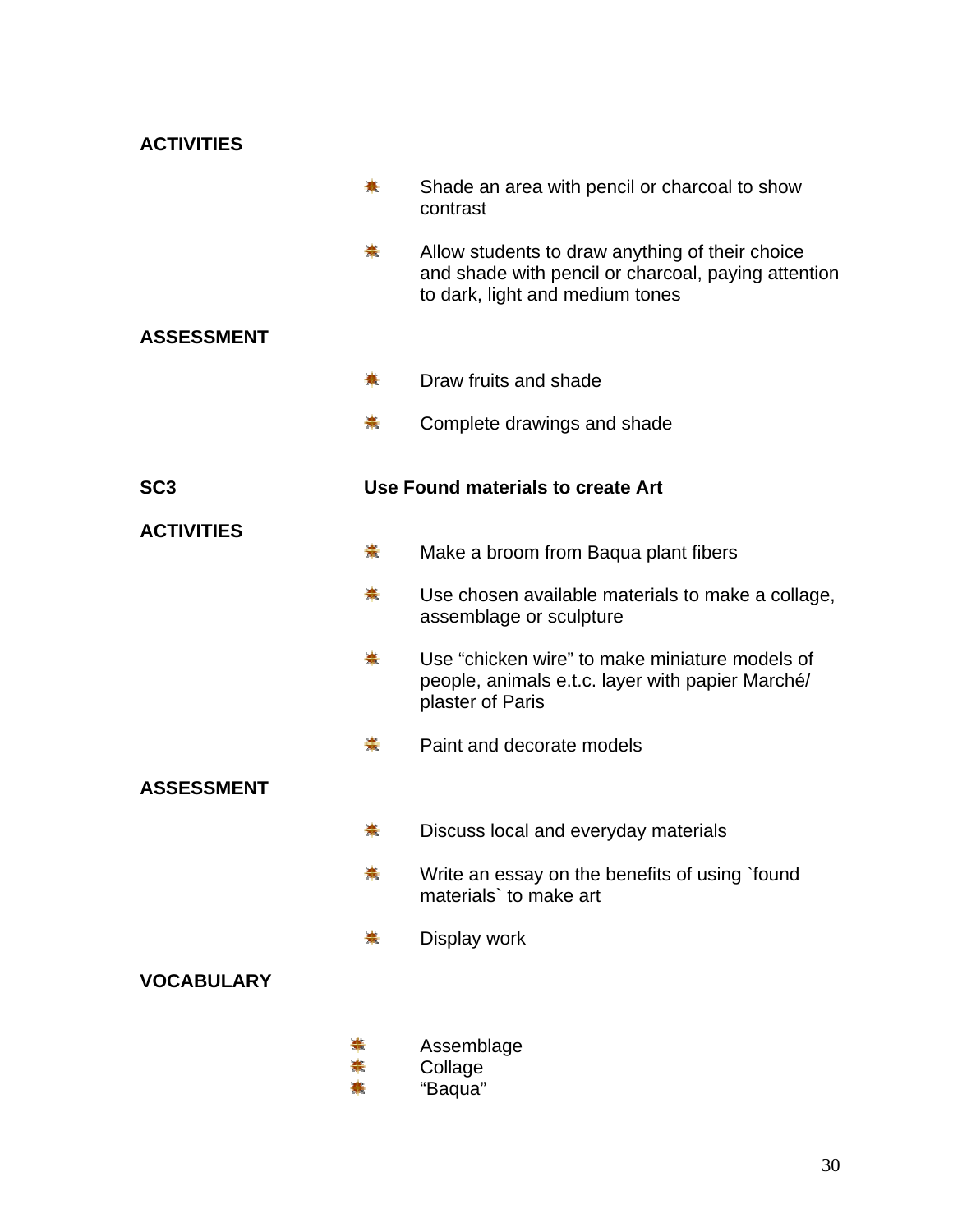| <b>TERM3</b>      |             |                                                                                                                        |
|-------------------|-------------|------------------------------------------------------------------------------------------------------------------------|
| <b>MUSIC</b>      |             | <b>GRADE 5</b>                                                                                                         |
| LO <sub>3</sub>   |             | <b>INTERPRET, PERFORM AND CRITICALLY</b><br><b>EVALUATE SIMPLE MUSICAL SCORES THROUGH</b><br><b>SONG OR INSTRUMENT</b> |
| SC <sub>1</sub>   |             | Read / sing/play short phrases/melodies                                                                                |
| <b>ACTIVITIES</b> |             |                                                                                                                        |
|                   | $\clubsuit$ | Complete intervals by adding one note.                                                                                 |
|                   | ♣           | Complete melodies by singing/adding a last<br>phrase                                                                   |
|                   | 崇           | Sing /play exercises on intervals                                                                                      |
|                   | 兼<br>♣      | Sing at least two new songs for the term<br>Participate in Traditional / Folk Singing<br>competitions                  |
| <b>ASSESSMENT</b> |             |                                                                                                                        |
|                   | ♣           | Complete intervals by singing the missing note                                                                         |
|                   | 兼           | Complete melodies by singing the last phrase                                                                           |
|                   | 稁           | Study and play the content of a simple music<br>score                                                                  |
|                   | *           | Listen to a song/ piece of music and add a vocal                                                                       |

accompaniment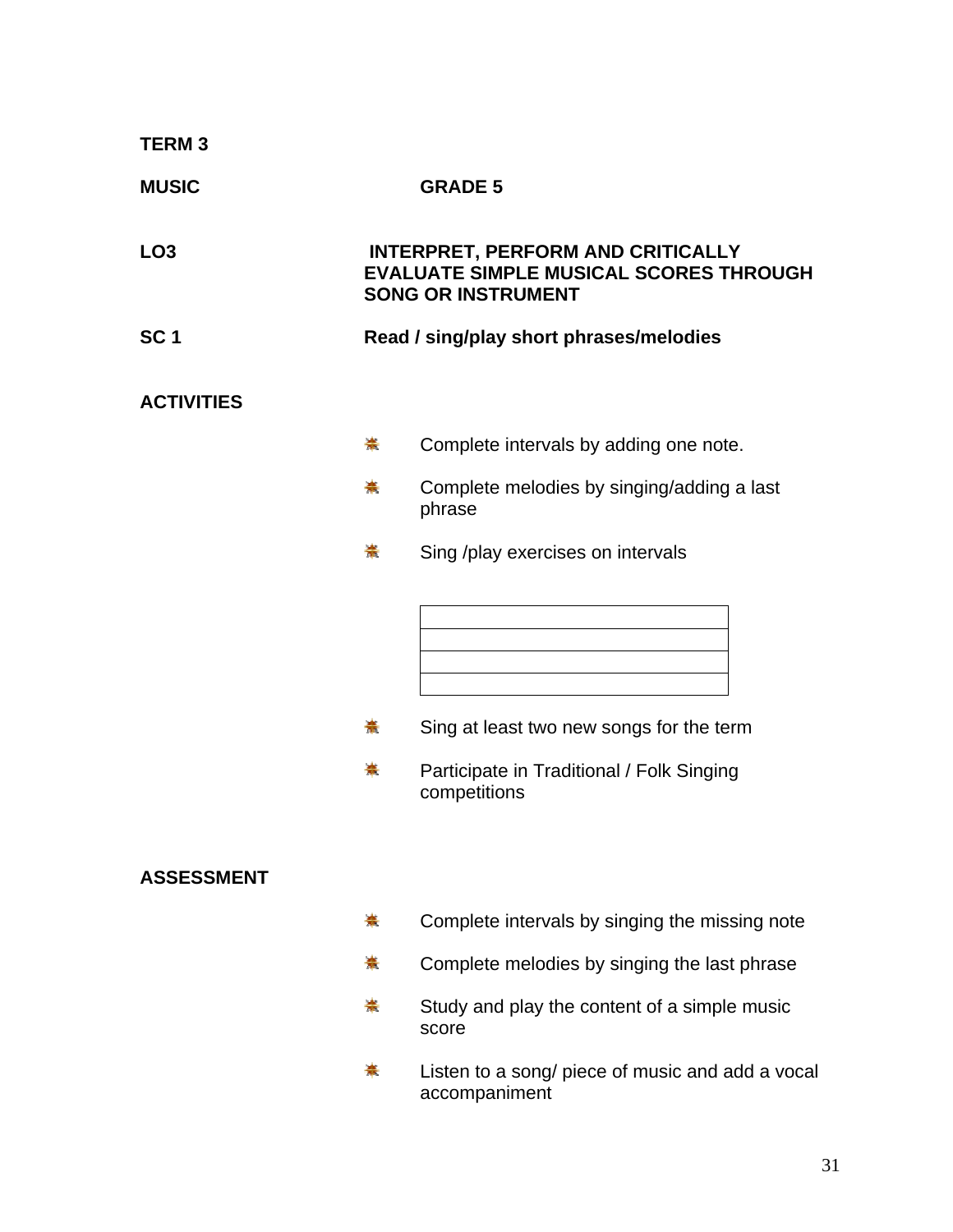#### **RESOURCE MATERIAL**

|                   | $\clubsuit$ | <b>Tuned instrument</b>                                                                                                                           |
|-------------------|-------------|---------------------------------------------------------------------------------------------------------------------------------------------------|
|                   | 柰           | Simple music scores                                                                                                                               |
|                   | ♣           | Pre recorded songs                                                                                                                                |
| SC <sub>2</sub>   |             | <b>Play and sing intervals</b>                                                                                                                    |
| <b>ACTIVITIES</b> | ♣           | Compose a short phrase using the notes of two<br>intervals in various ways                                                                        |
|                   | ♣           | Listen to given intervals order them accordingly. (<br>teacher plays a few intervals, students note the<br>order that they were played.)          |
|                   | ♣           | Students sing back intervals as they were played.                                                                                                 |
| SC 3 & 4          |             | Perform a piece of music in various styles                                                                                                        |
| <b>ACTIVITIES</b> |             |                                                                                                                                                   |
|                   | 耒           | Listen to musical extracts and categorize them<br>accordingly (reggae, calypso, Folk, Traditional,<br>$etc.$ )                                    |
|                   | 帯           | Students work with a piece of music and perform it<br>in a different Style (reggae is changed to calypso,<br>Traditional to reggae, to hymn etc.) |
|                   |             | Prepare for music festival.                                                                                                                       |
| <b>ASSESSMENT</b> |             |                                                                                                                                                   |
|                   | $\clubsuit$ | Order extracts of music as played.                                                                                                                |
|                   | $\clubsuit$ | Be able to change the style of a piece of music/<br>song                                                                                          |
|                   | 帯           | Perform a song in another style.                                                                                                                  |
|                   | ₩           | Participate in music festival activities                                                                                                          |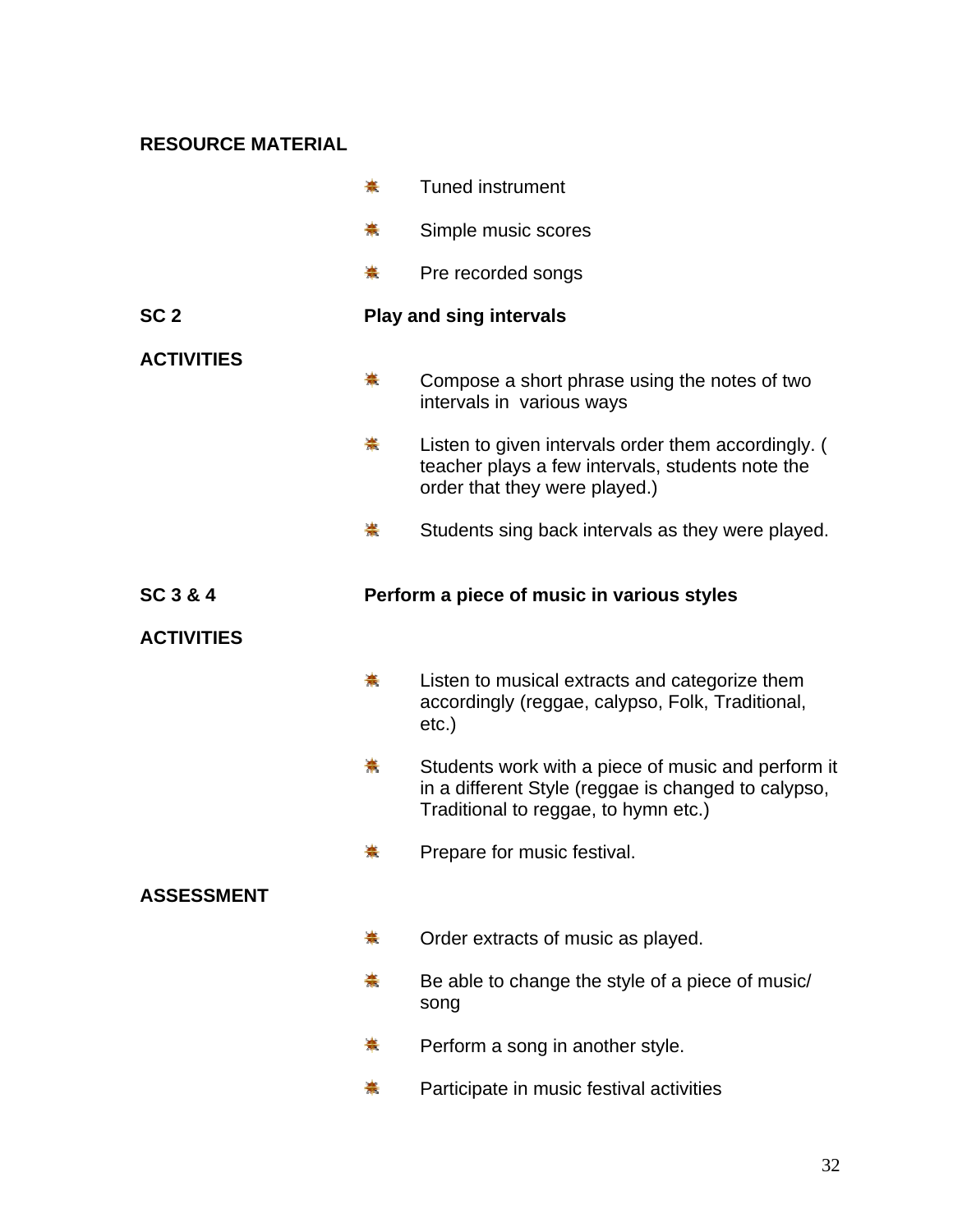| <b>TERM3</b>      |                                                                                                                                           |                                                                                                                                                    |
|-------------------|-------------------------------------------------------------------------------------------------------------------------------------------|----------------------------------------------------------------------------------------------------------------------------------------------------|
| <b>DANCE</b>      |                                                                                                                                           | <b>GRADE 5</b>                                                                                                                                     |
| L <sub>03</sub>   |                                                                                                                                           | <b>RESEARCH, IDENTIFY TRADITIONAL AND MODERN</b><br><b>DANCE IN THE CARIBBEAN AND SOME</b><br><b>INTERNATIONAL REGIONS</b>                         |
| SC <sub>1</sub>   | Describe how and why a traditional dance may be<br>changed when performed on stage for an audience<br>(e.g. same concept different style) |                                                                                                                                                    |
| <b>ACTIVITIES</b> |                                                                                                                                           |                                                                                                                                                    |
|                   | 崙                                                                                                                                         | Dance greeting- curtsy for girls or bow for boys                                                                                                   |
|                   | $\clubsuit$                                                                                                                               | Stretch to sky- as if reaching for a helium balloon<br>near the ceiling, count to five and repeat. Stretch<br>to the sides with a wide stance (W.) |
|                   | ♣                                                                                                                                         | Do ankle/ foot rolls while seated on the floor, point<br>and flex feet. While standing relevé and plié-<br>repeat $(x3)$ (W)                       |
|                   | 豪                                                                                                                                         | Perform Folk/Traditional dance forms.                                                                                                              |
|                   | 耒                                                                                                                                         | Describe how Historical events relate to dance<br>forms. (e.g. rebellion of slaves on a plantation,<br>cultivation of crops etc)                   |
|                   |                                                                                                                                           | Make a written/ visual project on Traditional<br>dances that men, women, or children, perform,<br>and explain the purpose of each dance            |
|                   | ♣                                                                                                                                         | Learn at least one of the dances                                                                                                                   |
|                   | ♣                                                                                                                                         | Dance quadrille in traditional fashion and then in a<br>formation facing the audience                                                              |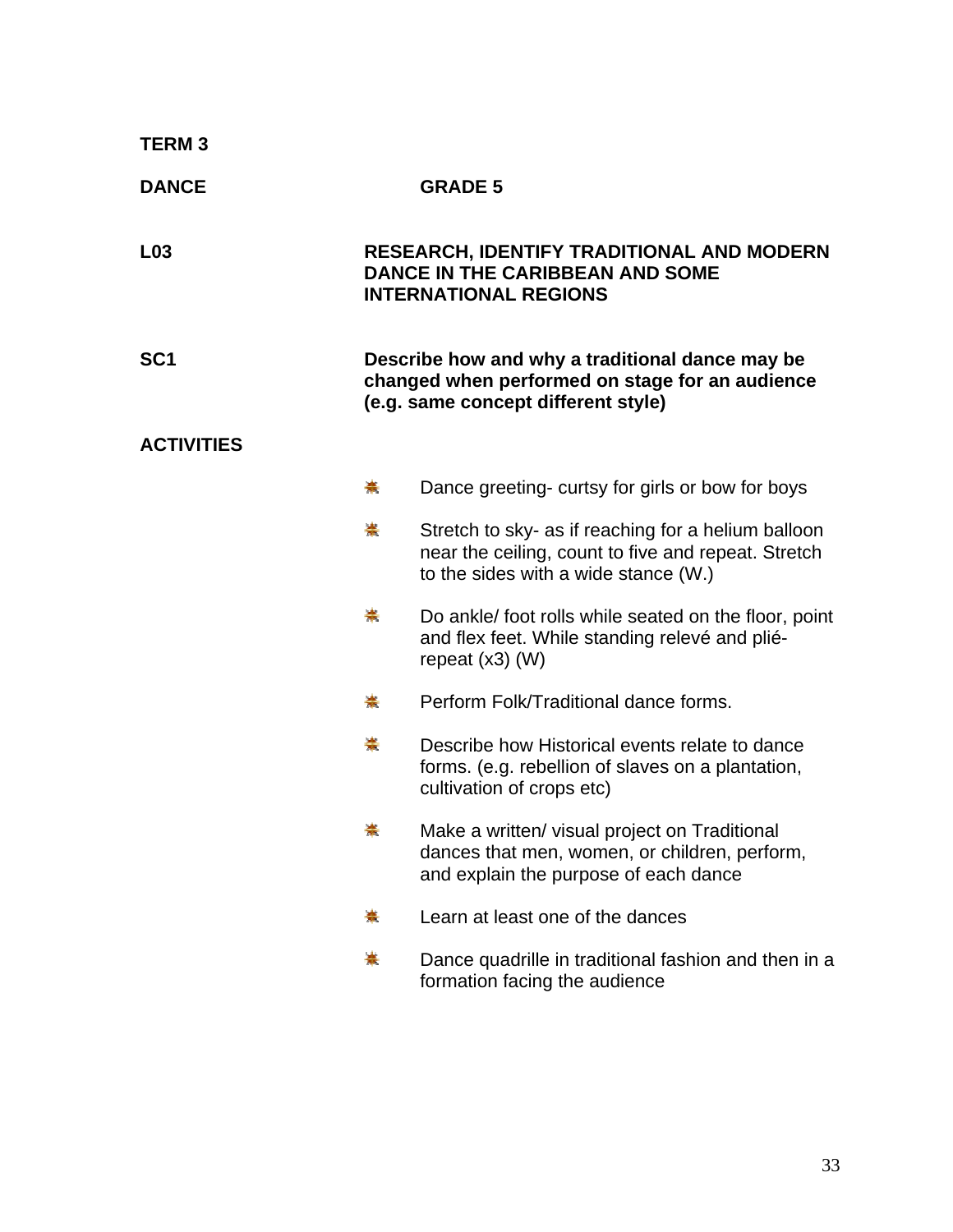#### **ASSESSMENT**

| 兼 |  | Perform a folk traditional dance |  |
|---|--|----------------------------------|--|
|   |  |                                  |  |

- 秦 Demonstrate travel in dance
- ₩. Complete a project on Caribbean dances
- 斋 Work with a partner to perform a creative phrase/ study

#### **SC2 Appreciate and merge dance styles across cultures and Regions**

#### **ACTIVITIES**

- 毒. Research and Discuss a traditional form of dance from Asia, Africa or Europe and its accompanying music e.g. Bollywood, Quasa Quasa, Irish traditional dance
- $\frac{1}{2}$ Watch the nutcracker ballet film, Bollywood dances or the rain dance
- ₩. Dance greeting- curtsy for girls or bow for boys
- 毒. Stretch to sky- as if reaching for a helium balloon near the ceiling, count to five and repeat. Stretch to the sides with a wide stance (W.)
- ₩. Do ankle/ foot rolls while seated on the floor, point and flex feet. While standing relevé and plié repeat (x3) (W)
- 来 Choreograph a dance sequence using some elements of international dance
- 熹 Perform a dance with a beginning, middle and an end that has aspects of local traditional of international dance
- $\frac{1}{2}$ Allow children to speak to one another about their likes and dislikes of a chosen international dance

#### **ASSESSMENT**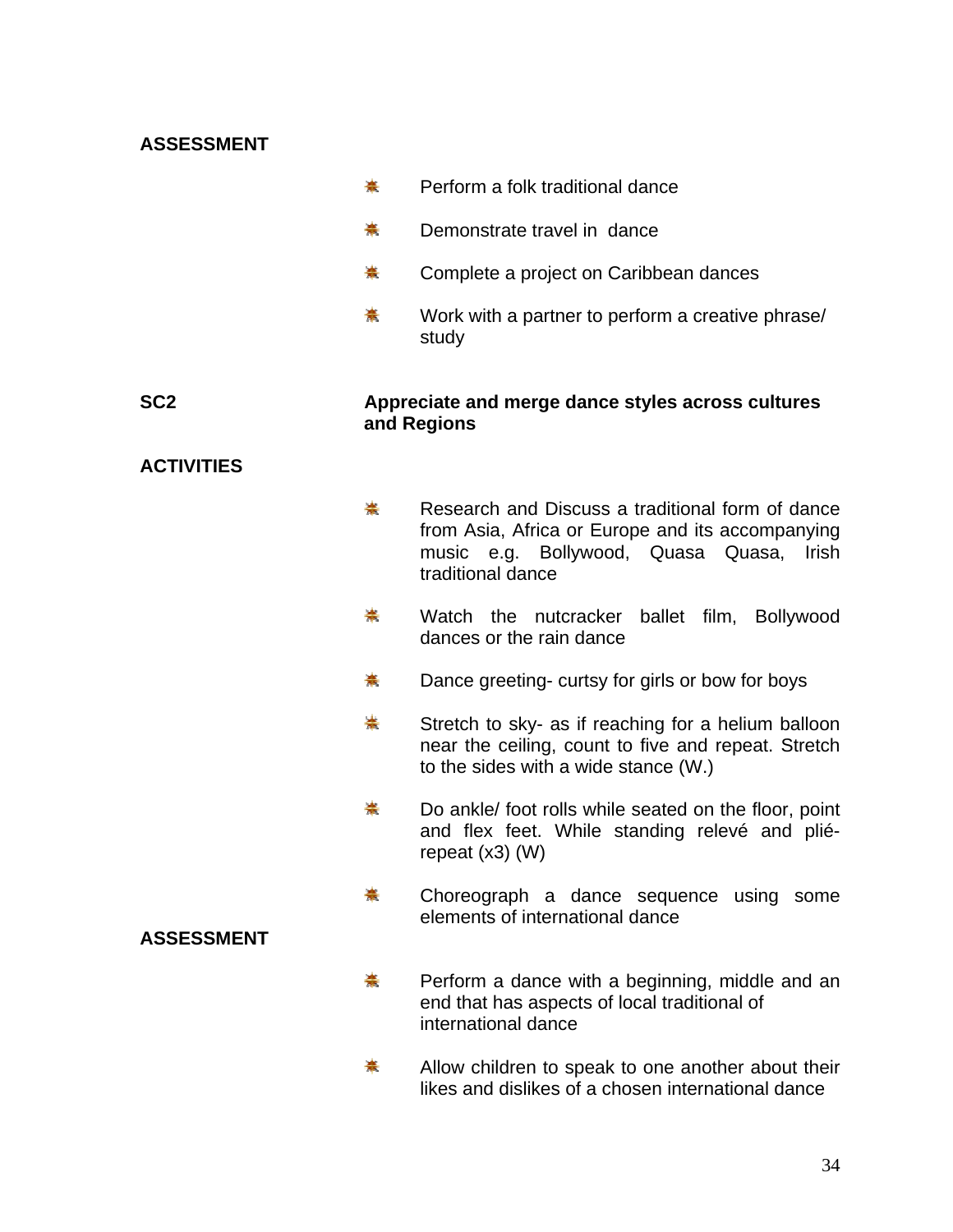| <b>TERM3</b>                         |                                                                                                                   |                                                                                                                                                                                                                                                  |  |
|--------------------------------------|-------------------------------------------------------------------------------------------------------------------|--------------------------------------------------------------------------------------------------------------------------------------------------------------------------------------------------------------------------------------------------|--|
| <b>DRAMA</b>                         |                                                                                                                   | <b>GRADE 5</b>                                                                                                                                                                                                                                   |  |
| LO <sub>3</sub>                      |                                                                                                                   | DEMONSTRATE THE ABILITY TO USE VERBAL AND<br><b>NON VERBAL COMMUNICATION TO CONVEY</b><br>FEELINGS AND SIMPLE MESSAGES INDIVIDUALLY<br><b>OR IN GROUPS</b>                                                                                       |  |
| SC <sub>1</sub><br><b>ACTIVITIES</b> | Use body language, movement (or non verbal<br>communication) and gestures to communicate<br>feelings and messages |                                                                                                                                                                                                                                                  |  |
|                                      |                                                                                                                   | Perform the following activities:                                                                                                                                                                                                                |  |
|                                      | ♣.                                                                                                                | Fixing a flat tire                                                                                                                                                                                                                               |  |
|                                      | <del>☀</del>                                                                                                      | Sweeping your yard                                                                                                                                                                                                                               |  |
|                                      | ♣                                                                                                                 | Cutting your hedges etc                                                                                                                                                                                                                          |  |
|                                      | 贵                                                                                                                 | Indicate non-verbally to a person to come, to go,<br>to get out, to wait, to shut up. Etc.                                                                                                                                                       |  |
|                                      | 耒                                                                                                                 | Indicate through facial expression that you are<br>vexed, sad, angry, happy, surprised, shocked,<br>sorry etc.                                                                                                                                   |  |
| SC <sub>2</sub>                      | Use improvisation to communicate, ideas, feelings<br>and messages based on location, situation or a<br>proverb    |                                                                                                                                                                                                                                                  |  |
| <b>ACTIVITIES</b>                    | 帯<br>☀<br>☀<br>崙<br>☀<br>₩.<br>♣                                                                                  | Improvise situations on the following:<br>Late for school,<br>late for church,<br>standing alone on a dark and lonely road,<br>Lost in the forest.<br>Preparing dinner in a modern kitchen.<br>Trapped in a room<br>Saying good bye to a friend. |  |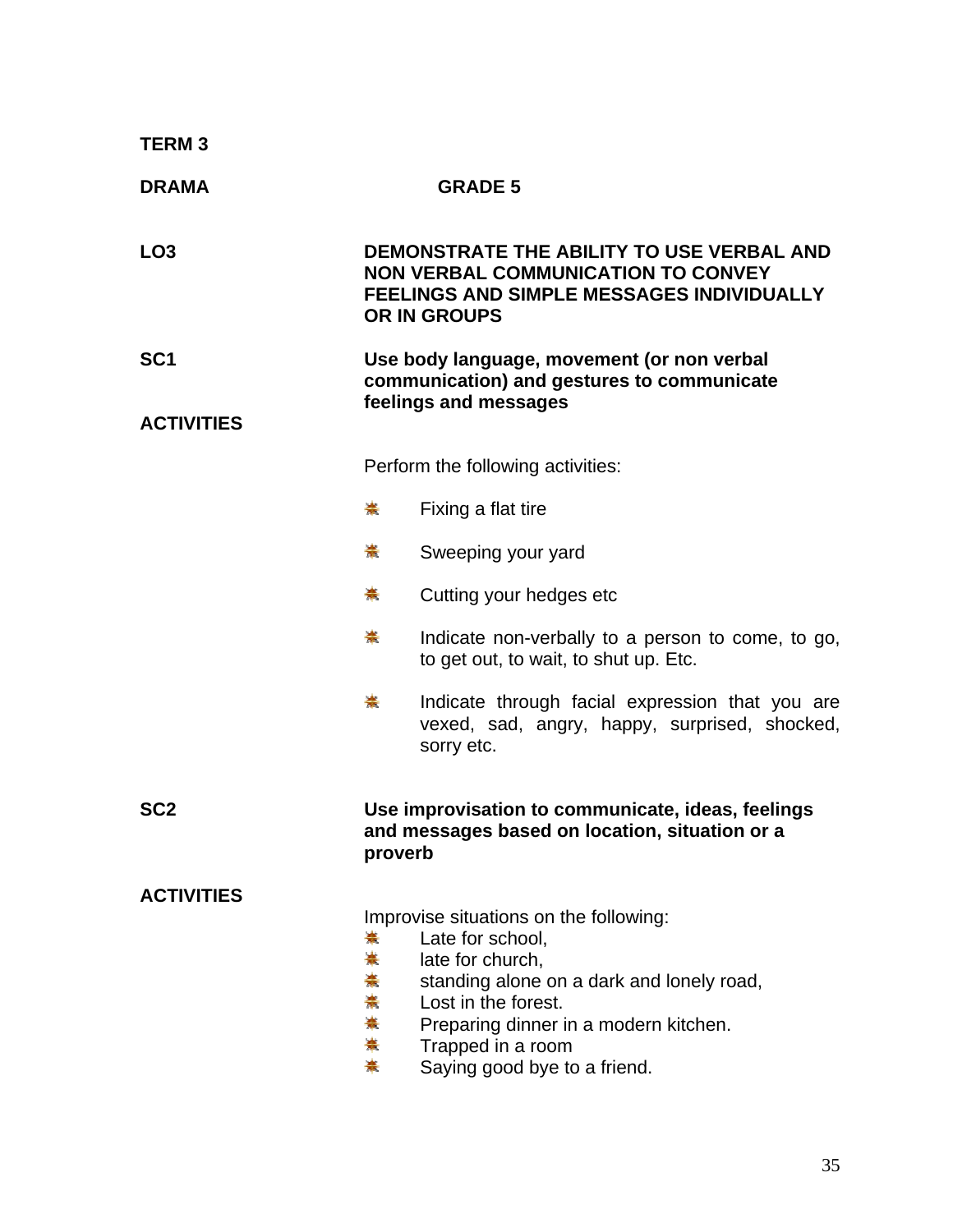| SC <sub>3</sub>   | Respond with critical awareness about the<br>communication of emotions in their work and the<br>work of others. |                                                                                                                                                                                        |
|-------------------|-----------------------------------------------------------------------------------------------------------------|----------------------------------------------------------------------------------------------------------------------------------------------------------------------------------------|
| <b>ACTIVITIES</b> | ♣                                                                                                               | Comment on recorded or live performances of<br>peers (What they liked or disliked? What was<br>good? What was real or convincing? What they<br>believed or did not?                    |
|                   | ♣                                                                                                               | Attend a theatrical performance with parents,<br>friends or class teacher for class discussion.                                                                                        |
|                   | ♣                                                                                                               | View a DVD of a theatrical performance and let<br>students give their own opinion of the<br>portrayal of emotion in the performance. Did they<br>note the audience's r reaction to it? |
| <b>VOCABULARY</b> |                                                                                                                 |                                                                                                                                                                                        |

**<del>☀</del>** Hue **☀ Tint <del></del> Satura** tion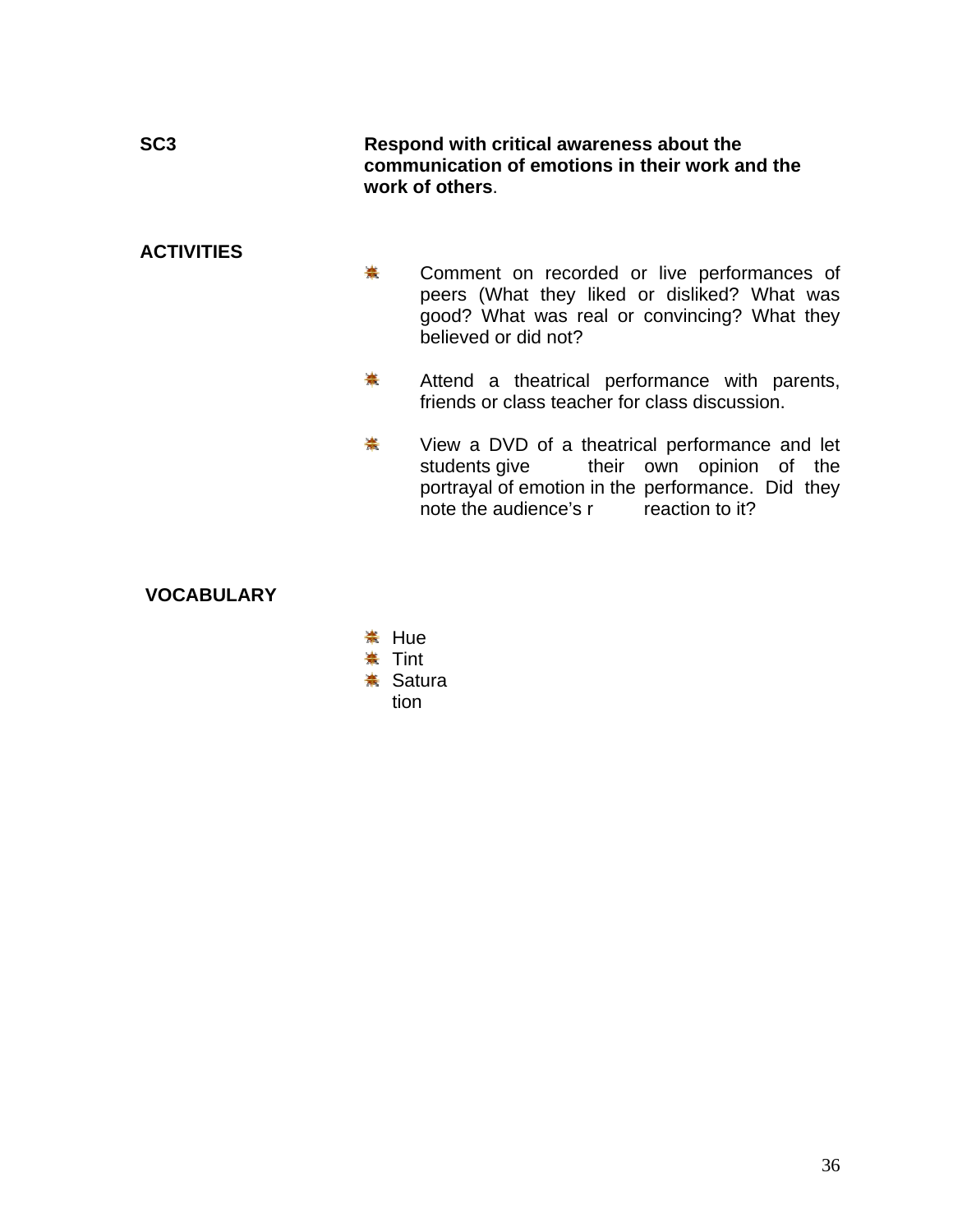| <b>GRADE 6</b>  |                                                                                                                                  | <b>Strand</b>      | <b>Sessions</b> |
|-----------------|----------------------------------------------------------------------------------------------------------------------------------|--------------------|-----------------|
| <b>TERM ONE</b> |                                                                                                                                  |                    |                 |
| THEME:          | <b>HOME AND CELEBRATION</b>                                                                                                      |                    |                 |
| AT1: LO 1       | Express themselves through<br>drawing, painting, printing and<br>photography to convey feelings,<br>thoughts and experiences.    | ART <sub>1</sub>   | 4 (35 min)      |
| AT:2 LO 1       | Identify, discuss and appreciate<br>music based on the notes of C & G<br>Major scale (sung or played on<br>instruments)          | <b>MUSIC 2</b>     | 4(35 min)       |
| AT:3LO 1        | Demonstrate knowledge of basic<br>theatre terms and dramatic elements.                                                           | DRAMA <sub>3</sub> | 4 (35 min)      |
| AT:4 LO 1       | Demonstrate focus, physical control,<br>coordination and accurate<br>reproduction in performing locomotor<br>and axial movements | DANCE 4            | 4(35 min)       |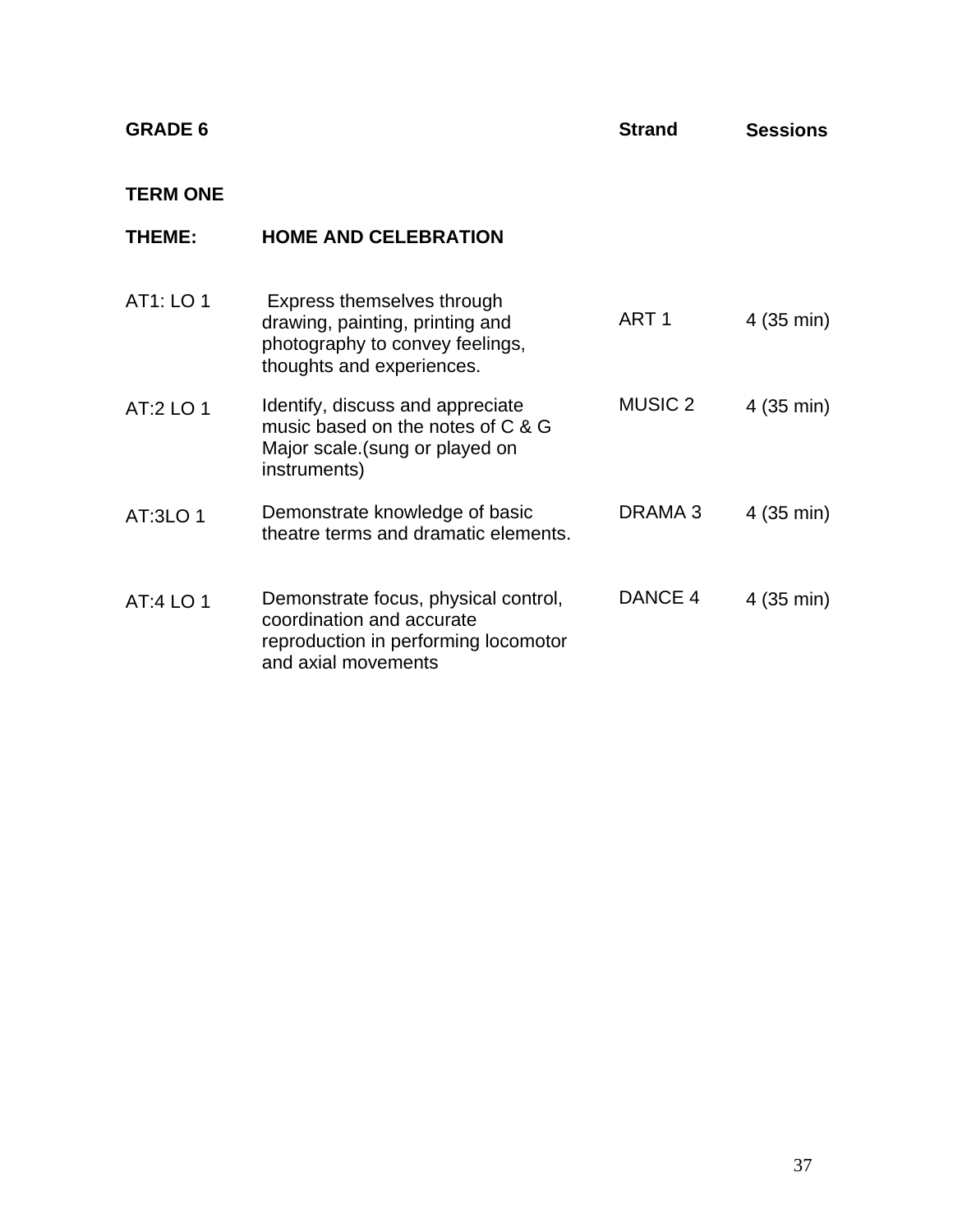**TERM 1** 

| <b>ART &amp; CRAFT</b> |                                                                                                   | <b>GRADE 6</b>                                                                                                                                         |
|------------------------|---------------------------------------------------------------------------------------------------|--------------------------------------------------------------------------------------------------------------------------------------------------------|
| <b>THEME</b>           |                                                                                                   | <b>HOME AND CELEBRATION (EXPRESSION)</b>                                                                                                               |
| LO <sub>1</sub>        |                                                                                                   | <b>EXPRESS THEMSELVES THROUGH DRAWING,</b><br>PAINTING, PRINTING AND PHOTOGRAPHY TO<br><b>CONVEY FEELINGS, THOUGHTS AND</b><br><b>EXPERIENCES</b>      |
| SC <sub>1</sub>        | Draw/ Paint faces and take pictures to depict<br>various moods they experience and the situations |                                                                                                                                                        |
| <b>ACTIVITIES</b>      |                                                                                                   |                                                                                                                                                        |
|                        | 豪                                                                                                 | Dramatize various moods or expressions using<br>the face                                                                                               |
|                        | ₩.                                                                                                | Look at friends faces, draw what they see                                                                                                              |
|                        | 秦                                                                                                 | Using a triptych draw three stages<br>of<br>expression from expressionless to chosen<br>expression (joy/happiness, sorrow/sad, fear,<br>surprise etc.) |
|                        | ₩                                                                                                 | Photograph<br>friends<br>faces<br>with<br>various<br>expressions                                                                                       |
| <b>ASSESSMENT</b>      |                                                                                                   |                                                                                                                                                        |
|                        | 橐                                                                                                 | Choose a feeling, show the expression                                                                                                                  |
|                        | 兼                                                                                                 | Paint the moods or experiences on the contour<br>of faces                                                                                              |
|                        | 壳                                                                                                 | Question pupils about their finished work                                                                                                              |
|                        | ♣                                                                                                 | Assess each others work                                                                                                                                |
|                        | 帯                                                                                                 | Assess photographs- which photos are best?<br>Discuss why? (discuss lighting, camera shake,<br>over-exposure and expression)                           |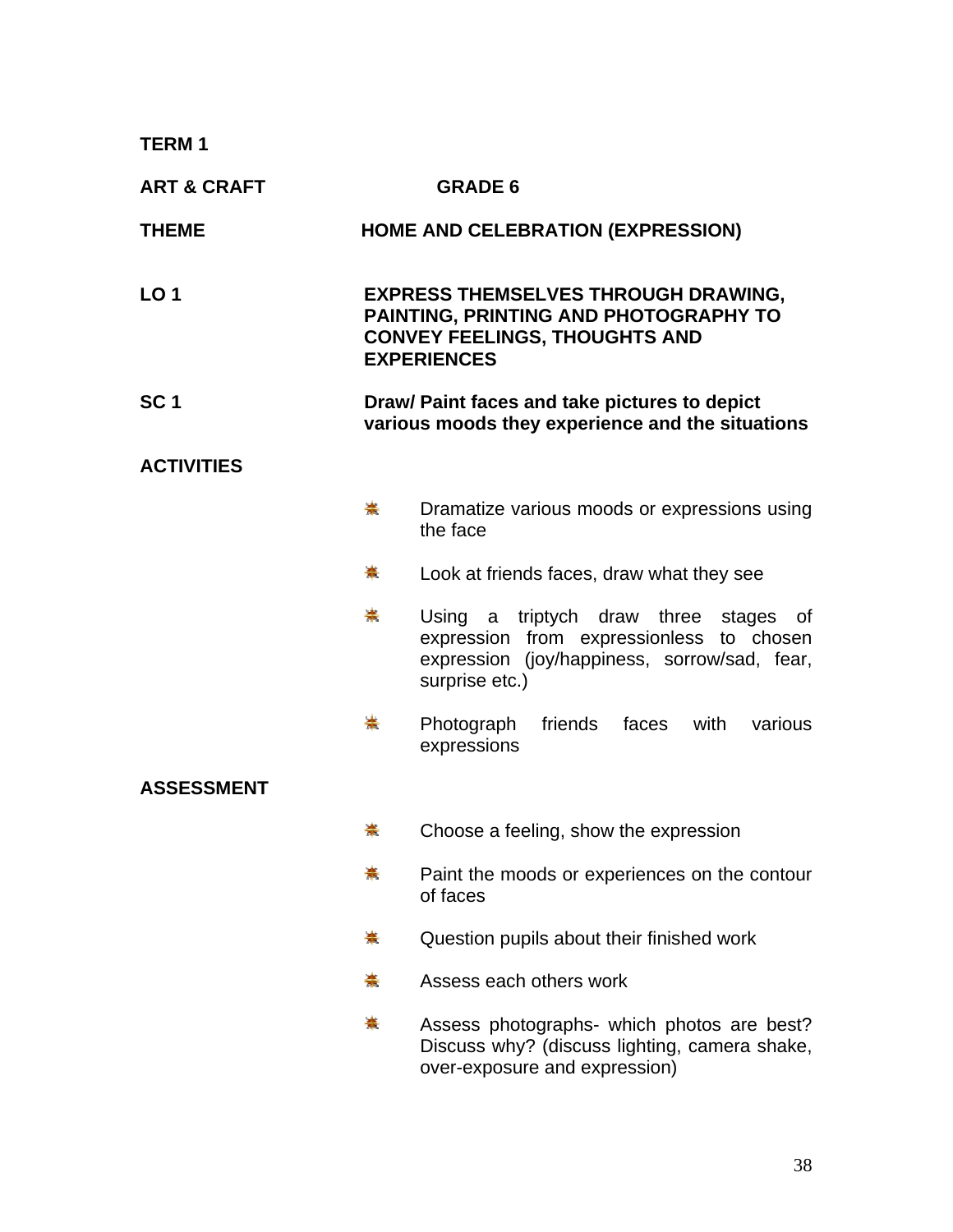### **SC 2 Make, discuss, explain and display free hand drawings and impressions**

## **ACTIVITIES**

- $\clubsuit$ Create simple free hand drawings of feasts or festivals. (Isidore, Easter, Christmas, Carnival)
- 斋 Go on a field trip to the bay/ sea
- $\bigstar$ Draw/paint a scene from the bay – fisherman hauling in, unloading fish, people buying fish, weighing fish, boats, nets, etc.
- ₩. Discuss activities portrayed in the picture e.g. what? How? Why? When?
- 兼 Explain ways by which drawings/paintings could be improved upon

### **ASSESSMENT**

- 秦 Complete paintings or drawings
- ₩. Question pupils about their paintings or drawings – soliciting from them their impression of their creation
- 寨 Sell their product orally to the class
- 兼 Display their paintings, drawings, pupils collectively evaluate each others' work

## **VOCABULARY**

- **<del></del> Contour**
- **<del></del> Expression**
- **\* Triptych**
- **※ Carnival**
- $*$  Christmas
- **\*** Camera shake
- **<del>≢</del>** Lighting
- **Exposure/over- exposure**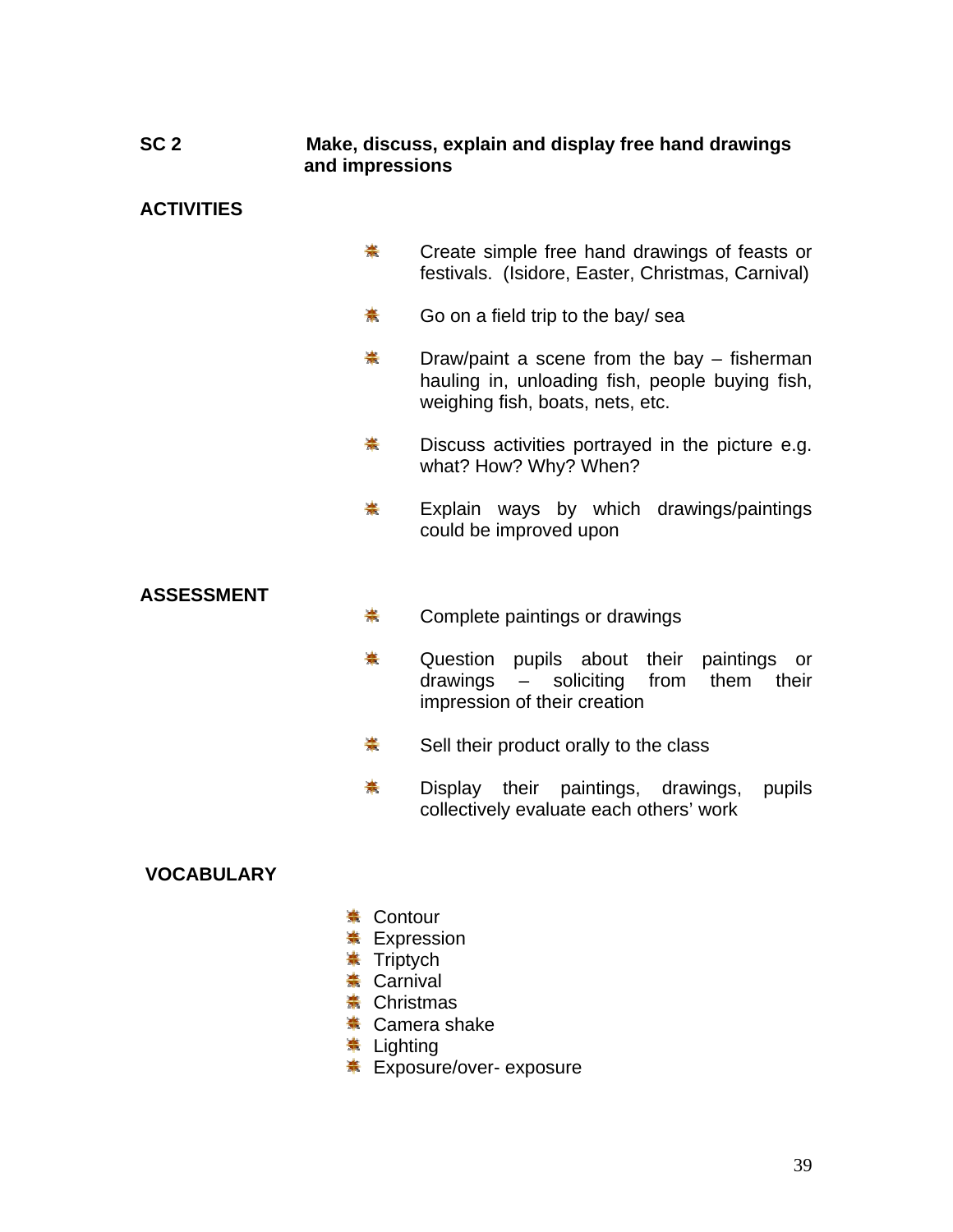| <b>MATERIALS</b>  |                     |                                                                                                                                 |
|-------------------|---------------------|---------------------------------------------------------------------------------------------------------------------------------|
|                   | ☀ Ruler, eraser     | ☀ Pencils (carbon, coloured)<br>☀ Acrylic, tempera, powdered paint                                                              |
| SC <sub>3</sub>   |                     | Draw or paint to given dimensions using a scale<br>egg. 1 $cm2 = 4cm$ etc.                                                      |
| <b>ACTIVITIES</b> | 崇                   | Using a grid, pupils draw any picture<br>indicated/picture of their choice                                                      |
|                   | ☀                   | Create a picture depicting a scene, your<br>school, neighborhood the sunset/sunrise on<br>graph paper                           |
|                   | 豪                   | Transfer a line graph picture to a blank sheet                                                                                  |
| <b>ASSESSMENT</b> | $\ddot{\textbf{+}}$ | Pupils select a picture, drawing, place grid over<br>it trace lightly then, draw picture                                        |
|                   | ♣.                  | Choose a scene from the environment. Make<br>a rough sketch of the scenery on graph paper                                       |
|                   | 豪                   | Display their work. Prepare a collage booklist<br>with all their work                                                           |
| SC <sub>4</sub>   |                     | Associate colour to mood, objects, celebrations<br>(carnival, weddings, picnics, valentines)                                    |
| <b>ACTIVITIES</b> |                     |                                                                                                                                 |
|                   | 兼                   | Listen to a piece of music, use colour(s) to<br>reflect their feelings                                                          |
|                   | 壳                   | Classify colours according to the time of day,<br>current events, feelings                                                      |
|                   | 耒                   | mosaic of the colours that are<br>Make<br>a<br>highlighted during specific events (sports day,<br>carnival - costume, dawn etc) |
|                   | 帯                   | Design and display a costume worn during any<br>of these (Christmas, Carnival, Easter etc)                                      |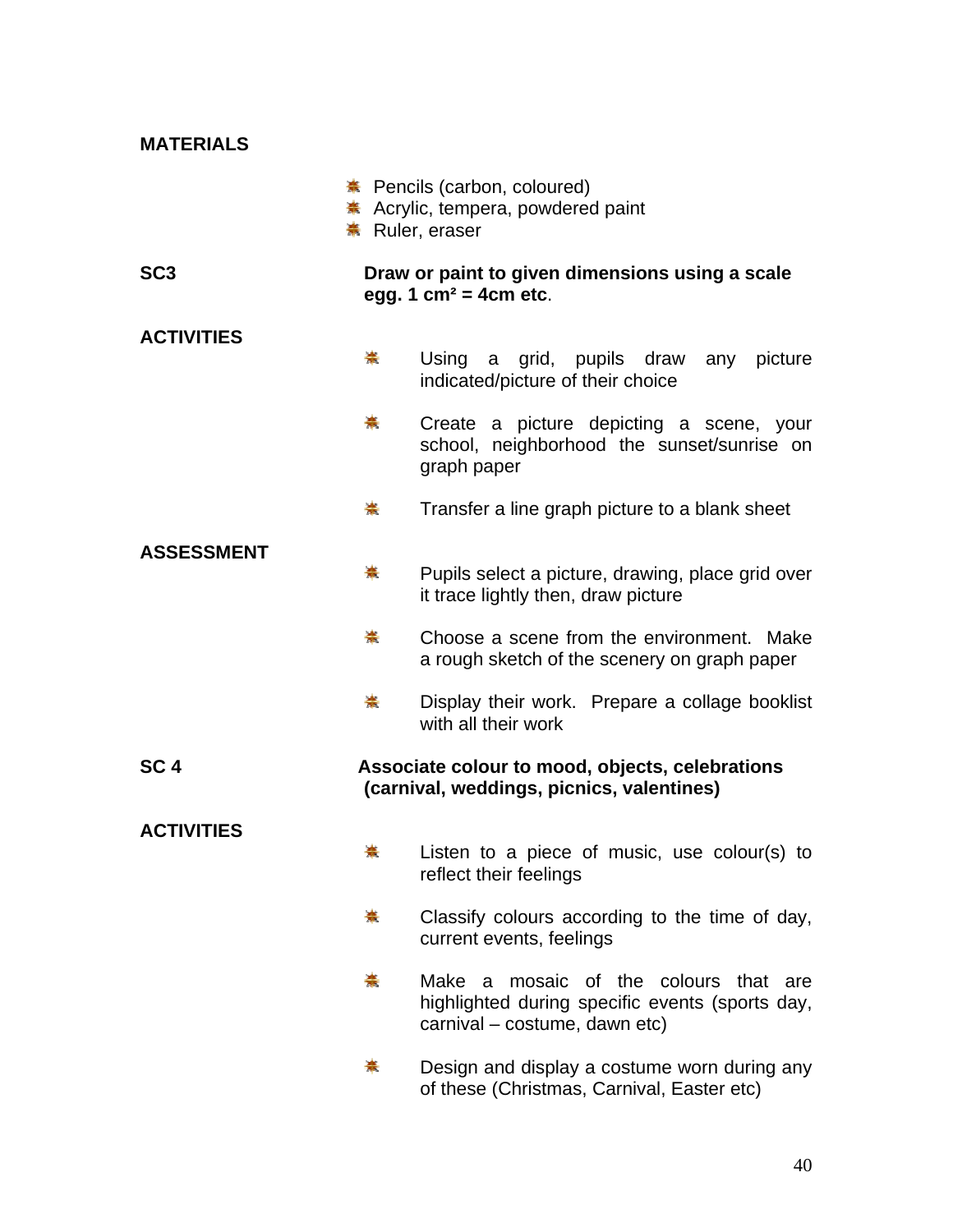## **ASSESSMENT**

- \* Pupils use a colour to depict how they feel
- Colour/paint at least one piece of work 秦. (scenes, picture, costume, activity or other)
- ♣. Explain their art work
- Prepare a mosaic of one of the following 斋 (costume, mask, dawn, dusk, carnival, meal at Christmas etc.)
- Answer questions about their work of art  $\frac{1}{2}$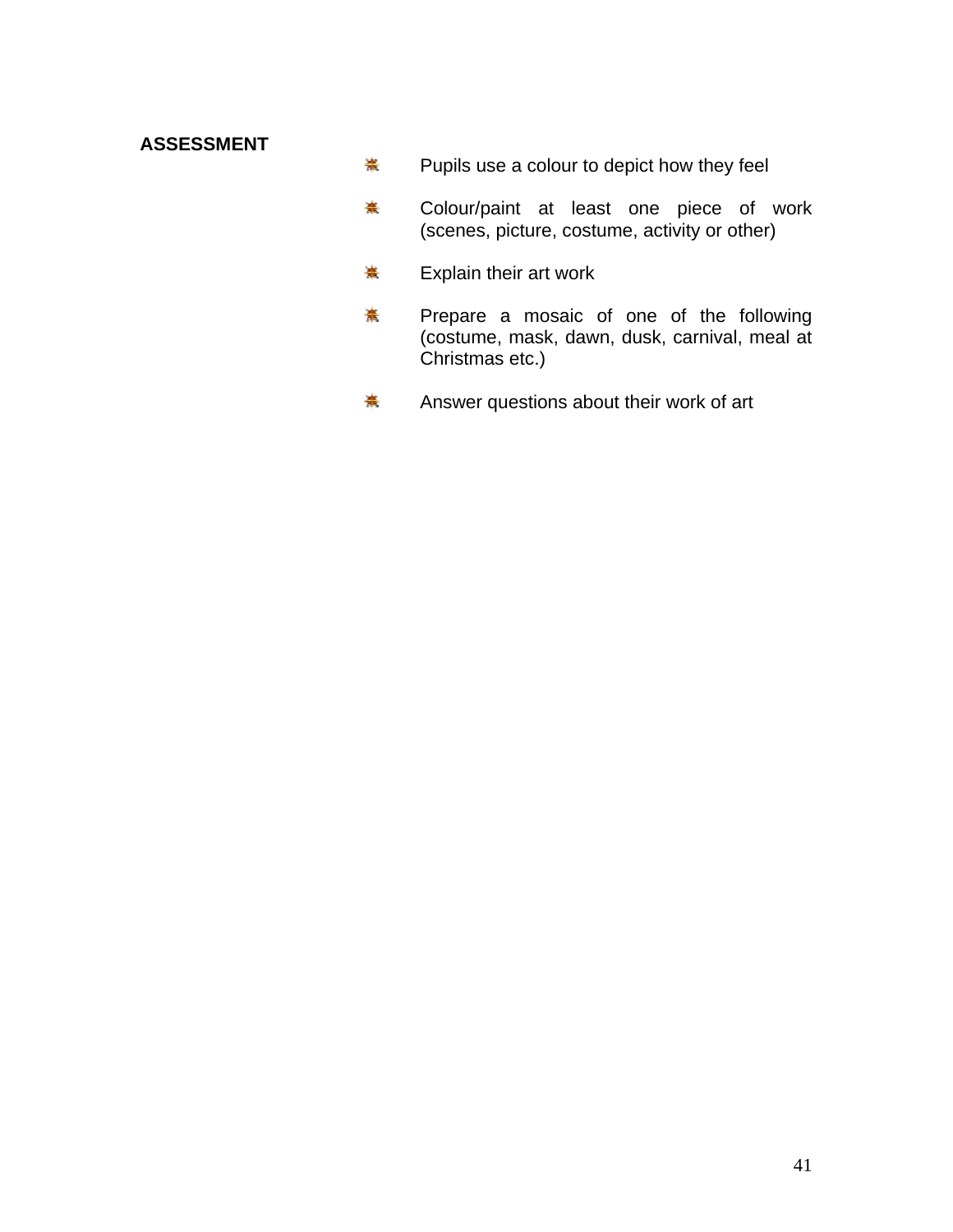| <b>TERM1</b>      |                                                                                                                                        |                                                                                                                                                                                                |
|-------------------|----------------------------------------------------------------------------------------------------------------------------------------|------------------------------------------------------------------------------------------------------------------------------------------------------------------------------------------------|
| <b>MUSIC</b>      |                                                                                                                                        | <b>GRADE 6</b>                                                                                                                                                                                 |
| LO <sub>1</sub>   | <b>IDENTIFY, DISCUSS AND APPRECIATE MUSIC</b><br><b>BASED ON THE NOTES OF C &amp; G MAJOR SCALE</b><br>(SUNG OR PLAYED ON INSTRUMENTS) |                                                                                                                                                                                                |
| SC <sub>1</sub>   |                                                                                                                                        | Listen and recognize sharps and flats in a scale<br>/pieces of music                                                                                                                           |
| <b>ACTIVITIES</b> |                                                                                                                                        |                                                                                                                                                                                                |
|                   | 豪                                                                                                                                      | Exercises in playing a semitone higher or lower<br>of a given note (I)                                                                                                                         |
|                   | 柰                                                                                                                                      | Exercises in singing/ playing the chromatic<br>scale (I)                                                                                                                                       |
| <b>ASSESSMENT</b> | ₩.                                                                                                                                     | Exercises in completing phrases by adding<br>missing notes $(I)$ & $(G)$<br>Sing the chromatic scale ascending /<br>descending order. Sing a tone /semitone<br>higher/ lower to a given pitch. |
| SC <sub>2</sub>   | music.                                                                                                                                 | Identify the duration of notes used in recorded                                                                                                                                                |
| <b>ACTIVITIES</b> |                                                                                                                                        |                                                                                                                                                                                                |
|                   | 壳                                                                                                                                      | Listen to recorded music and note where long/<br>short tones are used.(I)                                                                                                                      |
|                   | 豪                                                                                                                                      | Represent the duration of tones in symbolic<br>form $(G)$ & $(I)$                                                                                                                              |
|                   | 壳                                                                                                                                      | Notate rhythm and melodic extracts. (I) & (G)                                                                                                                                                  |
| <b>ASSESSMENT</b> |                                                                                                                                        |                                                                                                                                                                                                |
|                   | ♣                                                                                                                                      | Mark areas of long/ short tones in given<br>melodic extracts.                                                                                                                                  |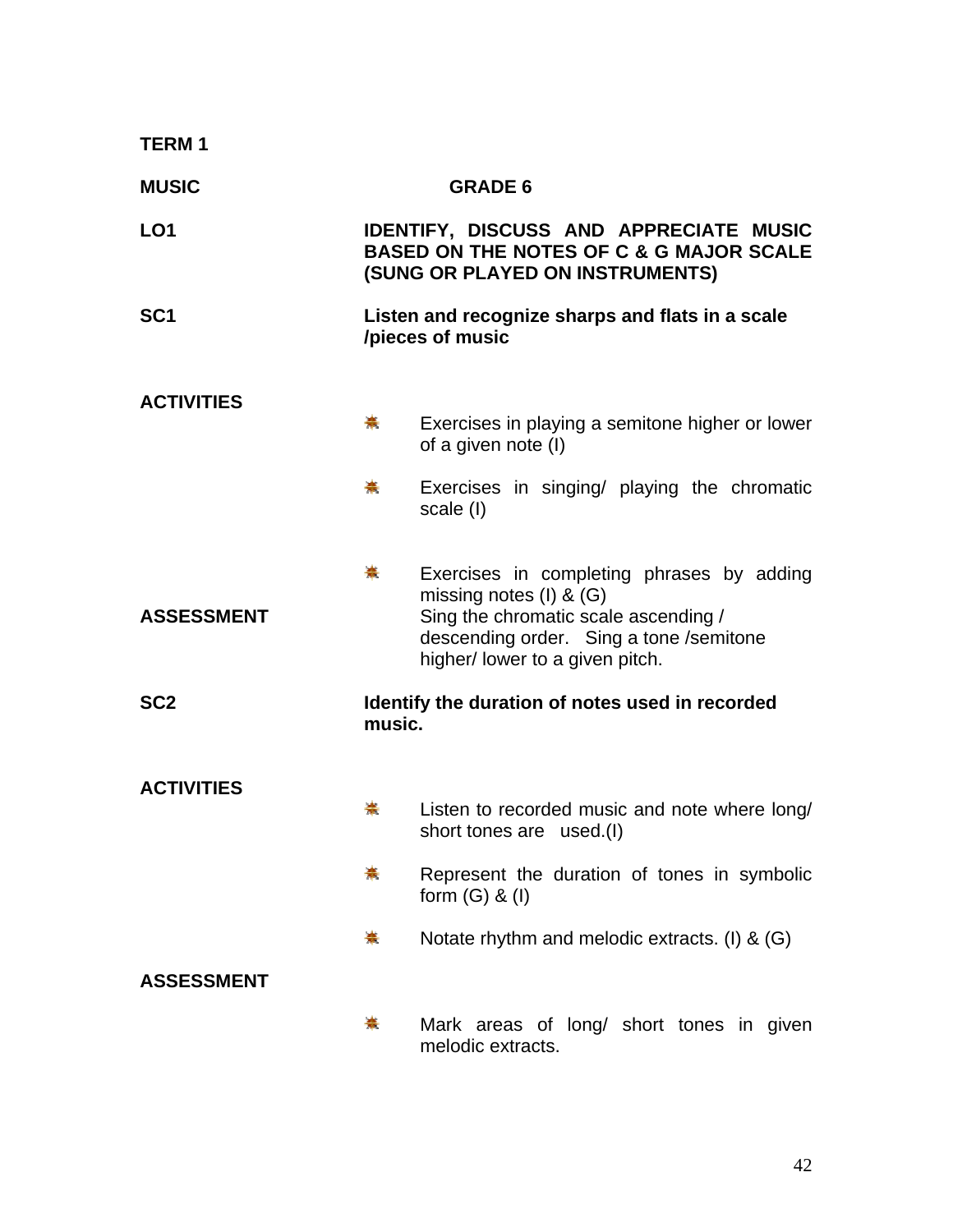|                   | $\clubsuit$ | Write down the rhythmic notation of a given<br>phrase                                                                                                                                                                                              |
|-------------------|-------------|----------------------------------------------------------------------------------------------------------------------------------------------------------------------------------------------------------------------------------------------------|
|                   | 卷           | Write down the melodic notation of a given<br>phrase using solpha syllables or standard<br>notes.                                                                                                                                                  |
| SC <sub>3</sub>   | simple      | Identify the up and down movement (contour) of                                                                                                                                                                                                     |
| <b>ACTIVITIES</b> |             |                                                                                                                                                                                                                                                    |
|                   | 帯           | Exercises with musical extracts for students to<br>react in an up down movement. $(G)$ & $(I)$                                                                                                                                                     |
|                   | 来           | Draw the contours of melodic extracts. (I)                                                                                                                                                                                                         |
| SC <sub>4</sub>   |             | Participate in fun listening activities                                                                                                                                                                                                            |
| <b>ACTIVITIES</b> |             |                                                                                                                                                                                                                                                    |
|                   | ♣.          | Provide a variety of fun listening games that<br>engages dynamics, tempo, duration and pitch<br>e.g. Get to your destination by listening to the<br>change of dynamics, tempo, pitch, Discover an<br>item by following the change of dynamics. (G) |
| <b>ASSESSMENT</b> |             |                                                                                                                                                                                                                                                    |
|                   | 壳           | Perform<br>actions to<br>indicate<br>change<br>0f<br>dynamics, tempo, duration and pitch                                                                                                                                                           |
|                   | ◆           | Reproduce the part played by an instrument to<br>create "chin" music                                                                                                                                                                               |
|                   | ₩           | (Participate in an ensemble by imitating vocally<br>an instrument)                                                                                                                                                                                 |
|                   | 帯           | Sing game songs                                                                                                                                                                                                                                    |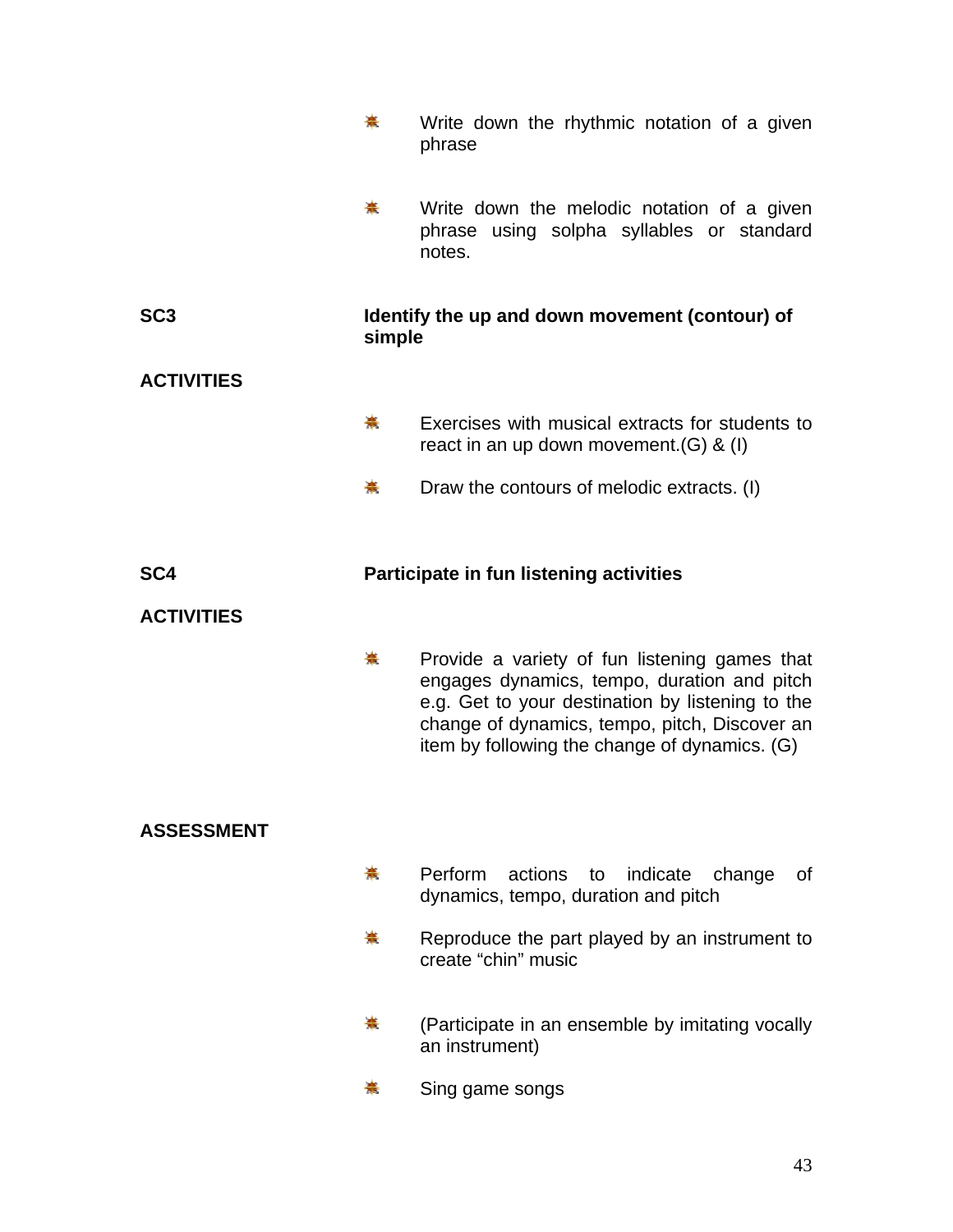| <b>TERM1</b>      |                     |                                                                                                                                                                    |
|-------------------|---------------------|--------------------------------------------------------------------------------------------------------------------------------------------------------------------|
| <b>DANCE</b>      |                     | <b>GRADE 6</b>                                                                                                                                                     |
| LO <sub>1</sub>   |                     | DEMONSTRATE FOCUS, PHYSICAL CONTROL,<br><b>COORDINATION AND ACCURATE</b><br><b>REPRODUCTION IN PERFORMING LOCO MOTOR</b><br><b>AND AXIAL MOVEMENTS</b>             |
| SC <sub>1</sub>   |                     | Showcase movements. Use dance vocabulary.                                                                                                                          |
| <b>ACTIVITIES</b> |                     |                                                                                                                                                                    |
|                   | ♣                   | Dance greeting- curtsy for girls or bow for boys                                                                                                                   |
|                   | $\ddot{\textbf{+}}$ | Stretch to sky- as if reaching for a helium<br>balloon near the ceiling, count to five and<br>repeat. Stretch to the sides with a wide stance<br>(W <sub>1</sub> ) |
|                   | ♣                   | Do ankle/ foot rolls while seated on the floor,<br>point and flex feet. While standing relevé and<br>plié-repeat (x3) (W)                                          |
|                   | 兼                   | Create, memorize and perform more complex<br>sequences of movement with greater focus,<br>force/ energy, and intent.                                               |
|                   | 兼                   | Incorporate simple dance forms in dance<br>phrases and studies (e.g. ABA form, more<br>complex canon)                                                              |
|                   |                     | Convey a wide range of feelings<br>and<br>expression through gestures, posture<br>and<br>movement in dance phrases                                                 |
| <b>ASSESSMENT</b> |                     |                                                                                                                                                                    |
|                   | ♣                   | Demonstrate to rest of class a variety of loco<br>motor and axial movements                                                                                        |
|                   | 壳                   | Use a dance vocabulary to explain movements                                                                                                                        |
| SC <sub>2</sub>   |                     | <b>Show dance relationships</b>                                                                                                                                    |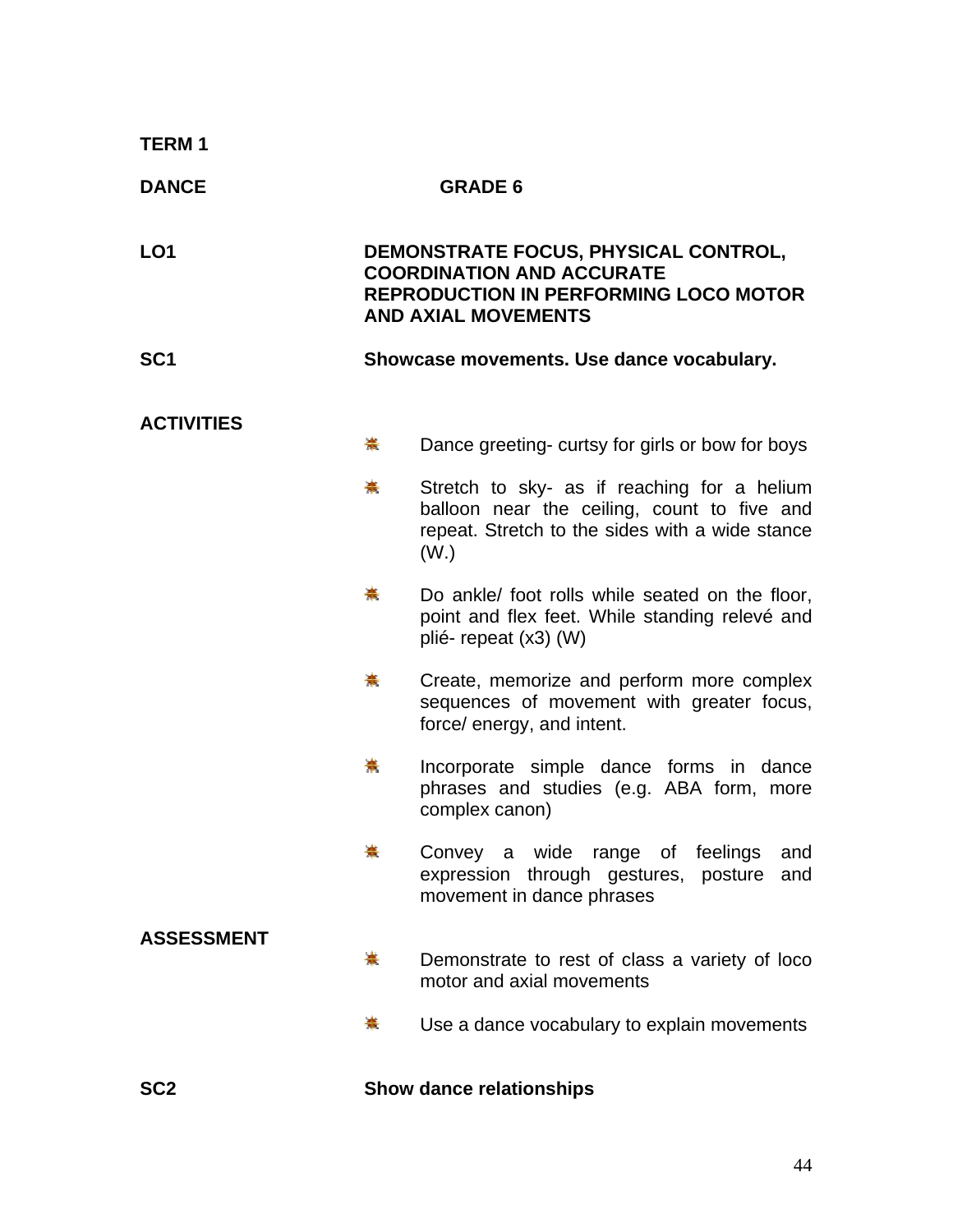- 卷 Dance greeting- curtsy for girls or bow for boys
- ₩. Stretch to sky- as if reaching for a helium balloon near the ceiling, count to five and repeat. Stretch to the sides with a wide stance (W.)
- 盖。 Do ankle/ foot rolls while seated on the floor, point and flex feet. While standing relevé and plié- repeat (x3) (W)
- ♣. Create sequences of movement showing a strong relationship between a dancer and his/ her **prop** (e.g. Chair, fabric, jump rope etc.
- 秦 Perform these sequences individually in front of peers and discuss
- 亲. Create sequences showing a strong relationship between 2 or more dancers (show the concepts of force and energy transfer through dance)
- ₩. Explore a relationship between accompanying music and dancers

### **ASSESSMENT**

- 亲. Collaborate with music students and create a dance performance (live accompaniments drummers, percussive players, wind instrument player etc.)
- 兼 Perform a refined dance showing the above relationships (with props/ with each other/ with musicians)

**SC3 Use Concepts of body isolation and weighttransfer to add dynamism to dance routines & build strength, control**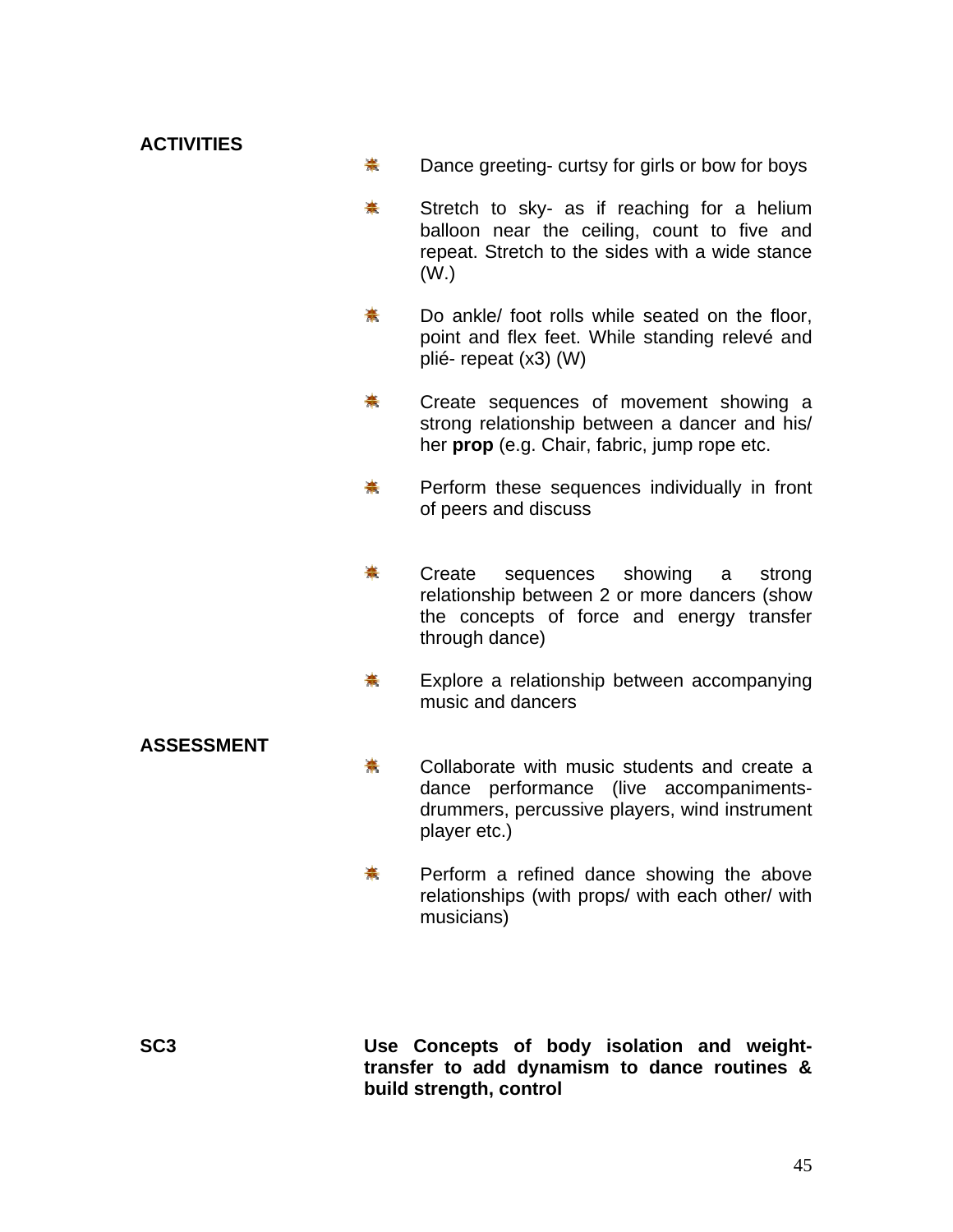- ₩. Dance greeting- curtsy for girls or bow for boys
- \* Stretch to sky- as if reaching for a helium balloon near the ceiling, count to five and repeat. Stretch to the sides with a wide stance (W.)
- 卷. Do ankle/ foot rolls while seated on the floor, point and flex feet. While standing relevé and plié- repeat (x3) (W)
- 亲. Discuss the concept of isolation
- 秦 Do series of movements isolating the head, hips arms and hands
- ♣. Discuss the concept of weight transfer, balance and the other subject areas where one may find it (e.g. Science)
- 兼 Explain why the head is important to weight transfer in the body
- 寨 Practice various movements that transfers weight from one leg to the other (e.g. Leg lifts, knee bends)

## **ASSESSMENT**

兼 Choreograph and perform a dance that includes balance, weight transfer and body isolation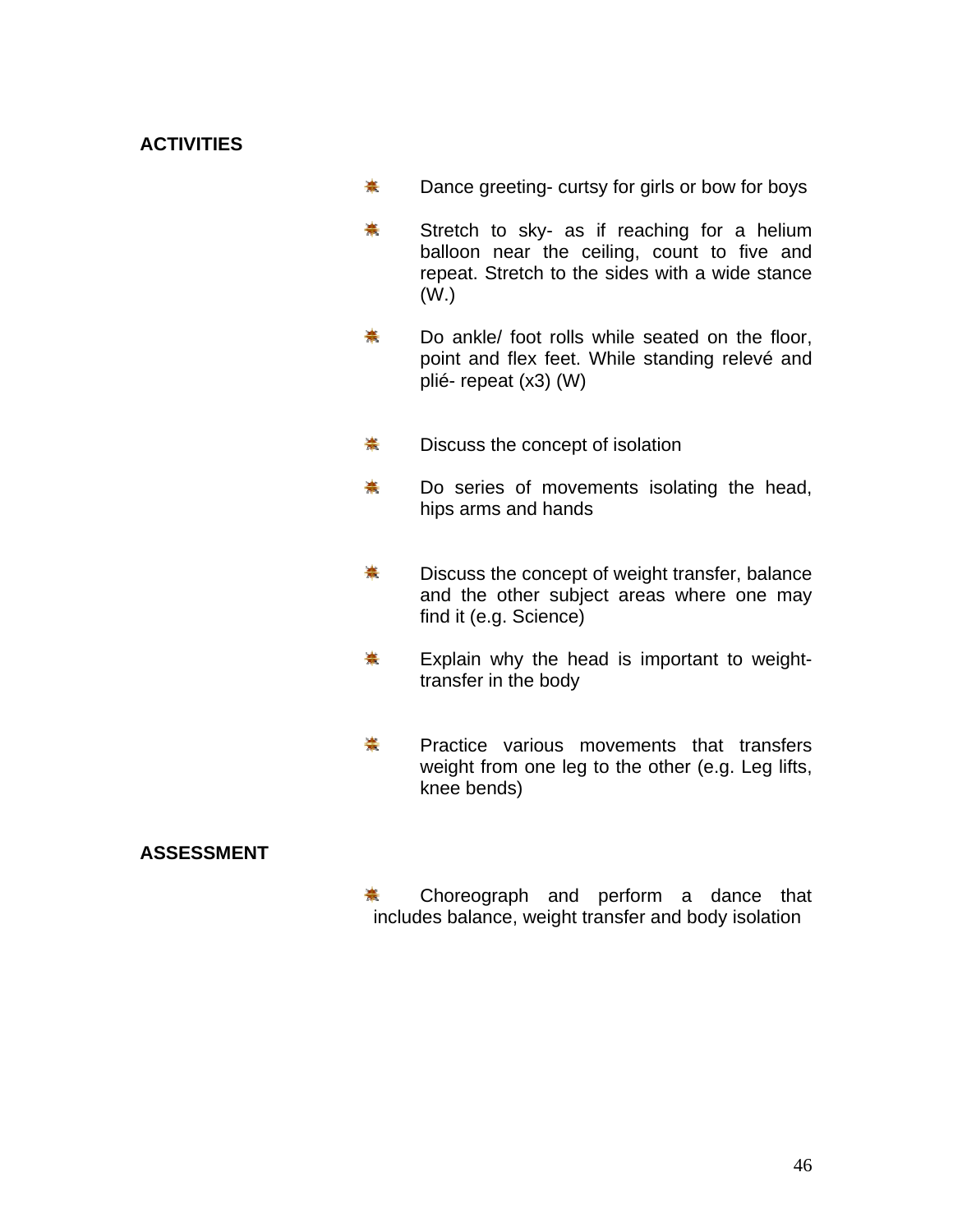| <b>TERM1</b>      |    |                                                                                                                                                                                                                |
|-------------------|----|----------------------------------------------------------------------------------------------------------------------------------------------------------------------------------------------------------------|
| <b>DRAMA</b>      |    | <b>GRADE 6</b>                                                                                                                                                                                                 |
| LO <sub>1</sub>   |    | <b>DEMONSTRATE KNOWLEDGE OF BASIC</b><br>THEATRE TERMS AND DRAMATIC ELEMENTS.                                                                                                                                  |
| SC <sub>1</sub>   |    | Demonstrate through movement various<br>positions on stage                                                                                                                                                     |
| <b>ACTIVITIES</b> |    |                                                                                                                                                                                                                |
|                   | ♣. | Give simple instructions/directions to students<br>using the various stage positions. E.g. place a<br>table at centre stage etc.                                                                               |
|                   | ₩. | Call the stage position and let students go to<br>the position.                                                                                                                                                |
|                   | ♣. | Discuss the importance of the Set and Back-<br>Drop to a play. Record findings in journal.                                                                                                                     |
|                   | 兼  | Draw stage and label positions in your drama<br>journal.                                                                                                                                                       |
|                   | 兼  | Identify props to be used by various community<br>workers egg a policeman, a teacher, a doctor,<br>etc.                                                                                                        |
| SC <sub>2</sub>   |    | Demonstrate through the use of movement and<br>voice the ideas and experiences gain by exploring<br>the dramatic elements of our traditional custom,<br>rituals and festivals. (e.g. story telling, coud-main) |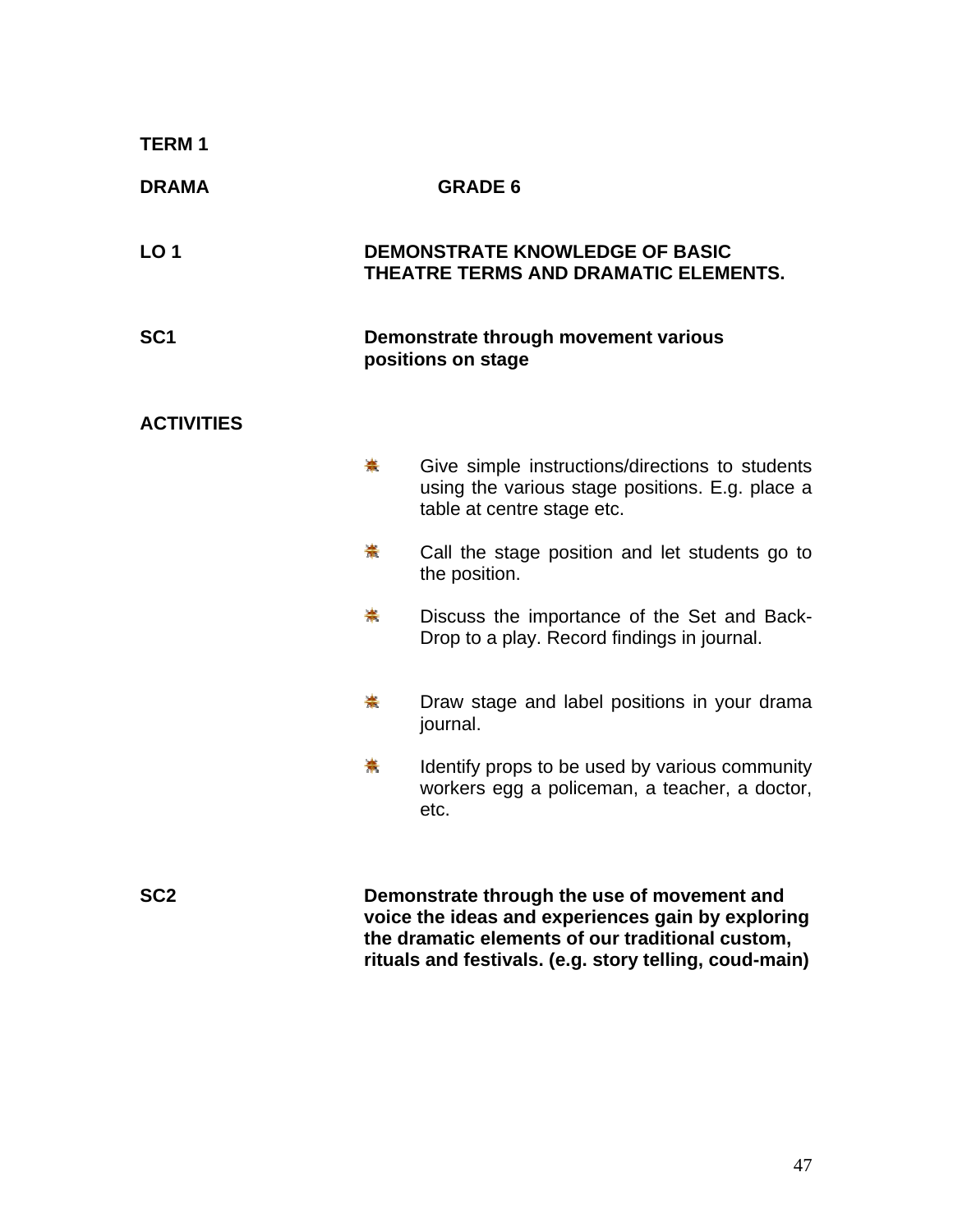|                   | 稁      | Record in their journals                                                                         |
|-------------------|--------|--------------------------------------------------------------------------------------------------|
|                   | 贵      | Research the elements of our cultural forms<br>egg. Story telling, coud main                     |
|                   | ♣      | Research the elements of our cultural forms<br>egg. Story telling, coud main                     |
|                   | ♣      | Role play various aspects of cultural forms.                                                     |
|                   | ₩      | Retell a story-Anancy                                                                            |
| SC <sub>3</sub>   |        | Demonstrate knowledge of some international<br>terms/forms in drama and record in their journals |
| <b>ACTIVITIES</b> |        |                                                                                                  |
|                   | ♣<br>柰 | Research the amphitheatre<br>Research Tragedy and Comedy in Greek<br>drama                       |
|                   |        | Watch Movies - Romeo and Juliet/ Troy                                                            |

Explore some elements of drama 兼 .

## **VOCABULARY**

- **≢** Dramatic elements
- **☀ Props**
- **<del></del>** Journals
- Story- telling
- Coud-main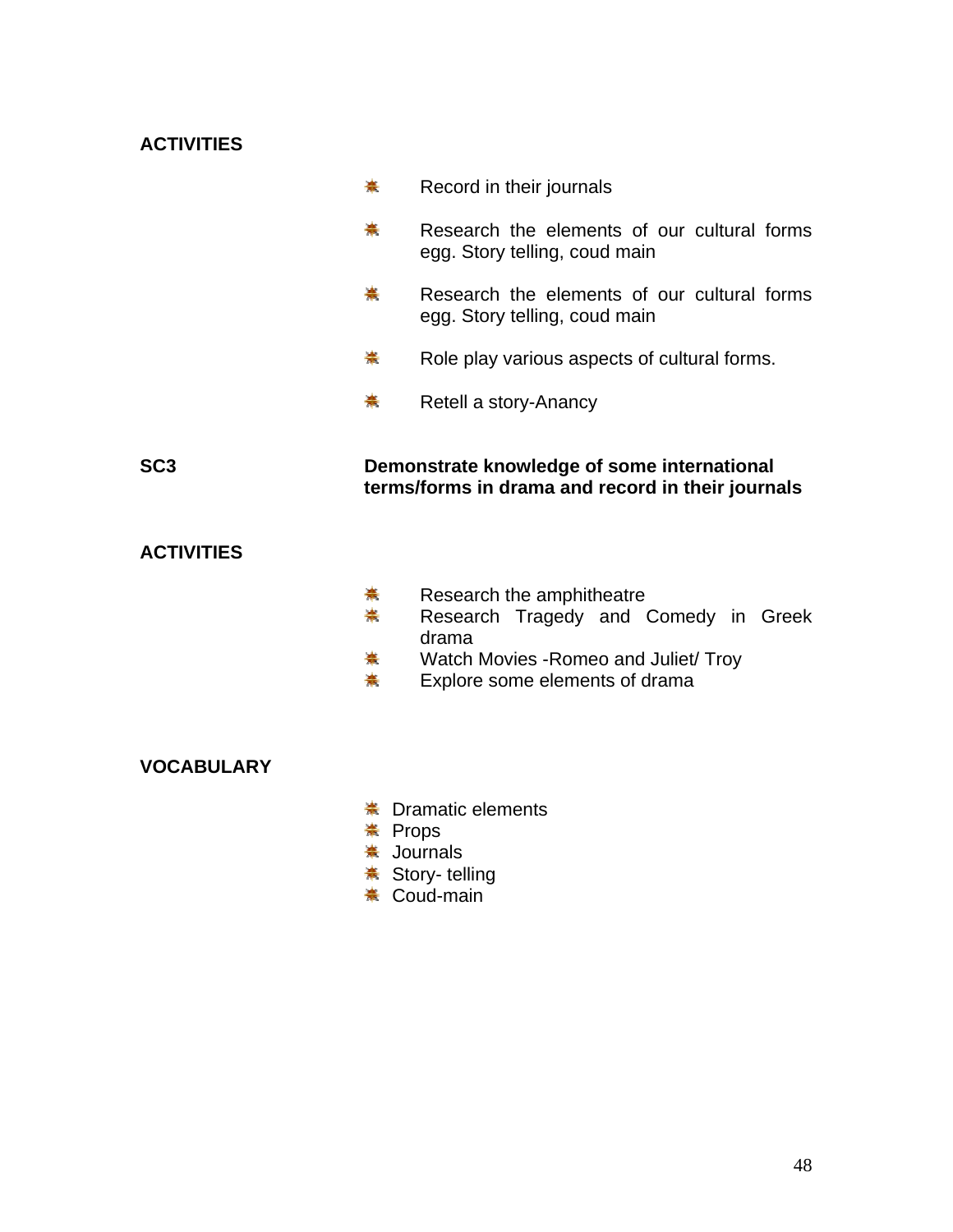| <b>GRADE</b> |  |
|--------------|--|
|--------------|--|

**Sessions Strand** 

## **TERM TWO**

| THEME:              | <b>BODY AND ANIMALS</b>                                                                                                     |                  |            |
|---------------------|-----------------------------------------------------------------------------------------------------------------------------|------------------|------------|
| AT1: LO 2           | Use their knowledge of colour to<br>undertake a group project to enhance a<br>presentation for the public.                  | ART <sub>1</sub> | 4 (35 min) |
| AT:2 LO 2           | Compose music in C and G Major<br>scale.                                                                                    | <b>MUSIC 2</b>   | 4 (35 min) |
| AT:3LO <sub>2</sub> | Use improvisation to convey messages<br>and stories through body language,<br>facial expression, gesture, mime and<br>voice | DRAMA 3          | 4 (35 min) |
| AT:4 LO 2           | Invent multiple possibilities to solve a<br>given movement problem and develop<br>the material into a short study           | DANCE 4          | 4 (35 min) |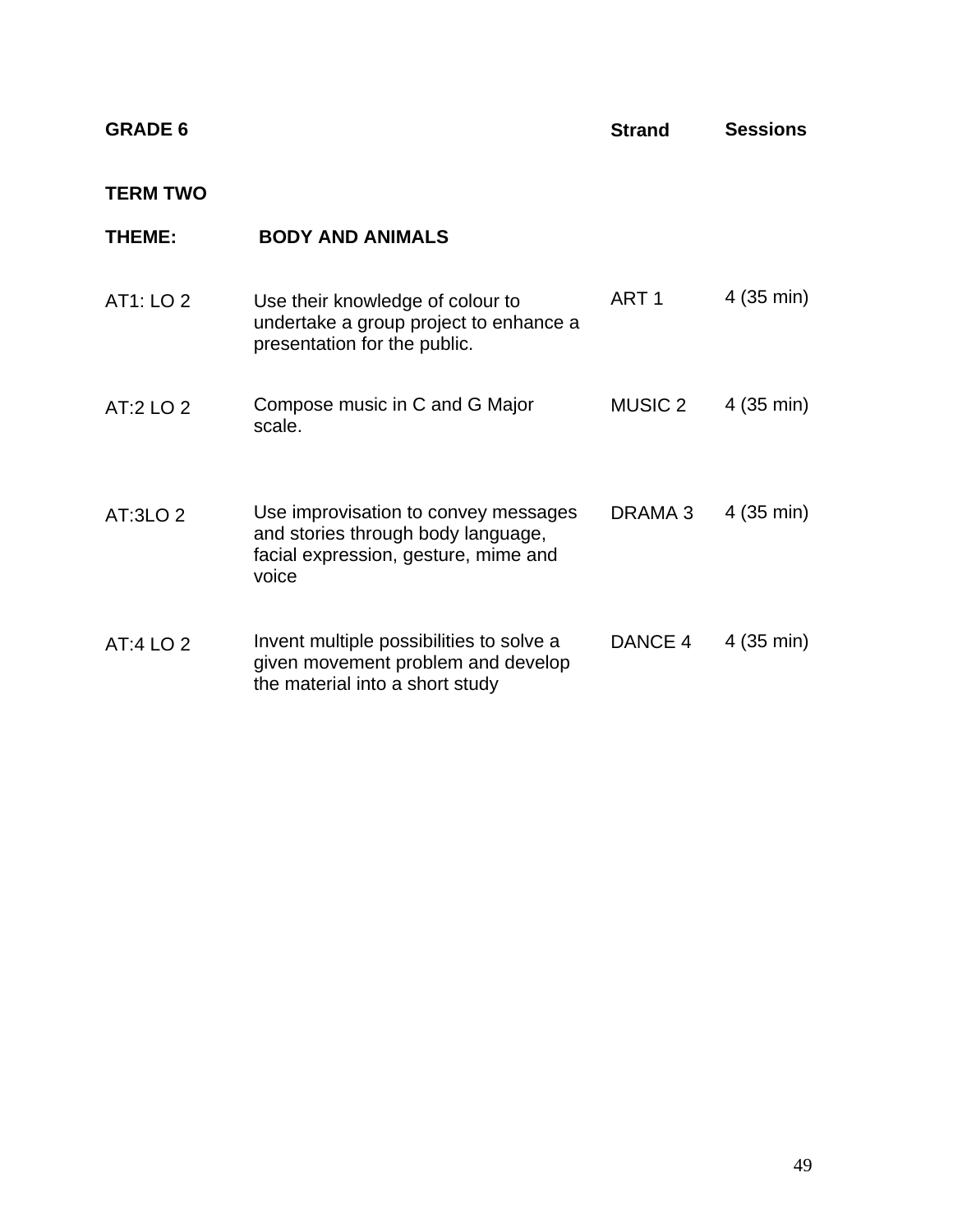**TERM 2** 

| <b>ART AND CRAFT</b> |                      | <b>GRADE 6</b>                                                                                            |  |  |
|----------------------|----------------------|-----------------------------------------------------------------------------------------------------------|--|--|
| <b>THEME</b>         |                      | <b>BODY AND ANIMALS (COLOUR USAGE)</b>                                                                    |  |  |
| LO <sub>2</sub>      |                      | USE THEIR KNOWLEDGE OF COLOUR TO<br>UNDERTAKE A GROUP PROJECT TO ENHANCE<br>A PRESENTATION FOR THE PUBLIC |  |  |
| SC <sub>1</sub>      | <b>Paint a Mural</b> |                                                                                                           |  |  |
| <b>ACTIVITIES</b>    |                      |                                                                                                           |  |  |
|                      | ☀                    | Read about murals in text book and discuss                                                                |  |  |
|                      | ☀                    | Write paragraph about murals                                                                              |  |  |
|                      | 兼                    | Identify different types of murals                                                                        |  |  |
|                      | ♣                    | Describe murals seen                                                                                      |  |  |
| <b>ASSESSMENT</b>    | 崇                    | Answer questions about murals                                                                             |  |  |
|                      | ♣.<br>painted        | Explain how a mural should be drawn and                                                                   |  |  |
| SC <sub>2</sub>      |                      | Make a poster, enter a competition                                                                        |  |  |
| <b>ACTIVITIES</b>    |                      |                                                                                                           |  |  |
|                      | 픟                    | Discuss characteristics of a good poster                                                                  |  |  |
|                      | ☀                    | Write slogans for a poster                                                                                |  |  |
|                      | 壳<br>reasons         | Identify best slogan in a group and give                                                                  |  |  |
| <b>ASSESSMENT</b>    | 帯                    | Critique each others' work/poster                                                                         |  |  |
|                      | 壳                    | Create poster for a class competition                                                                     |  |  |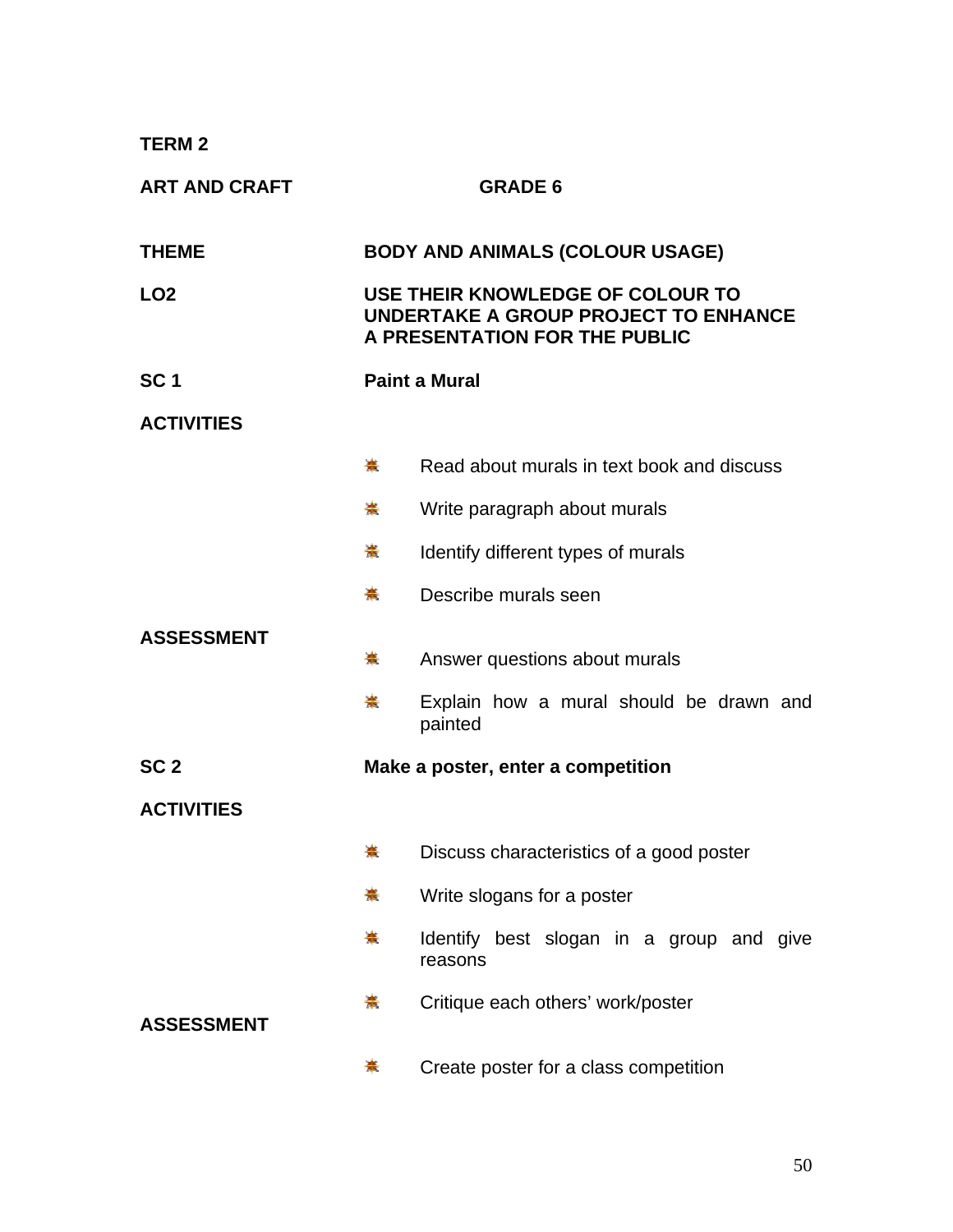| SC <sub>3</sub>   | Colour scenery for a play              |                                                                                                                                             |
|-------------------|----------------------------------------|---------------------------------------------------------------------------------------------------------------------------------------------|
| <b>ACTIVITIES</b> | $\clubsuit$                            | Describe sceneries shown on video cassette                                                                                                  |
|                   | $\clubsuit$                            | <b>Discuss observations</b>                                                                                                                 |
|                   | 崟                                      | Identify colours used in various scenes giving<br>reasons                                                                                   |
|                   | ♣                                      | Compare colour backdrop/ scenery for two<br>plays                                                                                           |
| <b>ASSESSMENT</b> |                                        |                                                                                                                                             |
|                   |                                        | Develop and give reasons for choosing a particular<br>colour for a chosen theme e.g. Growth, Death,<br>Carnival, Hospital, Rigid, or Nature |
| SC <sub>4</sub>   | <b>Colour models for an exhibition</b> |                                                                                                                                             |
| <b>ACTIVITIES</b> | ♣                                      | Mix colours to paint models, scenery,                                                                                                       |
|                   | 兼                                      | Create a game using colours                                                                                                                 |
|                   | ₩.                                     | Select an area in your school environment and<br>discuss a plan/colour scheme for painting                                                  |
|                   | ♣                                      | Select sketch and paint an area of your school<br>building                                                                                  |
|                   |                                        |                                                                                                                                             |
| <b>ASSESSMENT</b> | 稁                                      | Choose and discuss reasons for selecting<br>colours for painting                                                                            |
|                   | 壳                                      | Display paintings for class exhibition                                                                                                      |
|                   | $\frac{1}{2}$                          | Paint a mural                                                                                                                               |
|                   | 斋                                      | Play word bingo with colour names                                                                                                           |
|                   | 豪                                      | Create a design depicting a cool, warm or dull<br>scene                                                                                     |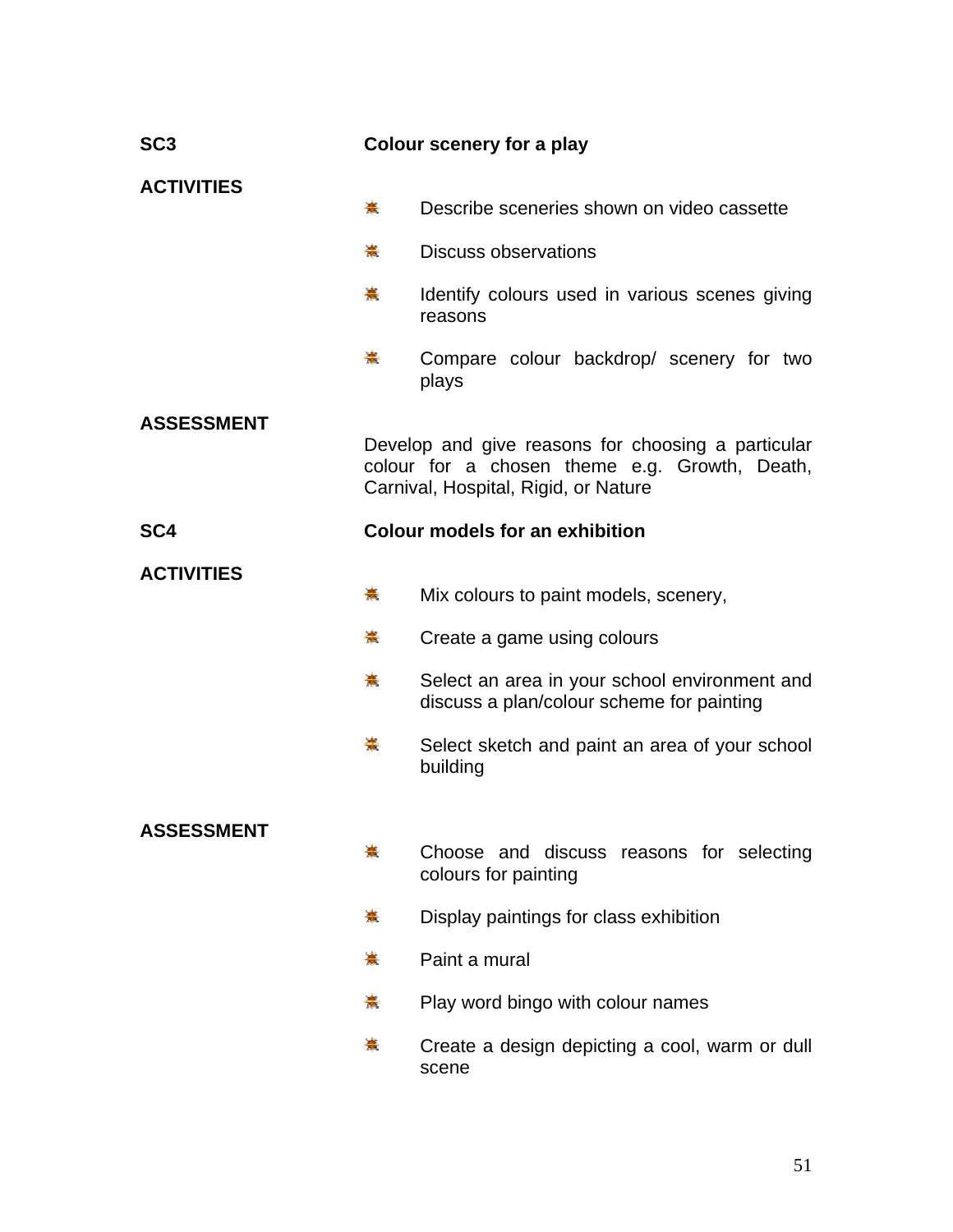| SC <sub>5</sub>   | Make a variety of art / crafts items then<br>demonstrate knowledge of colour for an<br>exhibition |                                                                                                                                                              |
|-------------------|---------------------------------------------------------------------------------------------------|--------------------------------------------------------------------------------------------------------------------------------------------------------------|
| <b>ACTIVITIES</b> |                                                                                                   |                                                                                                                                                              |
|                   | ♣                                                                                                 | Identify colours associated with wet and dry<br>seasons                                                                                                      |
|                   | ◆                                                                                                 | Sing songs associated with rain, sunshine e.g.<br>"rain falling on my window panel Wet wet<br>outside, Cold cold everywhere, So very dull on<br>a rainy day" |
|                   | 来                                                                                                 | Go on a nature walk and identify the colours<br>seen on a very dry day (warm colours)                                                                        |
|                   | ♣                                                                                                 | Do an imaginary phase and let students name<br>colours seen/pictured on a rainy day (cool<br>colours)                                                        |
|                   | ♣                                                                                                 | Categorize colours                                                                                                                                           |
| <b>ASSESSMENT</b> |                                                                                                   |                                                                                                                                                              |
|                   | 壳                                                                                                 | Display chart with various colours                                                                                                                           |
|                   | 耒<br>$\clubsuit$                                                                                  | Place colours under appropriate heading<br>Compose a song about the colours on a wet or<br>dry day                                                           |
| <b>ARTISTS</b>    |                                                                                                   |                                                                                                                                                              |
|                   |                                                                                                   | <b>Earl Etienne- Mural</b><br>Diego Rivera- Mural                                                                                                            |
| <b>VOCABULARY</b> |                                                                                                   |                                                                                                                                                              |
|                   | 훞<br>菷<br>☀<br>₩<br>₩<br>☀                                                                        | Category<br><b>Warm Colours</b><br>Mural<br><b>Sketch</b><br><b>Cool Colours</b><br><b>Backdrop</b>                                                          |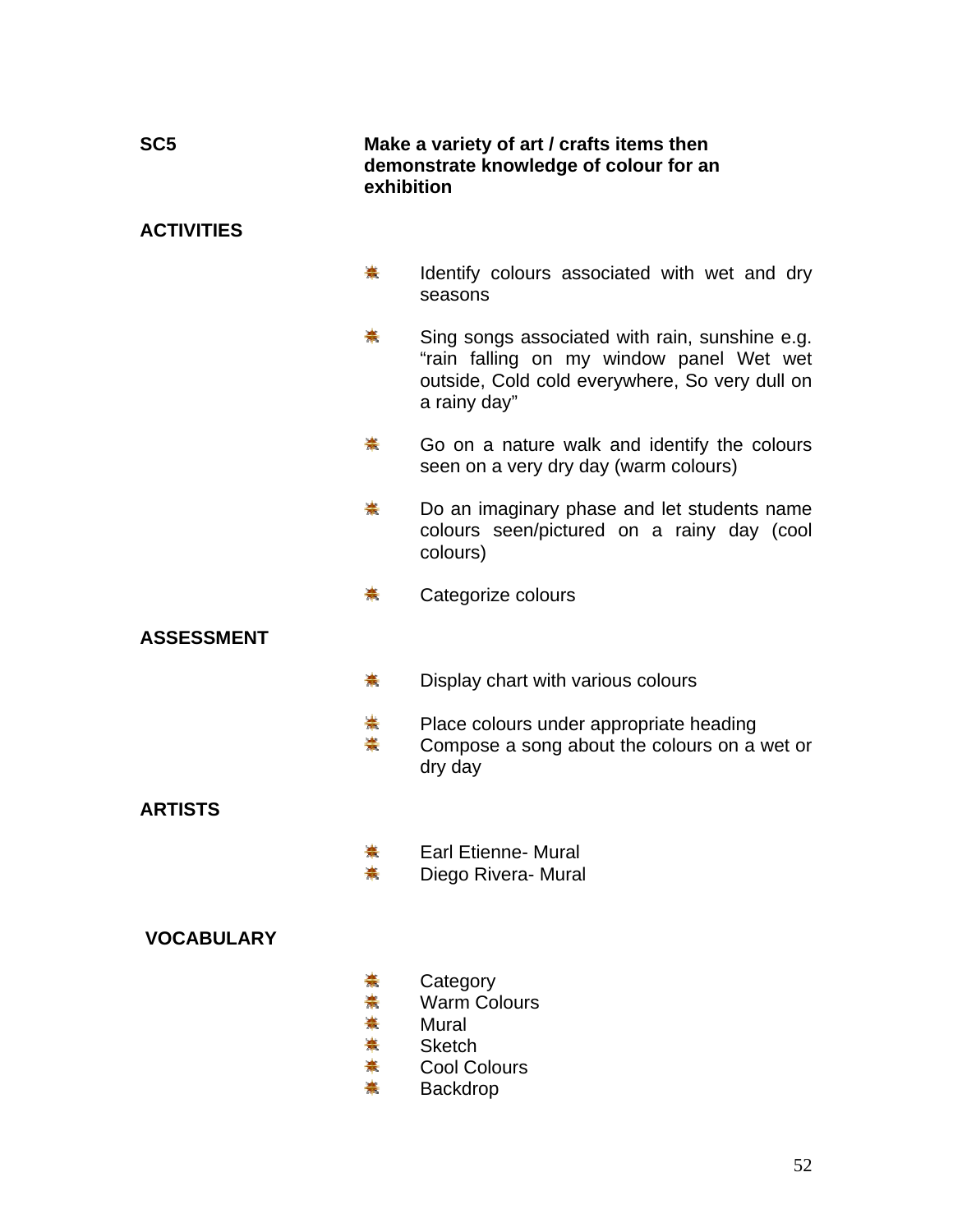| <b>TERM2</b>                                                                           |                                                                                                    |                                                                                                |  |  |  |
|----------------------------------------------------------------------------------------|----------------------------------------------------------------------------------------------------|------------------------------------------------------------------------------------------------|--|--|--|
| <b>MUSIC</b>                                                                           | <b>GRADE 6</b>                                                                                     |                                                                                                |  |  |  |
| LO <sub>2</sub>                                                                        |                                                                                                    | <b>COMPOSE MUSIC IN C AND G MAJOR SCALE</b>                                                    |  |  |  |
| <b>SC1 &amp; 2</b>                                                                     | Compose simple melodies in 'C' & 'G' Major using<br>musical notes - crotchets, quavers and minims. |                                                                                                |  |  |  |
| <b>ACTIVITIES</b>                                                                      | $\frac{1}{2}$                                                                                      | Activities that require students to build on given<br>motifs (extracts/ part of phrases) (I)   |  |  |  |
| <b>ASSESSMENT</b>                                                                      | $\clubsuit$                                                                                        | Complete<br>duration<br>exercises<br>notes<br>in<br>equivalent.(I)                             |  |  |  |
|                                                                                        | 崙                                                                                                  | Notate self composed melodies on the music<br>staff. (I)                                       |  |  |  |
|                                                                                        | 兼                                                                                                  | Transpose short phrases 'C Major' to 'G Major<br>vice versa $(G)$ & $(I)$<br>'and              |  |  |  |
|                                                                                        | 秦                                                                                                  | Complete phrase by adding more notes.                                                          |  |  |  |
|                                                                                        | 兼                                                                                                  | Complete a piece of music by adding two or<br>more phrases.                                    |  |  |  |
|                                                                                        | $\frac{1}{2}$                                                                                      | Compose a piece of music by writing a motif in<br>a variety of ways.                           |  |  |  |
|                                                                                        | 壳                                                                                                  | Compose short melodies using the music staff                                                   |  |  |  |
| SC <sub>3</sub>                                                                        |                                                                                                    | Compose to reflect various moods and events.                                                   |  |  |  |
| <b>ACTIVITIES</b><br>Use percussion instruments / recorder to play music that reflects |                                                                                                    |                                                                                                |  |  |  |
|                                                                                        | 帯                                                                                                  | different moods. (I)                                                                           |  |  |  |
| <b>ASSESSMENT</b>                                                                      | ♣.                                                                                                 | Compose short verses for given events e.g.<br>Carnival, Marriage, Funeral/ Festival. (I) & (G) |  |  |  |

美 Compose and perform a piece of music to reflect a specific mood using any genres. (calypso, reggae, jazz, hip hop, rap, etc.)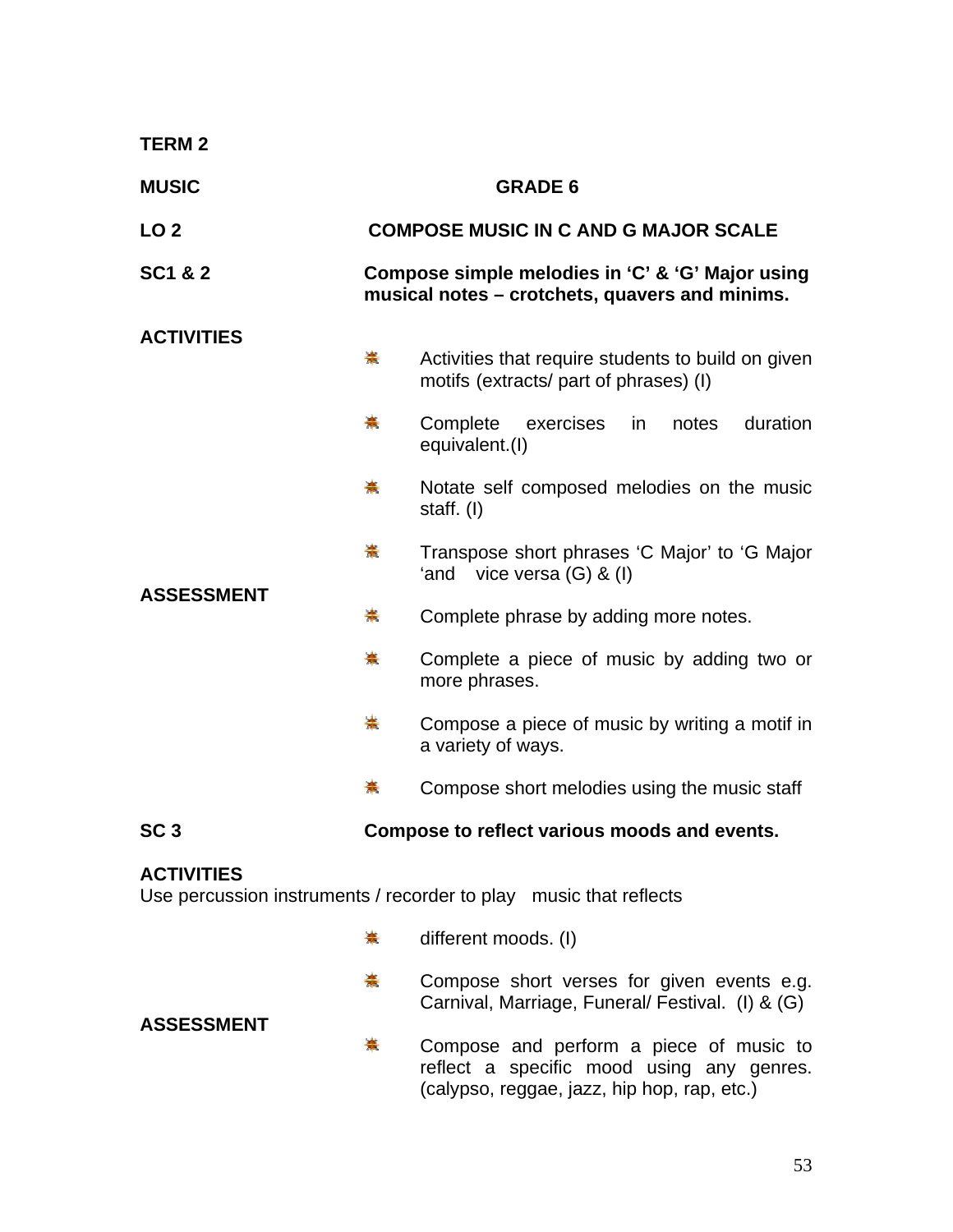| <b>TERM2</b>      |    |                                                                                                                                                                                               |
|-------------------|----|-----------------------------------------------------------------------------------------------------------------------------------------------------------------------------------------------|
| <b>DANCE</b>      |    | <b>GRADE 6</b>                                                                                                                                                                                |
| L <sub>02</sub>   |    | INVENT MULTIPLE POSSIBILITIES TO SOLVE A<br>GIVEN MOVEMENT PROBLEM AND DEVELOP<br>THE MATERIAL INTO A SHORT STUDY                                                                             |
| SC <sub>1</sub>   |    | Describe and incorporate dance forms in dance<br>studies. (E.g. In turmoil, relaxed, danger/ serenity)<br>ability to coordinate movement with different<br>musical rhythms/ tempo and styles. |
| <b>ACTIVITIES</b> |    |                                                                                                                                                                                               |
|                   | ☀  | Dance greeting- curtsy for girls or bow for boys                                                                                                                                              |
|                   | ♣  | Stretch to sky- as if reaching for a helium<br>balloon near the ceiling, count to five and<br>repeat. Stretch to the sides with a wide stance<br>(W <sub>1</sub> )                            |
|                   | 豪  | Do ankle/ foot rolls while seated on the floor,<br>point and flex feet. While standing relevé and<br>plié-repeat (x3) (W)                                                                     |
|                   | 帯  | Imitate animals movements and show contrast<br>unity $(e.g.$<br>turmoil,<br>relaxed<br>and<br>$\mathsf{in}$<br>danger/serenity)                                                               |
|                   | 豪  | Analyze movements observed and performed,<br>using appropriate dance vocabulary                                                                                                               |
|                   | 豪  | Describe the elements of dance                                                                                                                                                                |
|                   | ♣. | Use the various<br>movements in a dance<br>study/phrase                                                                                                                                       |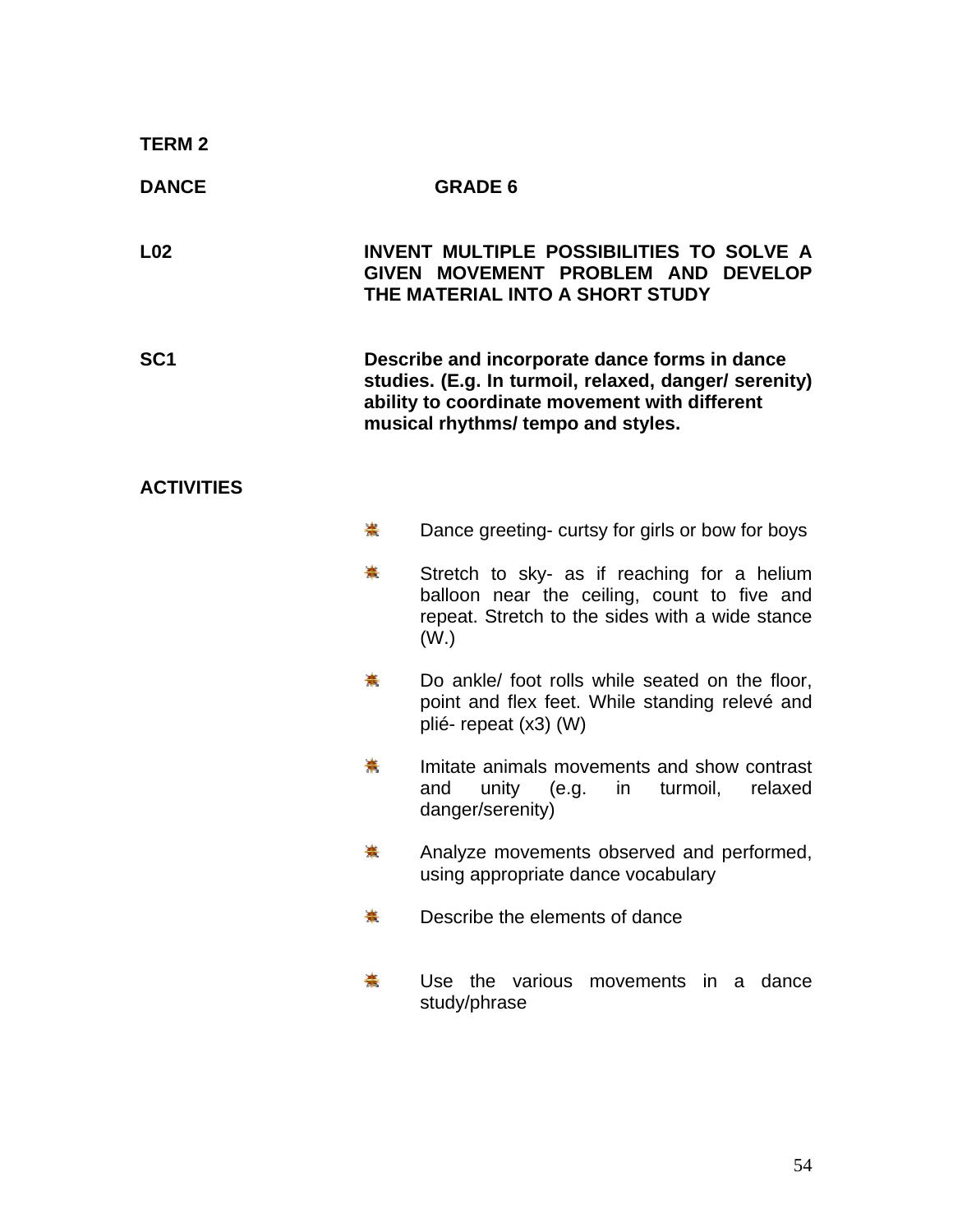### **ASSESSMENT**

- ☀. Participate in creating a dance which reflects the element of dance
- 寨 Apply the knowledge of the element of dance and the craft of choreography to create a dance study (spatial design, variety, contrast, clear structure

#### **SC2 Solve a problem. Tell a story about conflict or peace using dance (gesture, movements in space, force /energy)**

兼. Watch a video clip from the internet showing Zulu dance at: [www.youtube.com/watch?v=IsT2iOw3bv8&feature=re](http://www.youtube.com/watch?v=IsT2iOw3bv8&feature=related) [lated](http://www.youtube.com/watch?v=IsT2iOw3bv8&feature=related)

亲. showing Martial arts/ Capeoira/ Stick fighting dance/ Zulu War Dance

☀. Dance greeting- curtsy for girls or bow for boys

- 兼 Stretch to sky- as if reaching for a helium balloon near the ceiling, count to five and repeat. Stretch to the sides with a wide stance (W.)
- ₩. Do ankle/ foot rolls while seated on the floor, point and flex feet. While standing relevé and plié- repeat (x3) (W)
- <del>☀</del> Imitate various movements/sequences from above video

## **ASSESSMENT**

- 寨 Create a dance telling a story of conflict
- ₩. Choreograph a dance showing a time of peace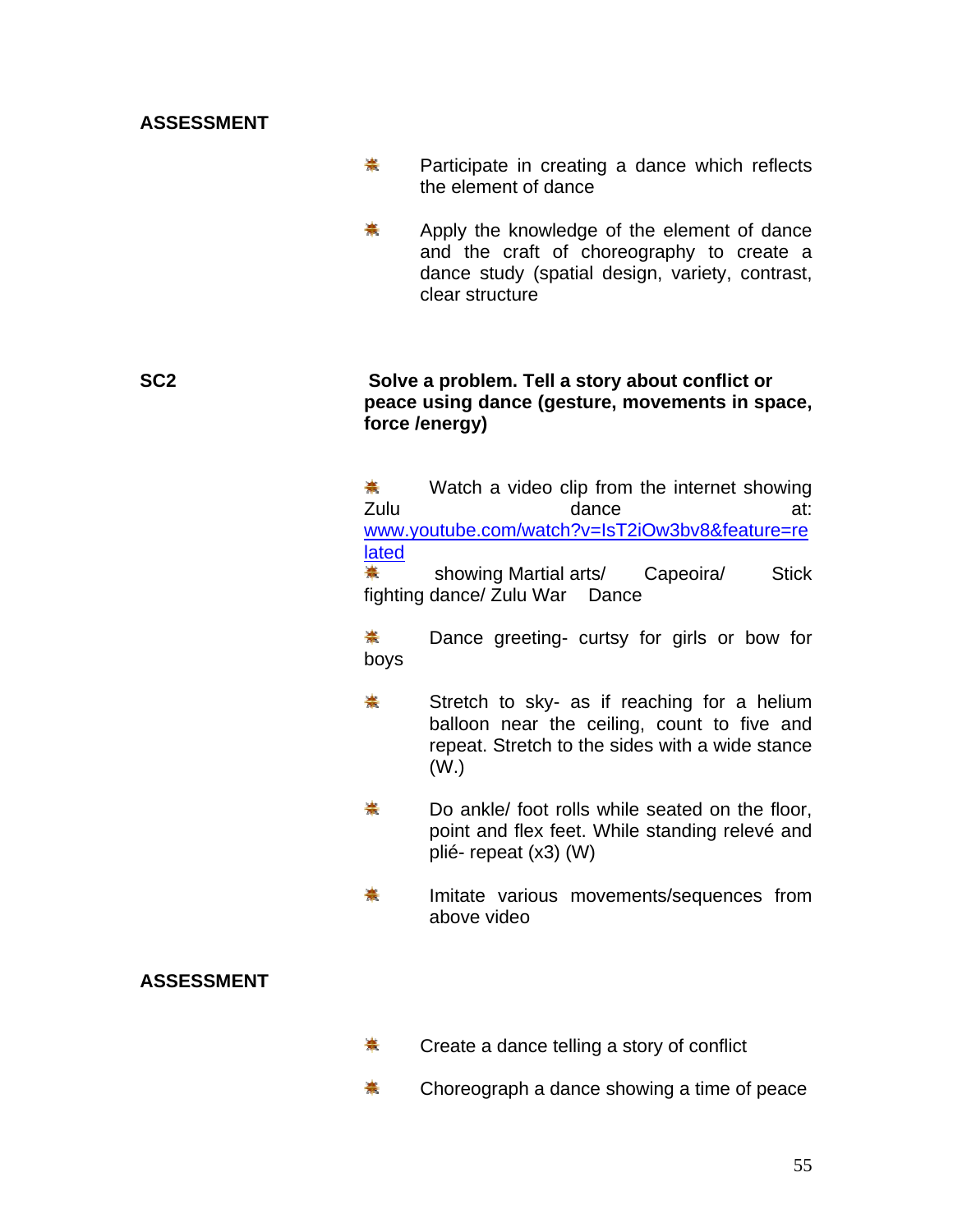# **RESOURCE MATERIAL**

- Large wooden mirrors 兼
- ₩. Smooth wooden platform/ stage
- Tape /CD/DVD players and music extracts ₩.
- Selection of dancers costumes 斋

## **VOCABULARY**

- ₩. **Coordinate**
- \* Rhythms
- 秦 Tempo
- \* **Style**
- ₩. Spatial design
- \* Elements of Dance
- 兼 Relévé
- \* Plié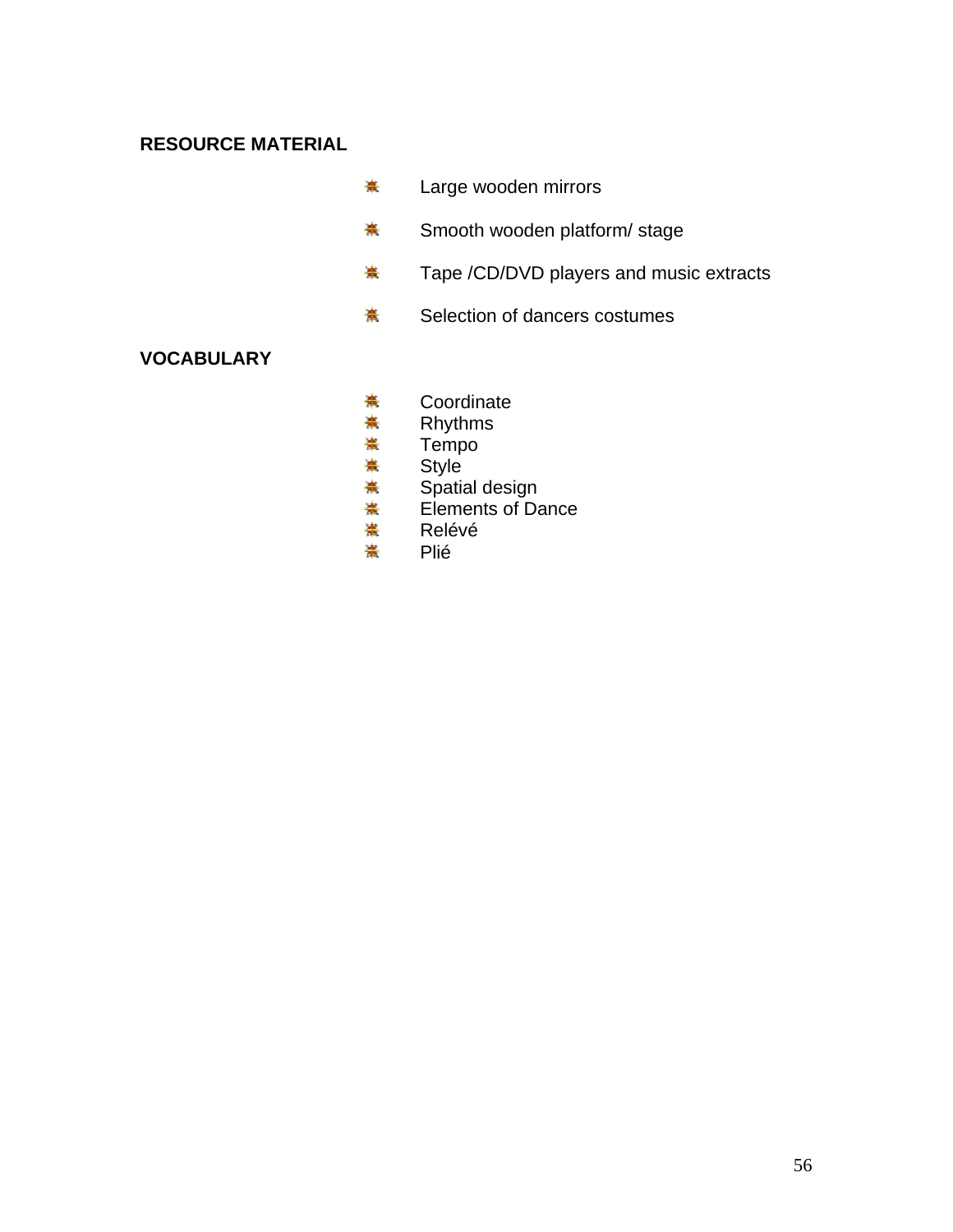| <b>TERM2</b>      |                                                                                                                                                                                |
|-------------------|--------------------------------------------------------------------------------------------------------------------------------------------------------------------------------|
| <b>DRAMA</b>      | <b>GRADE 6</b>                                                                                                                                                                 |
| LO <sub>2</sub>   | <b>USE IMPROVISATION TO CONVEY MESSAGES</b><br>AND RELATE STORIES THROUGH THE USE OF<br><b>MOVEMENT OR BODY LANGUAGE, FACIAL</b><br><b>EXPRESSION, GESTURE, MIME AND VOICE</b> |
| SC <sub>1</sub>   | Improvise situations based on time: time of day,<br>place - location, situation or a proverb, objects,<br>or cultural event                                                    |
| <b>ACTIVITIES</b> |                                                                                                                                                                                |
|                   | ₩.<br>Use the voice in different ways to assume<br>different characters                                                                                                        |
|                   | ♣<br>Use body to imitate various animals and<br>objects                                                                                                                        |
|                   | Improvise situations on the following:                                                                                                                                         |
|                   | ₩.<br>Two friends walking in a park together                                                                                                                                   |
|                   | ₩.<br>Father and son having a discussion on a topic<br>of interest.                                                                                                            |
|                   | 豪<br>A mother showing concern for her daughter<br>who is late in returning home.                                                                                               |
|                   | 帯<br>Two good friends having dinner                                                                                                                                            |
|                   | ♣<br>Create improvisation<br>using the following<br>props: books, bracelets, lipsticks; cutlass, hat,<br>bucket, broom                                                         |
| SC <sub>2</sub>   | Mime situations based on time of day, situation or<br>incident, place- location/environment, or a<br>proverb. (Mime is drama with actions but without<br>words).               |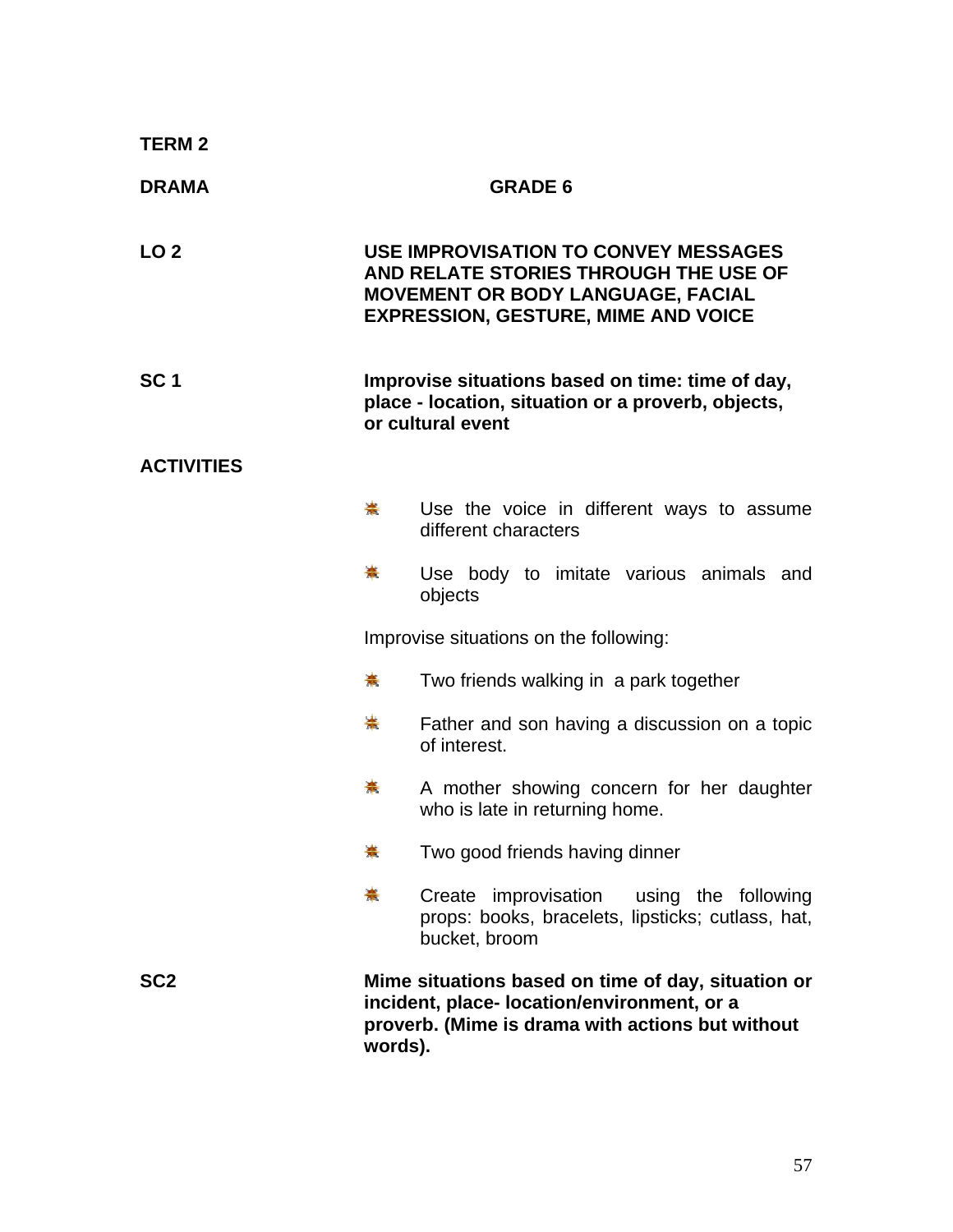Mime the following action:

- \* Knitting, sewing, playing the piano, brushing teeth etc.
- $\frac{1}{2}$ Making a cup of tea
- Cutting a hedge 斋.
- \* Repairing a radio or T.V.

## **VOCABULARY**

- ₩. Mime
- \* Proverb
- \* Improvise
- $\frac{1}{2}$ Body language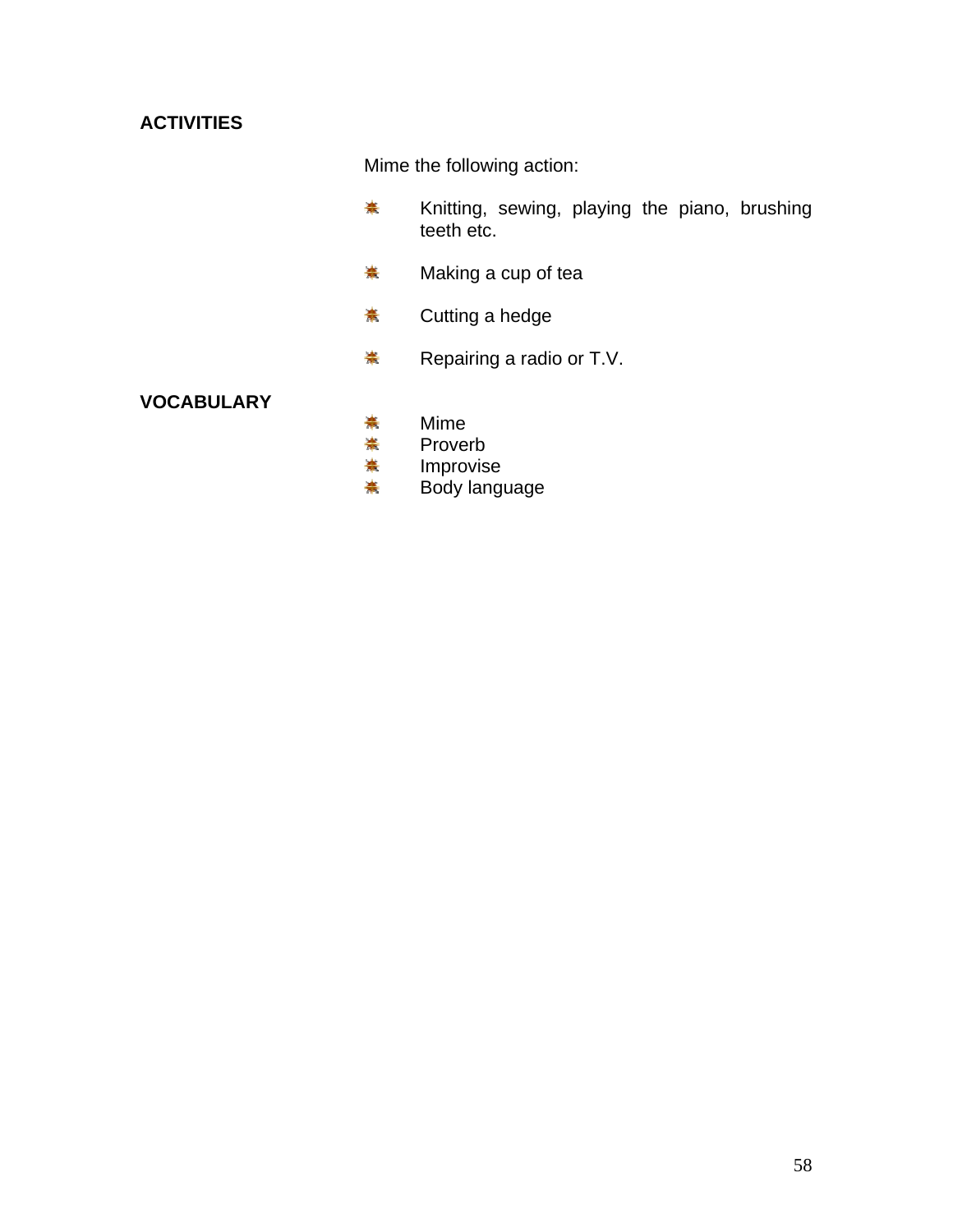| <b>GRADE</b> |  |
|--------------|--|
|--------------|--|

**Strand Sessions** 

#### **TERM THREE**

# **THEME:** AT1: LO 3 AT2: LO 3 AT3: LO 3 AT3: LO 4  **WATER AND TRAVEL** Research products relevant to a **ART 1** 4 (35 min) problem and produce items to resolve the problem using a variety of materials. Sing, play simple compositions to entertain others & critically analyze MUSIC 2 4 (35 min) performances of self & others. Use (properties) Props/ lighting/sound effects to enhance dramatic action or convey messages DRAMA 3 4 (35 min) **OR**  Create analyze an original piece to work, communicate messages, feelings & emotions DRAMA 3 4 (35 min) AT4: LO3 Identify and Compare traditional and DANCE 4 4 (35 min) contemporary dances of the Caribbean & international regions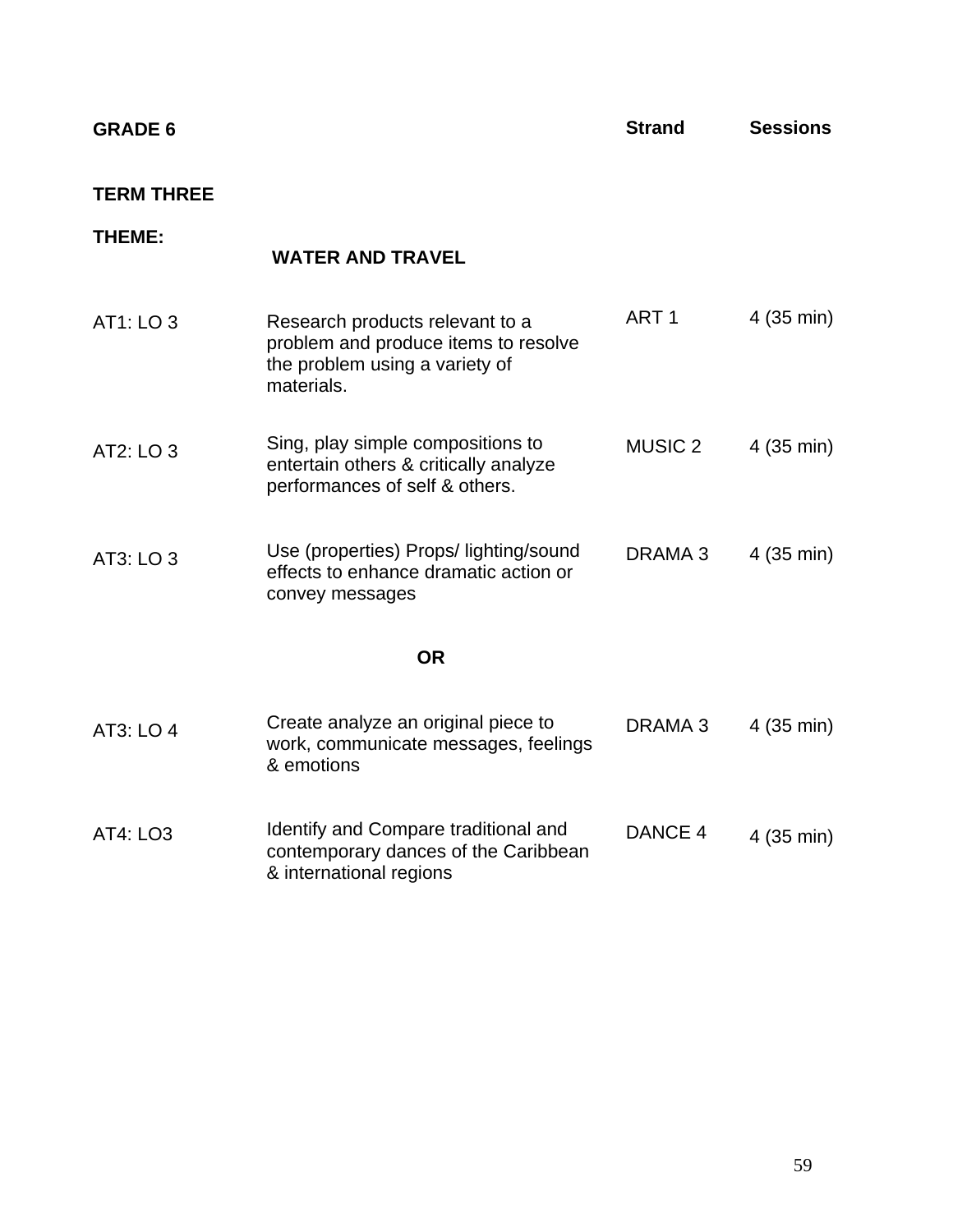**TERM 3** 

| <b>ART AND CRAFT</b> |             | <b>GRADE 6</b>                                                                                                                              |
|----------------------|-------------|---------------------------------------------------------------------------------------------------------------------------------------------|
| <b>THEME</b>         |             | <b>WATER AND TRAVEL (MATERIALS)</b>                                                                                                         |
| LO <sub>3</sub>      |             | <b>RESEARCH PRODUCTS RELEVANT TO A</b><br><b>PROBLEM AND PRODUCE ITEMS</b><br>TO RESOLVE THE PROBLEM USING A<br><b>VARIETY OF MATERIALS</b> |
| SC <sub>1</sub>      |             | Follow and give instructions to make mats, doilies,<br>baskets, cushions, bags, towels                                                      |
| <b>ACTIVITIES</b>    | $\clubsuit$ | Produce finished products following given<br>instructions                                                                                   |
|                      | ₩.          | Use given patterns to create doilies, baskets,<br>cushions, bags, towels                                                                    |
| <b>ASSESSMENT</b>    |             |                                                                                                                                             |
|                      | ——第一        | Explain to someone else the steps for<br>producing items                                                                                    |
| SC <sub>2</sub>      | 姜           | Create and design costumes for a Carnival<br>band, choir or drama group                                                                     |
| <b>ACTIVITIES</b>    |             | Construct 3-D objects                                                                                                                       |
|                      | 畫           | Create<br>for<br>describe<br>drama<br>and<br>scenes<br>costumes that would support it                                                       |
| <b>ASSESSMENT</b>    | ♣.          | Design and make costumes for school play                                                                                                    |
|                      | 豪           | Look at video and critique the costumes seen                                                                                                |
|                      | ₩           | Display completed costumes                                                                                                                  |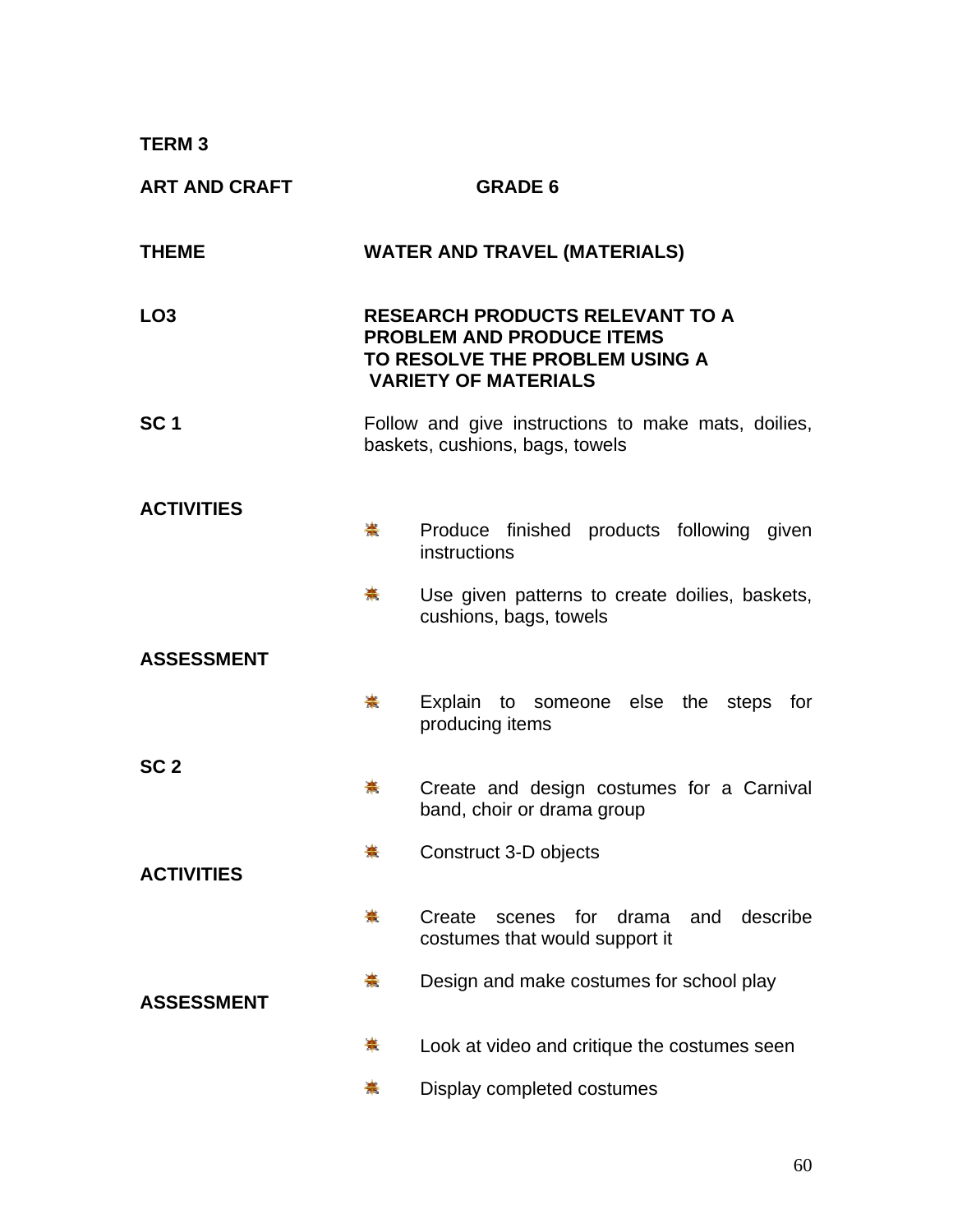# **SC 3 SOLVE A VISUAL PROBLEM BY MAKING OBJECTS APPEAR 3-DIMENSIONAL THROUGH SHADING ACTIVITIES**  卷 Draw a shade still-life drawing of a shoe or bag

卷 Display and critique the drawing as a class

## **ASSESSMENT**

兼 Look at a black and white picture with various tones and discuss shade, tones, cast shadow, highlight and medium tones

### **VOCABULARY**

- **<del>☀</del>** Tones
- **※ Cast shadows**
- **※ Highlight**
- **Medium tones**
- **<del></del> Critique**

### **MATERIALS**

- \* Lamp
- $\ddot{\bullet}$  **Table**
- **<del></del> Charcoal**
- **\* Pencil**
- \* Yarn
- $*$  Wool
- **<del></del>** Cord
- **<del>≢</del>** Straw/grasses
- **☀ Cloth**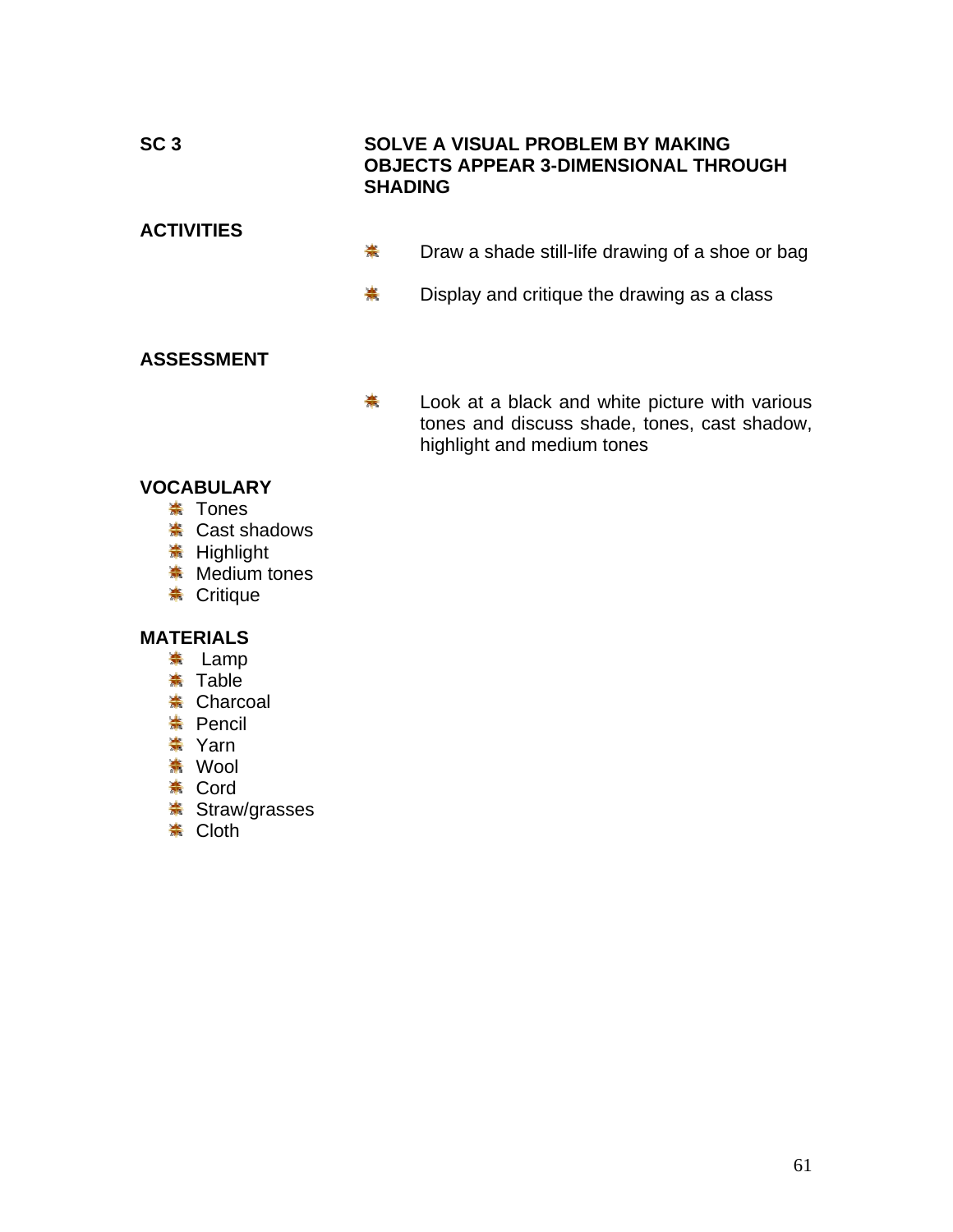| <b>TERM3</b>      |          |                                                                                                                                          |
|-------------------|----------|------------------------------------------------------------------------------------------------------------------------------------------|
| <b>MUSIC</b>      |          | <b>GRADE 6</b>                                                                                                                           |
| LO <sub>3</sub>   |          | <b>SING, PLAY SIMPLE COMPOSITIONS TO</b><br><b>ENTERTAIN OTHERS &amp; CRITICALLY ANALYZE</b><br><b>PERFORMANCES OF SELF &amp; OTHERS</b> |
| SC <sub>1</sub>   |          | Sing the lyrics of their own composition                                                                                                 |
| <b>ACTIVITIES</b> |          |                                                                                                                                          |
|                   | 秦        | Discuss and perform given song scores. (G) &<br>(1)                                                                                      |
|                   | ♣.       | Prepare accompaniment for songs<br>using<br>percussion/recorders. (G)                                                                    |
|                   | ♣.       | Participate in school performances. (G)                                                                                                  |
|                   | 壳        | Critique the compositions/ performances of<br>individuals and group ensembles. (G)                                                       |
| <b>ASSESSMENT</b> |          |                                                                                                                                          |
|                   | 壳        | Play a piece of music by reading it's score                                                                                              |
|                   | ♣        | Choreograph to a given song                                                                                                              |
| Sc. $2 - 3$       | See Sc.1 |                                                                                                                                          |
| SC <sub>4</sub>   | audience | Perform favourite musical pieces and songs to an                                                                                         |
| <b>ACTIVITIES</b> |          |                                                                                                                                          |
|                   | 柰        | Provide activities to show case students<br>musical skills.                                                                              |
|                   | 帯        | Compose short warm ups for voice. (G)                                                                                                    |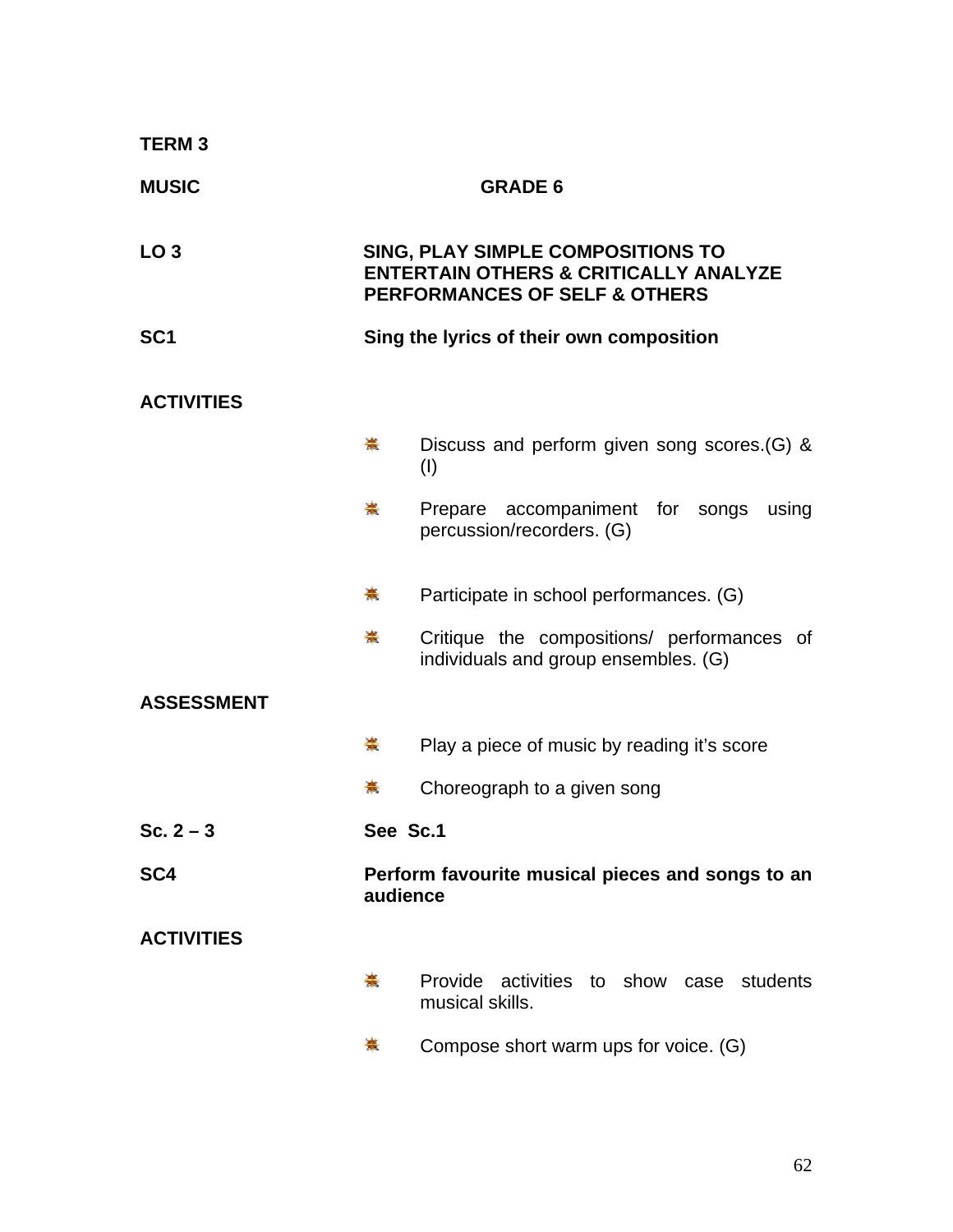# **ASSESSMENT**

- $\frac{1}{2}$ Sing short vocal warm up exercises for singing.
- \* Demonstrate the use of good pronunciation and articulation in singing.
- \* Use body movement to bring out the message /meaning of a song.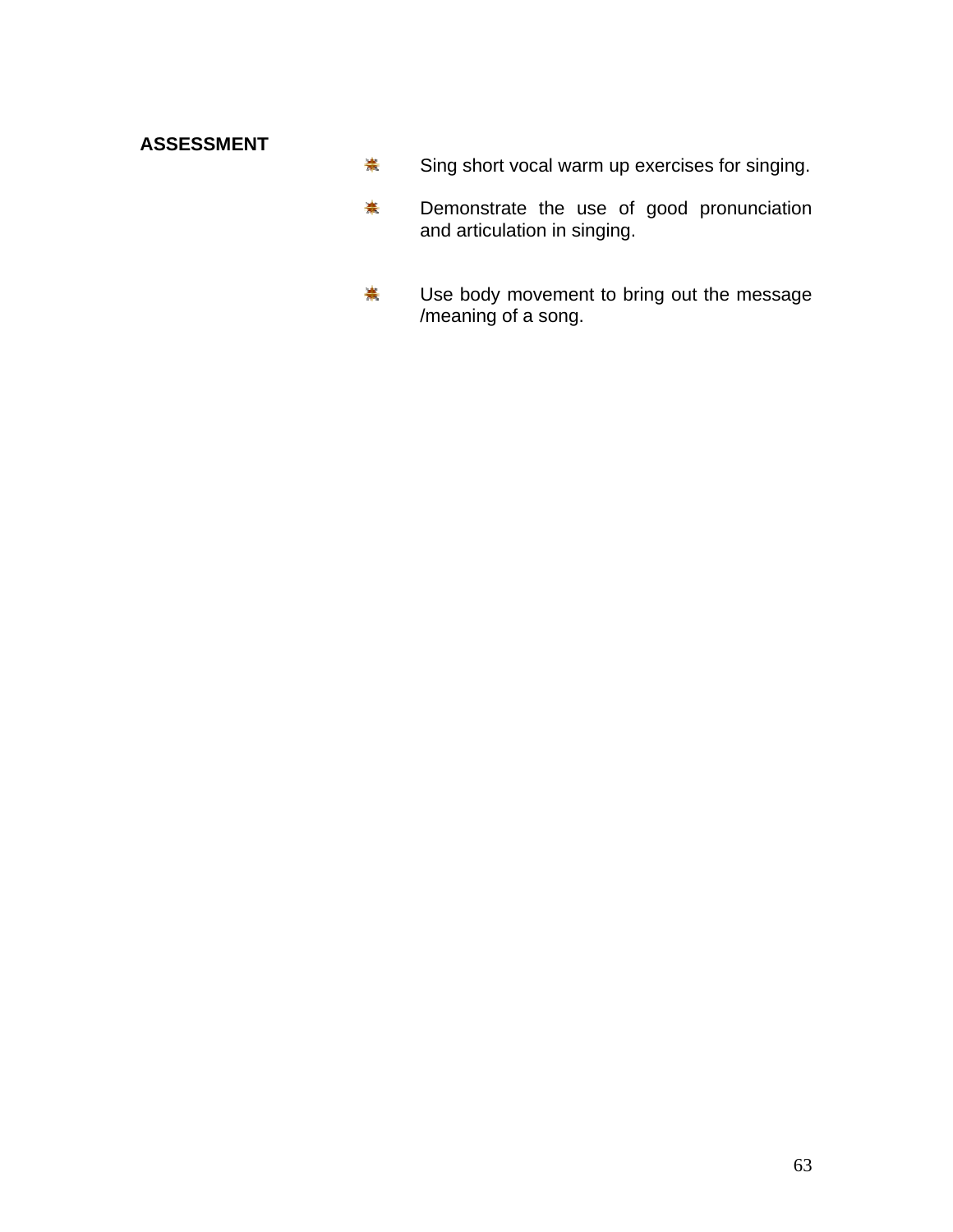| <b>TERM3</b>      |       |                                                                                                                                                                                                      |
|-------------------|-------|------------------------------------------------------------------------------------------------------------------------------------------------------------------------------------------------------|
| <b>DANCE</b>      |       | <b>GRADE 6</b>                                                                                                                                                                                       |
| L <sub>03</sub>   |       | IDENTIFY AND ANALYZE TRADITIONAL AND<br><b>COMTEMPORARY DANCES OF THE CARIBBEAN</b><br><b>AND INTERNATIONAL REGIONS</b>                                                                              |
| SC <sub>1</sub>   | lives | Compare and contrast features of dances already<br>performed from different Caribbean countries-<br>describe the origin of the dances and show an<br>awareness of its importance and function in our |
| <b>ACTIVITIES</b> | ♣     | Dance greeting- curtsy for girls or bow for boys                                                                                                                                                     |
|                   |       |                                                                                                                                                                                                      |
|                   | ♣     | Stretch to sky - as if reaching for a helium<br>balloon near the ceiling, count to five and<br>repeat. Stretch to the sides with a wide stance<br>(W <sub>1</sub> )                                  |
|                   | ♣.    | Do ankle/ foot rolls while seated on the floor,<br>point and flex feet. While standing relevé and<br>plié-repeat (x3) (W                                                                             |
|                   | 壳     | Create memorize and perform more complex<br>sequences of movement with greater focus,<br>force/ energy                                                                                               |
|                   | 豪     | Incorporate simple dance form in<br>dance<br>studies/ phrases                                                                                                                                        |
|                   | ₩     | Analyze dances of the past and present and<br>use vocabulary of dance to explain movements                                                                                                           |
|                   | ◆     | Identify careers in dance and dance related<br>fields (teacher, therapist, videographer, dance<br>critic, choreographer - research activity for<br>performances                                      |
|                   | 壳     | Describe the responsibilities a dancer has in<br>maintaining<br>health<br>related<br>habits<br>(e.g.<br>balanced nutrition, regular exercise, adequate sleep)                                        |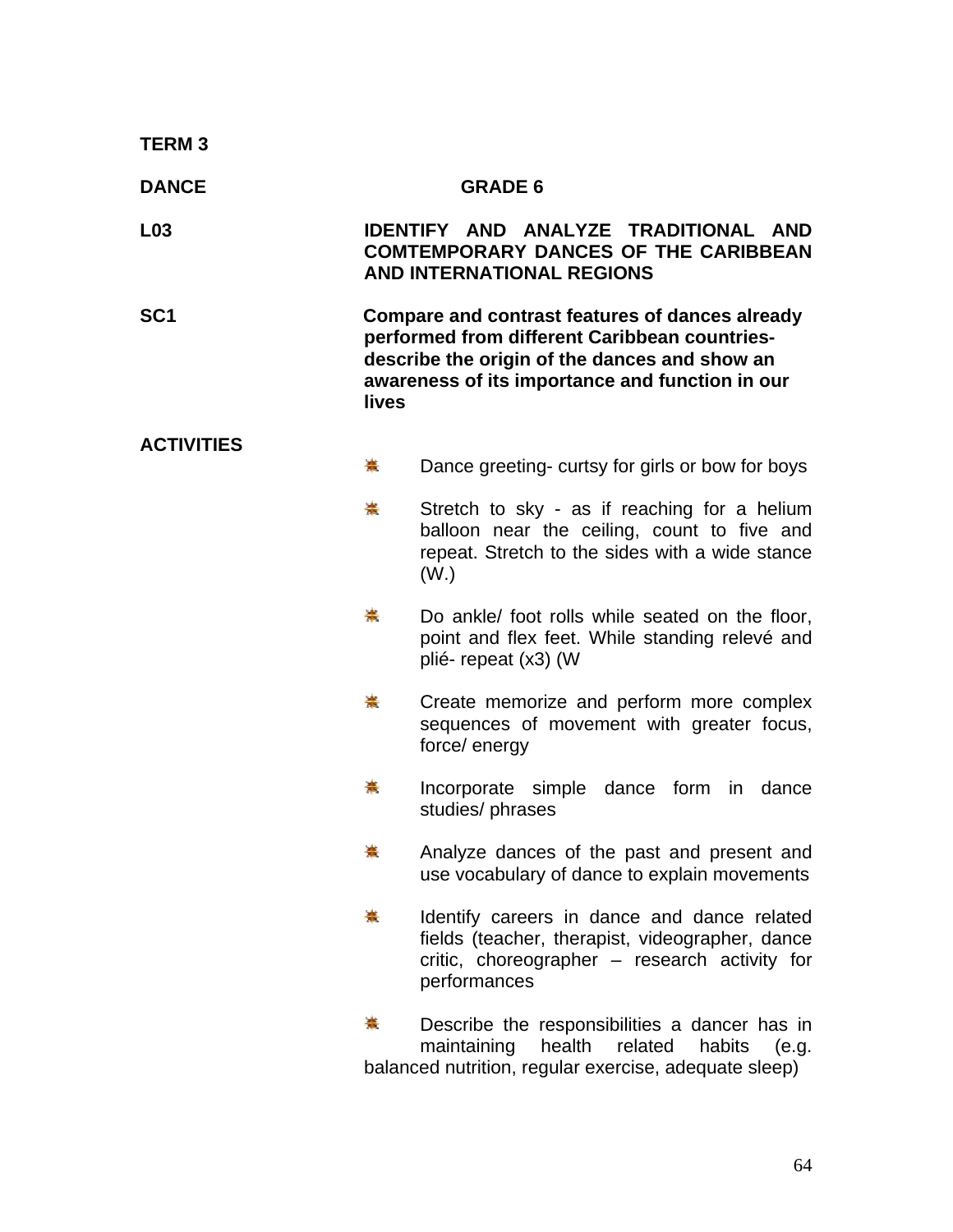#### **ASSESSMENT**

- 卷 Present visual/written research project on some Caribbean dances
- 柰. Participate in a solo/group dance incorporating Caribbean dance steps

#### **SC2 Research features of traditional and Contemporary European and African Dance**

- 卷 Show clip (from a video archive or from [www.youtube.com/watch?v=9RGrBah5xaA](http://www.youtube.com/watch?v=9RGrBah5xaA) of Passada dancing from Mozambique and Angola
- ☀. Compare Passada dance (from Mozambique and Angola with French Creole Zouk. Discuss
- ₩. Write a short research essay on a chosen African dance form.
- 兼 Research a brief history of ballet dance and the Alvin Ailey dance theatre

#### **ASSESSMENT**

₩. Verbally express likes and dislikes of types of dance and the reasons why.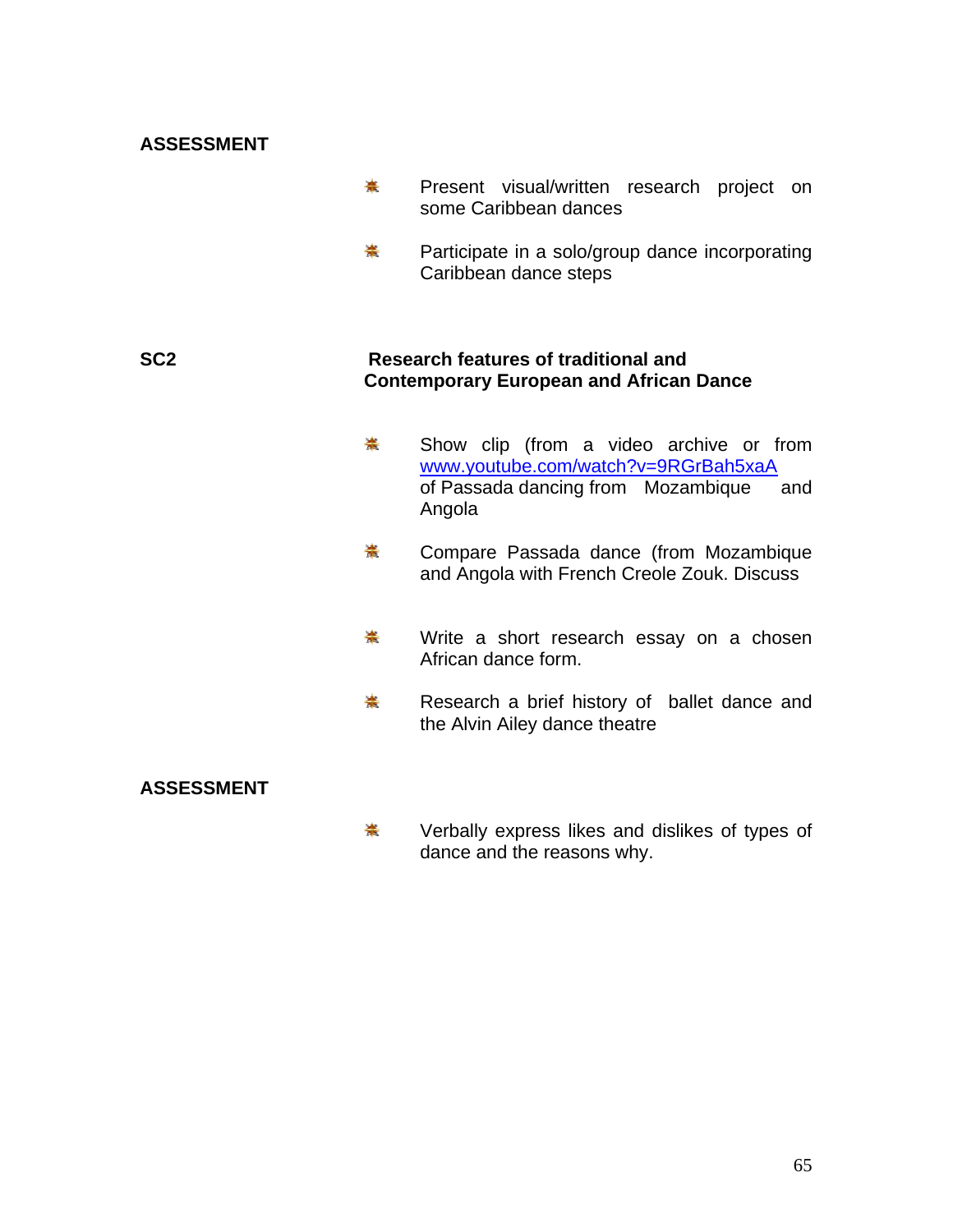| <b>TERM3</b>      |             |                |                                                                                                                               |  |     |
|-------------------|-------------|----------------|-------------------------------------------------------------------------------------------------------------------------------|--|-----|
| <b>DRAMA</b>      |             |                | <b>GRADE 6</b>                                                                                                                |  |     |
| LO <sub>3</sub>   |             |                | USE (PROPERTIES) PROPS/ LIGHTING/ SOUND<br><b>EFFECTS TO ENHANCE DRAMATIC ACTION OR</b><br><b>CONVEY MESSEGES.</b>            |  |     |
| SC <sub>1</sub>   |             |                | Use a prop(s) to create an improvisation.                                                                                     |  |     |
| <b>ACTIVITIES</b> |             |                |                                                                                                                               |  |     |
|                   | $\clubsuit$ |                | Select props and mime a situation centered<br>around the props.                                                               |  |     |
|                   | ☀           | improvisation. | Provide a proverb and let students develop an                                                                                 |  |     |
|                   | ♣.          |                | Recite poems and perform action.                                                                                              |  |     |
|                   | 赛           | cupboard       | Mime simple instructions E.g. go<br>refrigerator take out of bottle of water, go to the<br>and take a glass then pour a drink |  | the |
| SC <sub>2</sub>   |             |                | Use appropriate sound effects/ stage lighting to<br>develop a character(s)                                                    |  |     |
| <b>ACTIVITIES</b> |             |                |                                                                                                                               |  |     |
|                   | 壳           | character)     | Create a character that is an antagonist (or bad                                                                              |  |     |
|                   | 壳           | light, house   | When the character enters/ dominates the<br>scene create appropriate lighting. E.g. Spot                                      |  |     |
|                   | 帯           |                | Lights/ bright/ low lights? Lights coming from<br>below or above?                                                             |  |     |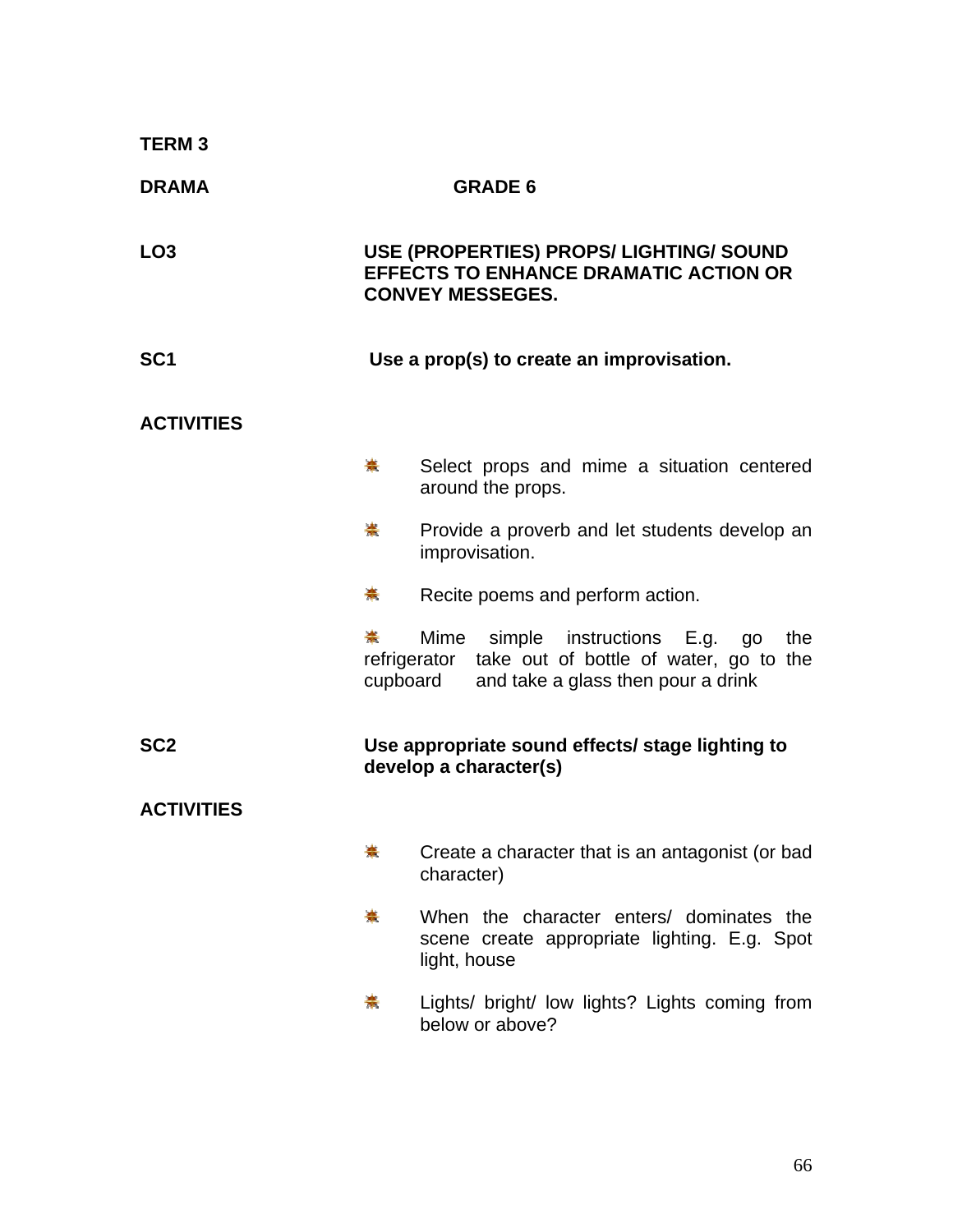|                   | ◆ | Research and use appropriate sound effects/<br>noises/ music for the character                                                                     |
|-------------------|---|----------------------------------------------------------------------------------------------------------------------------------------------------|
|                   | ₩ | Create a short play about the character or<br>other characters he/she interacts with                                                               |
|                   |   | <b>OR</b>                                                                                                                                          |
| LO4               |   | <b>CREATE AND ANALYSE AN ORIGINAL PIECE OF</b><br><b>WORK TO COMMUNICATE MESSAGES,</b><br><b>FEELINGS AND EMOTIONS</b>                             |
| SC <sub>1</sub>   |   | Use creative writing skills to create poems,<br>calypsoes, short stories                                                                           |
| <b>ACTIVITIES</b> |   |                                                                                                                                                    |
|                   | ♣ | Recite and dramatize poem                                                                                                                          |
|                   | 豪 | Write short stories                                                                                                                                |
|                   | 豪 | Compose poems and calypsos.                                                                                                                        |
|                   |   |                                                                                                                                                    |
| SC <sub>2</sub>   |   | Analyze critically their own response and that of<br>the audience(s) to the drama                                                                  |
| <b>ACTIVITIES</b> |   |                                                                                                                                                    |
|                   | ₩ | Make constructive criticisms and provide<br>supportive comments of their performances<br>and, that of their peers and any other<br>performances.   |
| <b>ACTIVITIES</b> |   |                                                                                                                                                    |
|                   | ₩ | Comment on performances of peers (What<br>they liked or disliked? What was good? What<br>was real or convincing? What they believed or<br>did not? |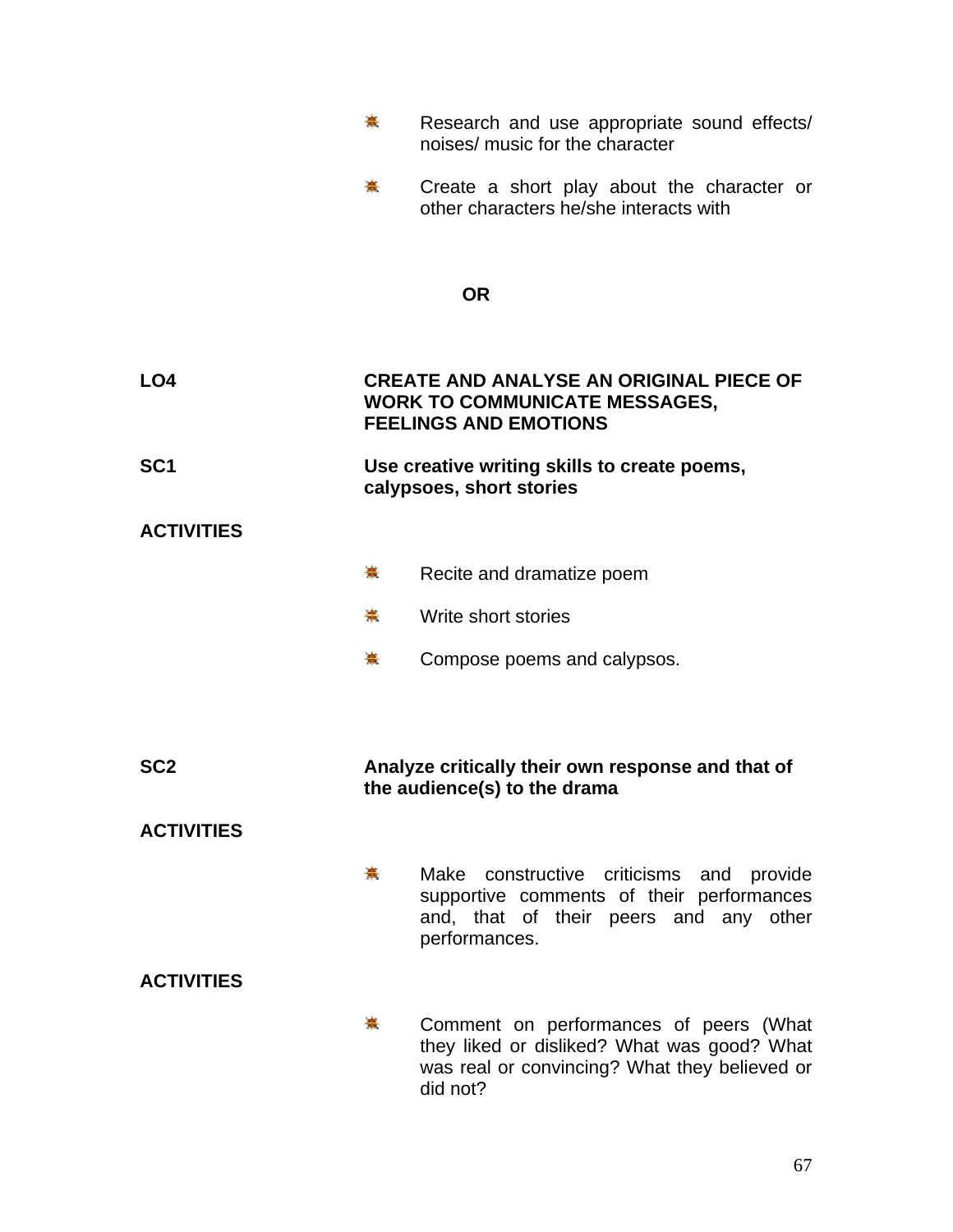|                   | 帯                | Suggestion for improving the presentation. etc.                                                                                                             |
|-------------------|------------------|-------------------------------------------------------------------------------------------------------------------------------------------------------------|
|                   | ₩.               | Attend a theatrical performance with parents,<br>friends or class teacher for class discussion.                                                             |
|                   | ☀                | View a DVD of a theatrical performance and<br>give their opinion of performance.                                                                            |
|                   | 斋                | Visit or invite one who critiques plays/ drama in<br>Dominica to talk to children about what he/ she<br>does                                                |
| SC <sub>3</sub>   |                  | Create or develop a portfolio or journal to record<br>feelings and emotions                                                                                 |
| <b>ACTIVITIES</b> |                  |                                                                                                                                                             |
|                   | ♣                | Record in your drama portfolio things you<br>observe.                                                                                                       |
|                   | ♣.               | Record feelings and thoughts of your drama<br>sessions in your portfolio.                                                                                   |
|                   | ₩                | Record the different types of make-up one may<br>find in theatre and how they help create<br>emotional reactions from the audience                          |
| <b>VOCABULARY</b> |                  |                                                                                                                                                             |
|                   | 碁<br>₩<br>☀<br>耒 | Journal<br>Portfolio<br>Analyze<br>Convincing<br><b>☀ Antagonist</b><br>Protagonist<br>☀ "Spot" light<br>☀ "House"/Flood lights<br>Mime<br><b>☀ Proverb</b> |

Props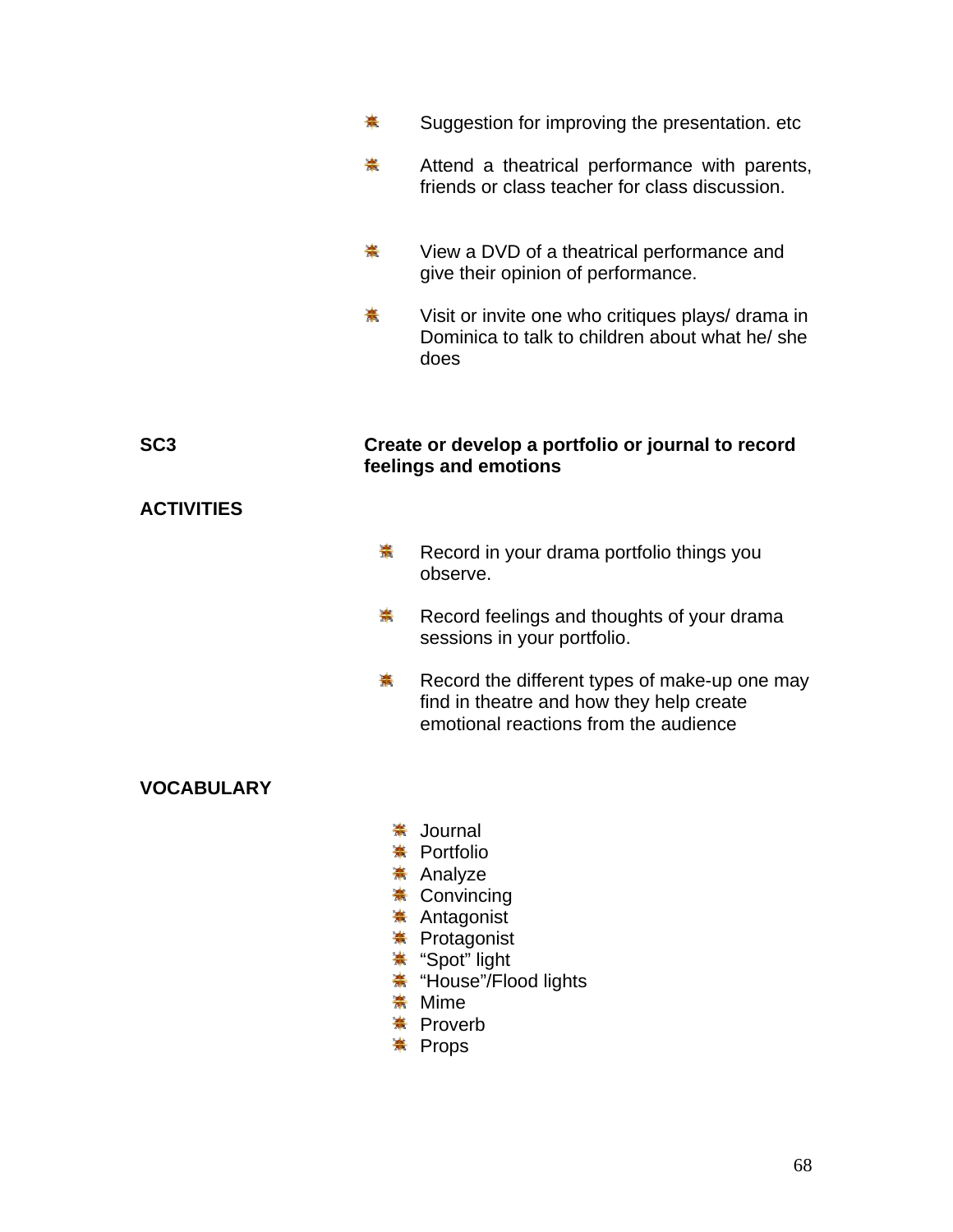### **GLOSSARY**

**A. Antagonist**- a character in a play/ drama who opposes, competes with the hero or protagonist E.g. Iago is the Antagonist of Othello in the play

> **"Action"**- the command used to begin the action of the drama and the action within the scene or drama

 **Analyze**- to examine carefully and critically to bring out the essential elements or essence of something

**B. backstage**- behind the stage in a theatre, especially in the wings or dressing rooms

> **body language**- communication that is nonverbal and makes use of posture, gestures, and facial expressions

**C. complement**- two colours on opposite sides of the colour wheel, which when placed next to each other make both appear brighter.

> **contrast**: to compare as to show differences between on thing and another

 **carbon**- a non- metallic chemical element that is also referred to as graphite. We are able to draw with graphite or carbon in the form of pencils

"**camera shake**"- is a problem that occurs when taking photographs. When the shutter is open and the lens is moved the image will appear blurred.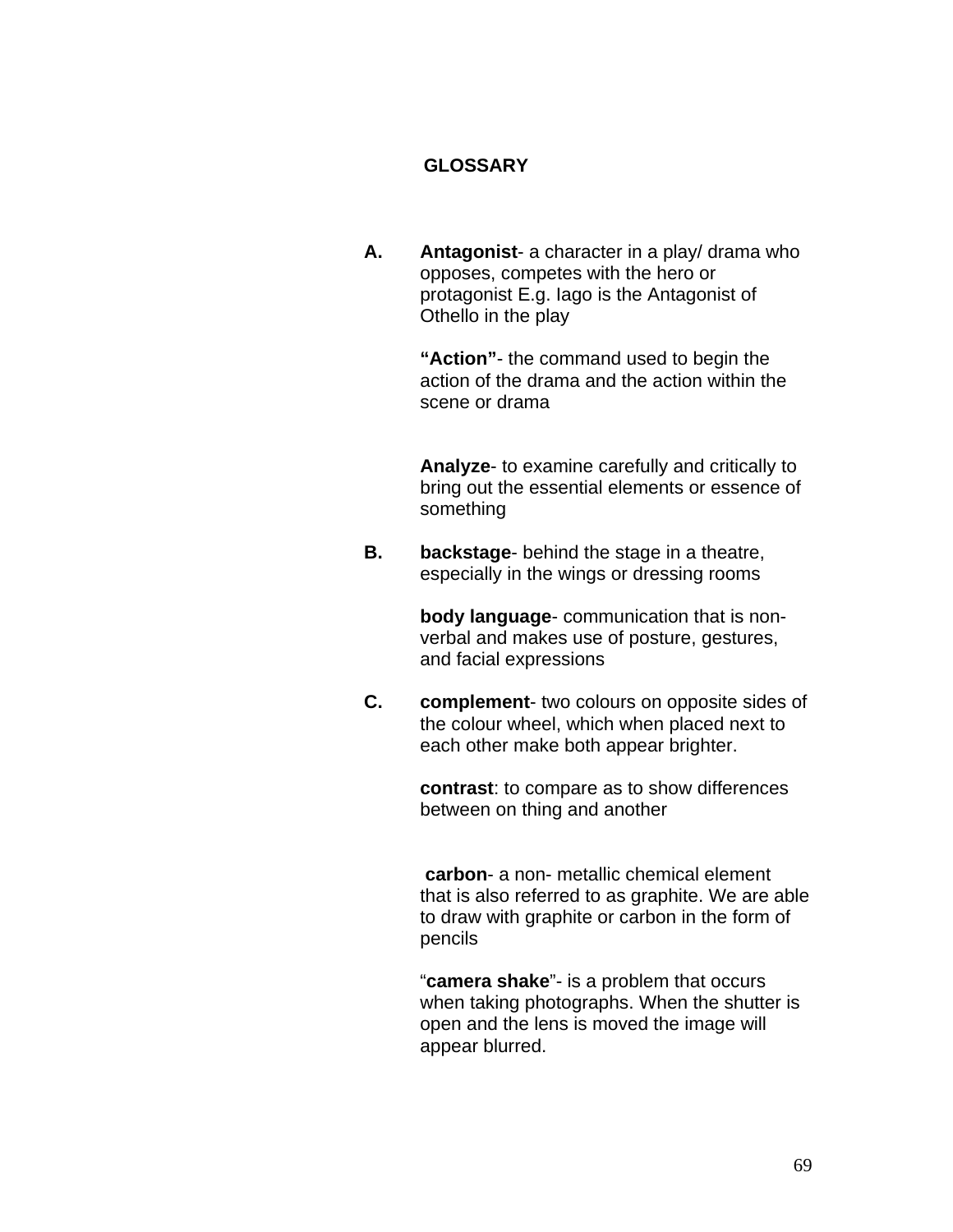**canon effect** – in a dance separate groups or parts can follow one another consecutively. **After or during** a group's performance/ phrase of movement

 **convincing**- to be persuaded, assured (as an audience member) and appear worthy of belief (as an actor/ actress)

 **cut**- the command used to stop the action of the drama.

### **D.**

- **E. expression (art)** focuses more on emotional effects in art rather than on physical reality. Expressionism an art movement that started in Germany and came about as a reaction to previous art movements such as Impressionism, Naturalism and Positivism. Expressionism challenged the academic traditions.
- **F. "found materials"** E.g. Bamboo, found wood, Fish scales, Horse hair, Cow horns, shells, sea glass, Drift wood, Plant fibres ( Baqua, gwaflo), dried pods leaves, banana leaves

 **"Freeze"**- when "freeze" is used in a theatre context everyone must stop absolutely still like a statue

**flood lights**- uniform illumination over a large given area e.g. Flood lights on a stage or ball park

**H. Hue**- a variety of colour or tint

 **houselights**- The lights providing general illumination of the stage of a theatre.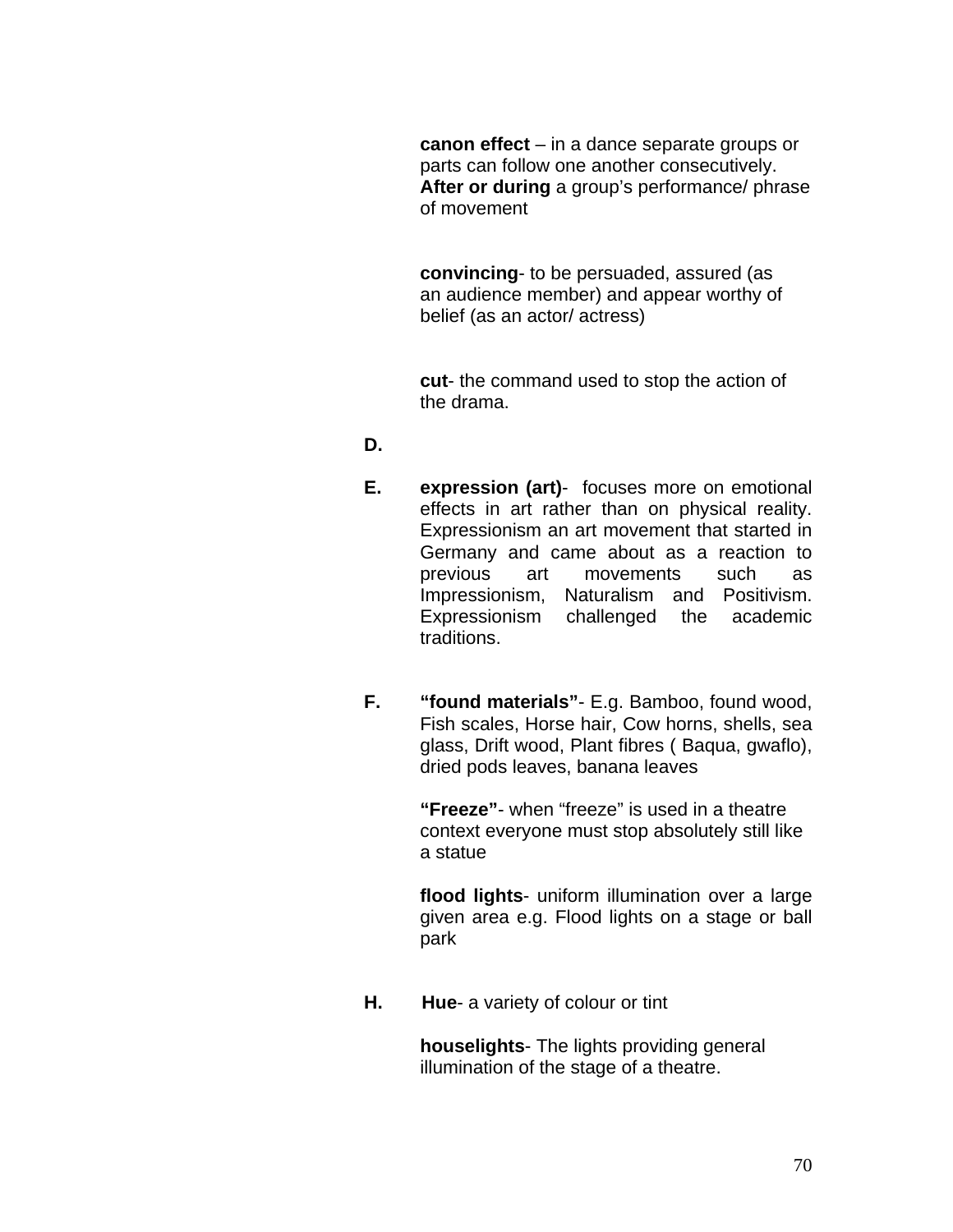**M. mime**- to show characters and situations by using gesture and body movement without use of the voice

> **mural**- a large photograph affixed or picture painted directly onto a wall

- **O. offstage** off of the stage or waiting in the wings away from the audience
- **P.** primary colours- a colour such as red, yellow or blue, that in mixture makes another colour (a secondary colour).

**protagonist**- the main or leading character in a play/ drama

**props (properties)**- movable object used on the set of a theatre production/ play/ movie that is used by actors and enhances that action of the play.

**proverb**- A wise saying/ useful thought/ adage

**S.** shadow- A shadow is the dark area seen when an obstruction by an opaque objects occurs and direct light cannot be reached. It can occur on an object on the opposing side where the light falls and on the surface where the object stands.

> **saturation**- Is the amount of grey in a particular colour. A colour with little grey is highly saturated. A colour with more grey is less saturated.

**slogan**- A catchy phrase